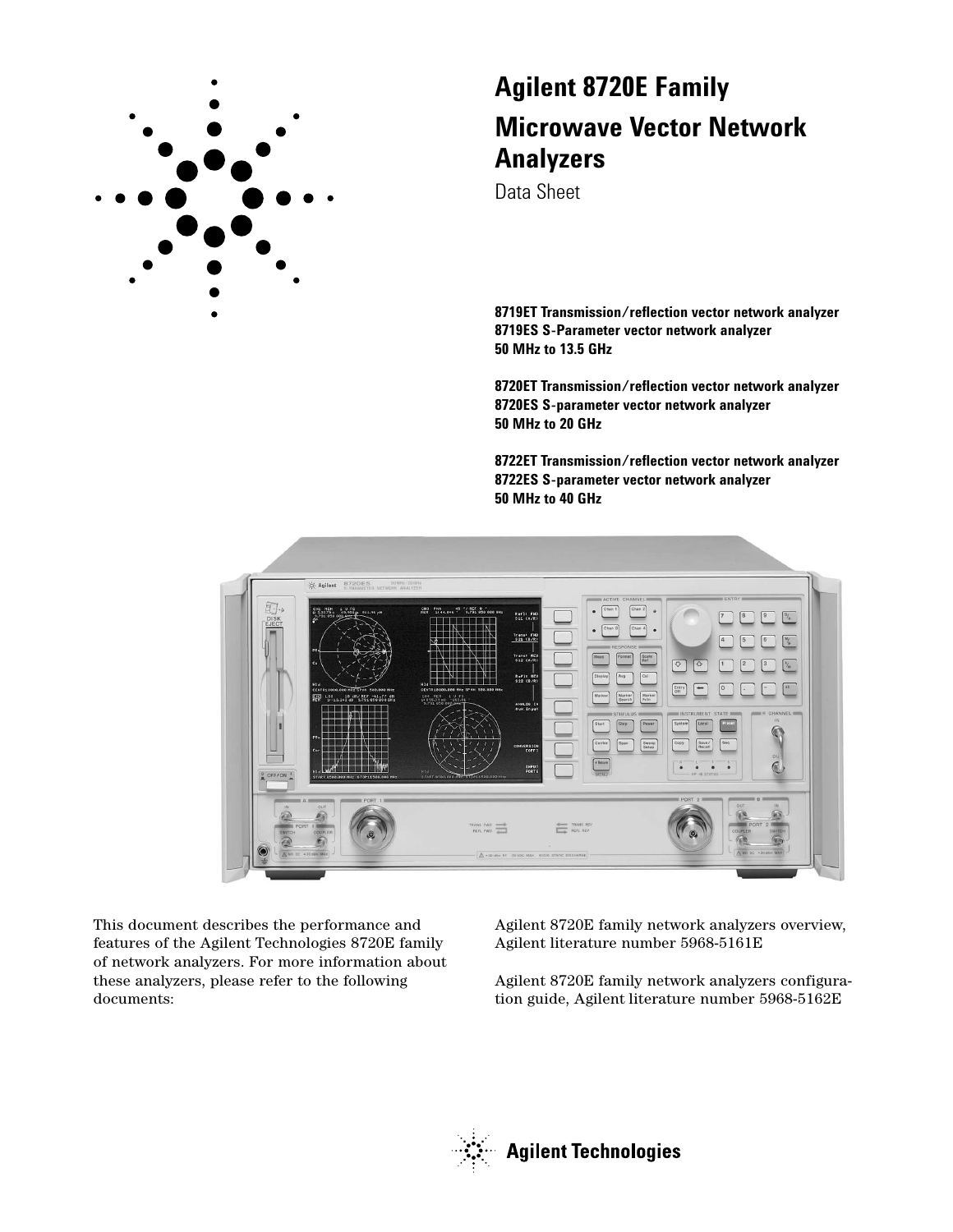# **Table of Contents**

- 3 Definitions and test conditions
- 4 System performance
- 18 Specifications and characteristics
- 20 Measurement throughput summary
- 21 **Options**
- 23 System capabilities
- 30 Software
- 31 Accessories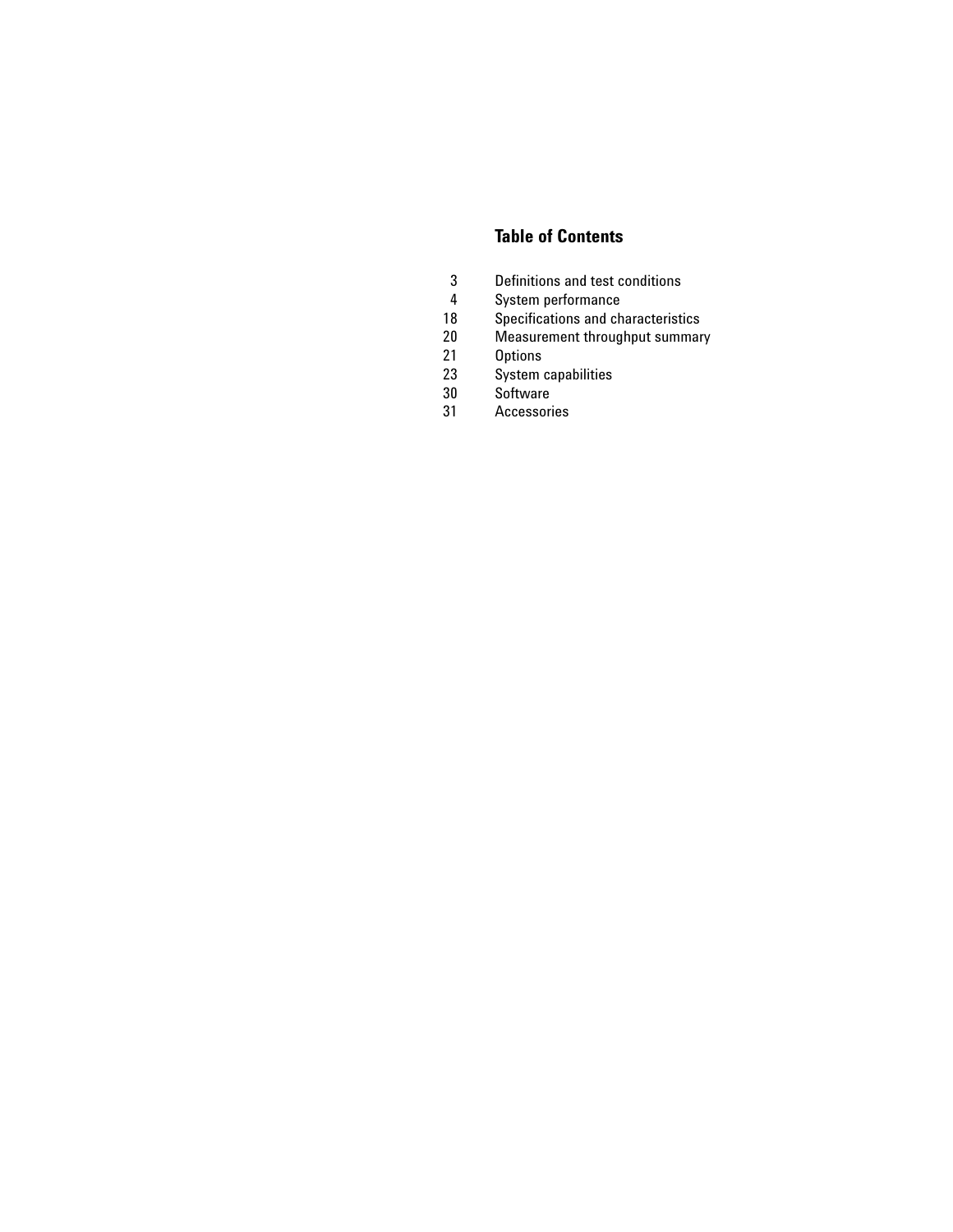# **Definitions and test conditions**

Specifications describe the instrument's warranted performance after a half-hour warm-up and over the temperature range of  $23^{\circ}$  C  $\pm$  3° C, unless otherwise stated.

Supplemental characteristics are typical but nonwarranted performance parameters. These are denoted as "typical," "nominal," or "approximate."

#### **Dynamic range**

System dynamic range is calculated as the difference between the receiver noise floor and the lesser of either the source maximum output or the receiver maximum input level. System dynamic range applies to transmission measurements only, since reflection measurements are limited by directivity.

Noise floor is specified as the mean plus three standard deviations of the linear magnitude noise floor trace over frequency. Noise floor is measured with the test ports terminated in loads, full twoport error correction for the 8719ES/8720ES/8722ES and enhanced response error correction for the 8719ET/8720ET/8722ET (with 16 averages used during isolation), 10 Hz IF bandwidth (BW), maximum test port power, and no averaging during the measurement.

#### **Measurement uncertainty**

Measurement uncertainty curves utilize an RSS (Root Sum Square) model for the contribution of random errors such as noise, typical connector repeatabilities, and test set switch; this is combined with a worst-case model for the contributions of dynamic accuracy and residual systematic errors.

Curves show the worst-case magnitude and phase uncertainty for reflection and transmission measurements, after a full two-port error correction for the 8719ES/8720ES/8722ES and enhanced-response error correction for the 8719ET/8720ET/8722ET (with 8 averages used during isolation), using the specified cal kit, with 10 Hz IF bandwidth (BW) and no averaging during the measurement.

#### **Measurement port characteristics**

Characteristics show the residual system uncertainties for both uncorrected performance and corrected performance using full two-port error correction for the 8719ES/8720ES/8722ES and enhanced-response error correction for the 8719ET/ 8720ET/8722ET. These characteristics apply for an environmental temperature of  $23^{\circ}$  C  $\pm$  3° C, with less than 1° C deviation from the calibration temperature. 8719ET/8720ET/8722ET Option 004 may degrade transmission source match as much as 2 dB, resulting in up to 0.05 dB additional uncertainty in transmission tracking.

Corrected performance indicates residual error after calibration. It is determined by the quality of calibration standards, plus system repeatability, stability, and noise.

Uncorrected performance indicates intrinsic errors without calibration correction applied. This is related to the ultimate stability of a calibration.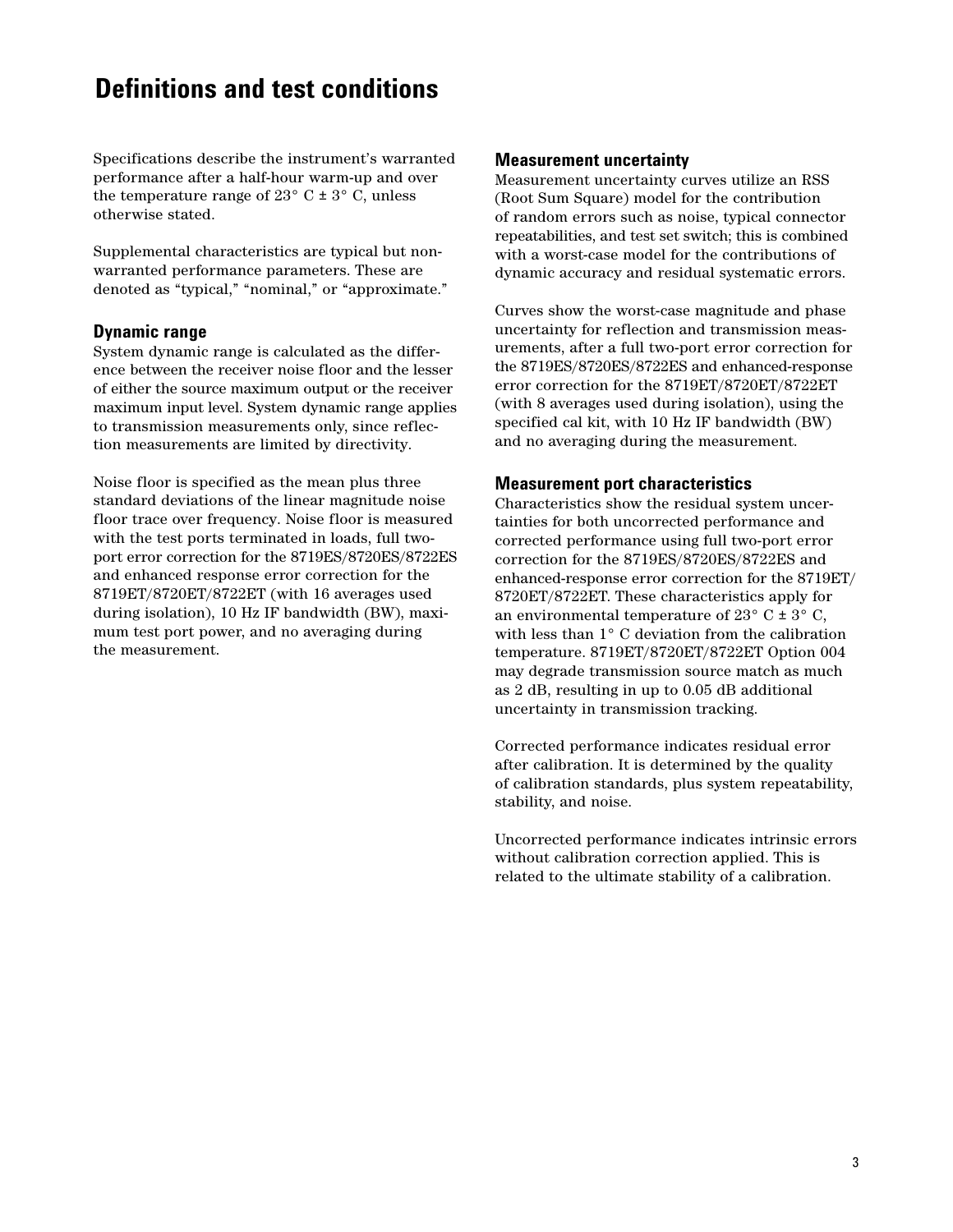# **System performance**

# **Agilent 8719ES and 8720ES**

# **with 3.5 mm test ports**

*Standard, Options 400, 0121 , 089, or any combination of these options.* 

*Calibration kit:* 85052B, 3.5-mm with sliding loads *Cables:* HP 85131F 3.5-mm flexible cable set *IF bandwidth:* 10 Hz *Averaging:* None (8 during isolation calibration)

#### **Corrected measurement port specifications**

# **Frequency range (GHz)**

|                              | $0.05$ to $0.5$                                             | $0.5$ to $2$                                                | 2 to 8                        | 8 to 20                                                     |
|------------------------------|-------------------------------------------------------------|-------------------------------------------------------------|-------------------------------|-------------------------------------------------------------|
| <b>Directivity</b>           | 48 dB                                                       | 48 dB                                                       | 44 dB                         | 44 dB                                                       |
| Source match                 | 40 dB                                                       | 40 dB                                                       | 33 dB                         | 31 dB                                                       |
| <b>Load match</b>            | 48 dB                                                       | 48 dB                                                       | 44 dB                         | 44 dB                                                       |
| <b>Reflection tracking</b>   | $\pm (0.006 \text{ dB} + 0.02 \text{ dB}/^{\circ}\text{C})$ | $\pm (0.006$ dB + 0.03 dB/°C)                               | $\pm (0.006$ dB + 0.03 dB/°C) | $\pm (0.008$ dB + 0.04 dB/°C)                               |
| <b>Transmission tracking</b> | $\pm (0.017 \text{ dB} + 0.02 \text{ dB}/^{\circ}\text{C})$ | $\pm (0.018 \text{ dB} + 0.03 \text{ dB}/^{\circ}\text{C})$ | $\pm (0.066$ dB + 0.03 dB/°C) | $\pm (0.099 \text{ dB} + 0.04 \text{ dB}/^{\circ}\text{C})$ |

#### **Maximum output power**

+5 dBm

#### **Measurement uncertainty**

*Reflection measurements*



#### **Magnitude Phase**

*Transmission measurements*



**Magnitude Phase**







1. Internal test set not bypassed.

#### **System dynamic range**

|  |  | <b>Frequency range (GHZ)</b> |  |
|--|--|------------------------------|--|
|  |  |                              |  |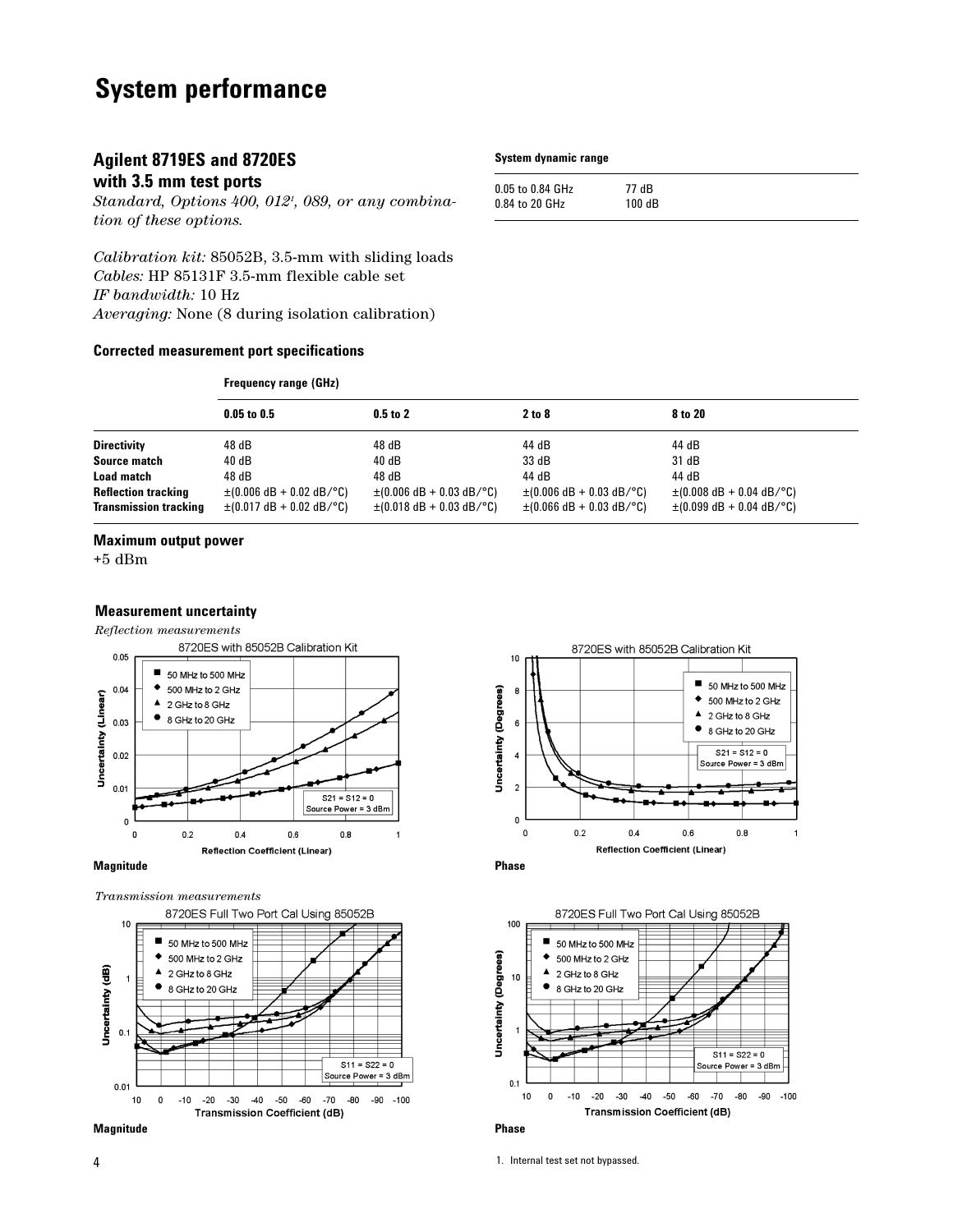### **Agilent 8722ES with 2.4 mm test ports**

*Standard, Options 400, 0121 , 089, or any combination of these options.*

*Calibration kit:* 85056A, 2.4-mm with sliding loads *Cables:* 85133F 2.4-mm flexible cable set *IF bandwidth:* 10 Hz *Averaging:* None (8 during isolation calibration)

**Frequency range (GHz)**

#### **Corrected measurement port specifications**

#### **System dynamic range**

| 0.05 to 0.84 GHz | 67 dB             |  |
|------------------|-------------------|--|
| 0.84 to 8 GHz    | 93 dB             |  |
| 8 to 20 GHz      | 91 dB             |  |
| 20 to 40 GHz     | $80 \text{ dB}^2$ |  |
|                  |                   |  |

|                              | $0.05$ to 2                                                 | 2 to 8                                                      | 8 to 20                                                     | 20 to 40                                                    |
|------------------------------|-------------------------------------------------------------|-------------------------------------------------------------|-------------------------------------------------------------|-------------------------------------------------------------|
| <b>Directivity</b>           | 42 dB                                                       | 42 dB                                                       | 42 dB                                                       | 38 dB                                                       |
| Source match                 | 42dB                                                        | 38 dB                                                       | 38 dB                                                       | 33 dB                                                       |
| Load match                   | 42dB                                                        | 42dB                                                        | 42 dB                                                       | 38 dB                                                       |
| <b>Reflection tracking</b>   | $\pm (0.005 \text{ dB} + 0.03 \text{ dB}/^{\circ}\text{C})$ | $\pm (0.010 \text{ dB} + 0.03 \text{ dB}/^{\circ}\text{C})$ | $\pm (0.010 \text{ dB} + 0.04 \text{ dB}/^{\circ}\text{C})$ | $\pm (0.021 \text{ dB} + 0.06 \text{ dB}/^{\circ}\text{C})$ |
| <b>Transmission tracking</b> | $\pm (0.020 \text{ dB} + 0.03 \text{ dB}/^{\circ}\text{C})$ | $\pm$ (0.038 dB + 0.03 dB/°C)                               | $\pm$ (0.048 dB + 0.04 dB/°C)                               | $\pm$ (0.110 dB + 0.06 dB/°C)                               |

#### **Maximum output power**

*0.05 to 20 GHz:* –5 dBm *20 to 40 GHz:* –10 dBm

#### **Measurement uncertainty**

*Reflection measurements*



#### **Magnitude Phase**

*Transmission measurements*













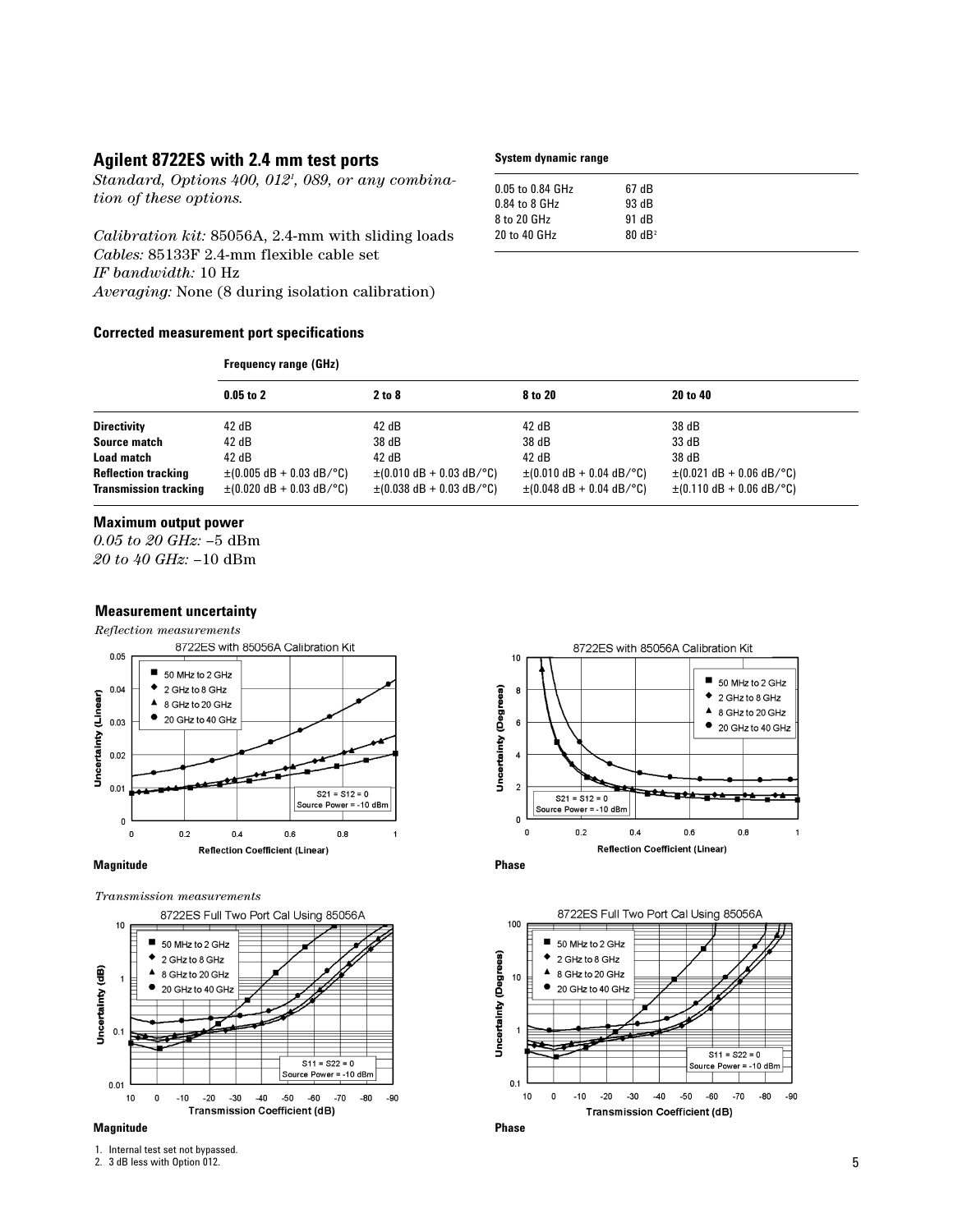# **System performance, continued**

# **Agilent 8719ES and 8720ES**

#### **with 3.5 mm test ports**

*Standard, Options 400, 0121 , 089, or any combination of these options.*

*Calibration kit:* 85052D, 3.5-mm with broadband loads *Cables:* 85131F 3.5-mm flexible cable set *IF bandwidth:* 10 Hz *Averaging*: None (8 during isolation calibration)

#### **Corrected measurement port specifications**

|                              | <b>Frequency range (GHz)</b> |                                                             |                              |                                                             |
|------------------------------|------------------------------|-------------------------------------------------------------|------------------------------|-------------------------------------------------------------|
|                              | $0.05$ to $0.5$              | $0.5$ to $2$                                                | 2 to 8                       | 8 to 20                                                     |
| <b>Directivity</b>           | 42 dB                        | 42 dB                                                       | 38 dB                        | 36 dB                                                       |
| Source match                 | 37 dB                        | 37 dB                                                       | 31 dB                        | 28 dB                                                       |
| <b>Load match</b>            | 42 dB                        | 42 dB                                                       | 38 dB                        | 36 dB                                                       |
| <b>Reflection tracking</b>   | $\pm (0.006$ dB + .02 dB/°C) | $\pm (0.006 \text{ dB} + 0.03 \text{ dB}/^{\circ}\text{C})$ | $\pm (0.006$ dB + .03 dB/°C) | $\pm (0.009 \text{ dB} + 0.04 \text{ dB}/^{\circ}\text{C})$ |
| <b>Transmission tracking</b> | $\pm$ (0.028 dB + .02 dB/°C) | $\pm (0.03 \text{ dB} + 0.03 \text{ dB}/^{\circ}\text{C})$  | $\pm$ (0.096 dB + .03 dB/°C) | $\pm$ (0.158 dB + .04 dB/°C)                                |

#### **Maximum output power**

 $+5~\mathrm{dBm}$ 

#### **Measurement uncertainty**

*Reflection measurements*



#### **Magnitude Phase**

*Transmission measurements*











1. Internal test set not bypassed.

#### **System dynamic range**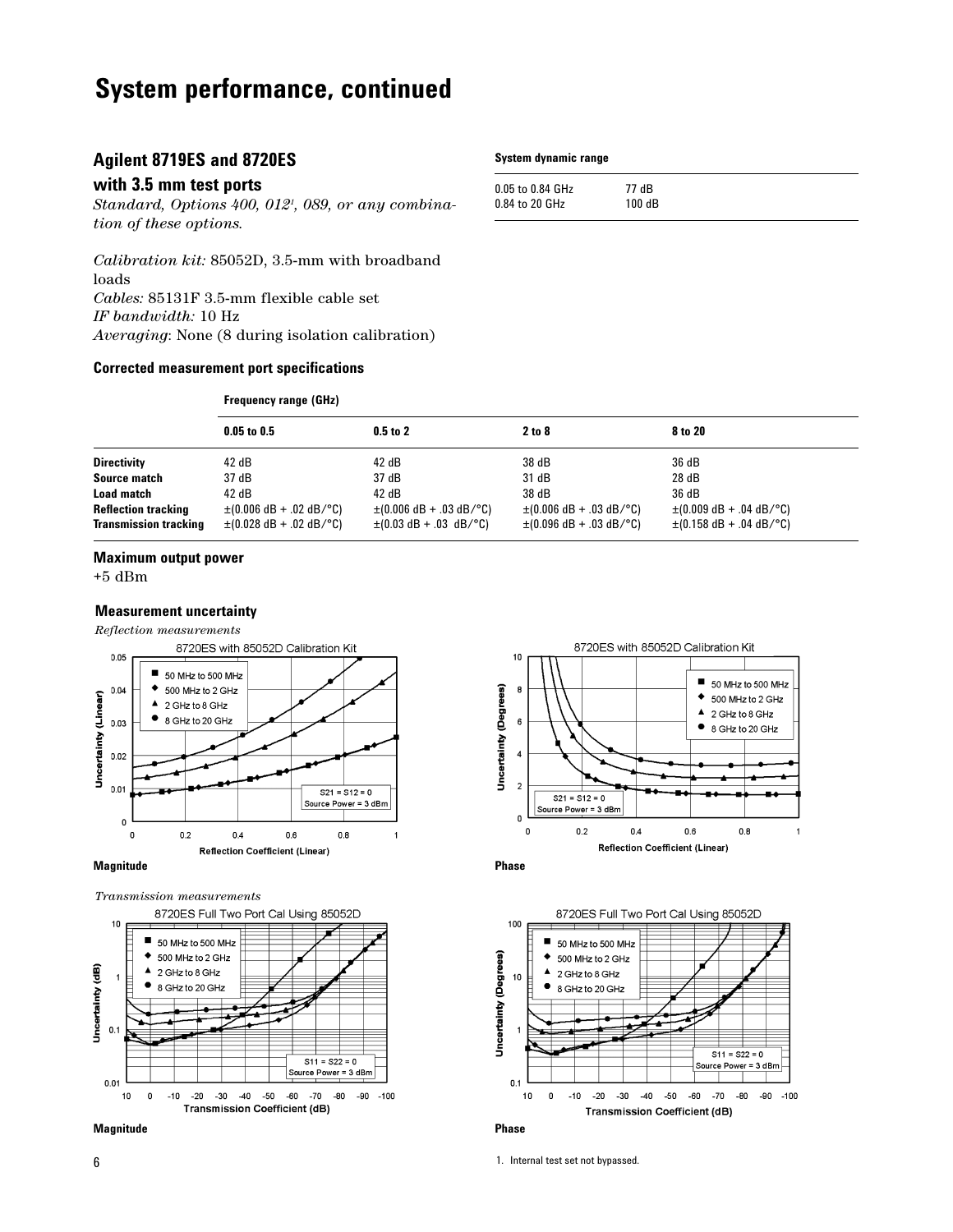### **Agilent 8722ES with 2.4 mm test ports**

*Standard, Options 400, 0121 , 089, or any combination of these options.*

*Calibration kit:* 85056D, 2.4-mm with broadband loads *Cables:* 85133F 2.4-mm flexible cable set *IF bandwidth:* 10 Hz *Averaging*: None (8 during isolation calibration)

**Frequency range (GHz)**

#### **Corrected measurement port specifications**

#### **System dynamic range**

| 67 dB             |
|-------------------|
|                   |
| 93 dB             |
|                   |
| 91 dB             |
| $80 \text{ dB}^2$ |
|                   |
|                   |

|                              | $0.05$ to $2$                                               | 2 to 8                                                      | 8 to 20                                  | 20 to 40                                                    |
|------------------------------|-------------------------------------------------------------|-------------------------------------------------------------|------------------------------------------|-------------------------------------------------------------|
| <b>Directivity</b>           | 42 dB                                                       | 42 dB                                                       | 34 dB                                    | 26 dB                                                       |
| Source match                 | 40dB                                                        | 40 dB                                                       | 30 dB                                    | 23 dB                                                       |
| Load match                   | 42 dB                                                       | 42 dB                                                       | 34 dB                                    | 26 dB                                                       |
| <b>Reflection tracking</b>   | $\pm (0.006 \text{ dB} + 0.03 \text{ dB}/^{\circ}\text{C})$ | $\pm (0.029 \text{ dB} + 0.03 \text{ dB}/^{\circ}\text{C})$ | $\pm$ (0.029 dB + 0.04 dB/°C)            | $\pm (0.080 \text{ dB} + 0.06 \text{ dB}/^{\circ}\text{C})$ |
| <b>Transmission tracking</b> | $\pm (0.022 \text{ dB} + 0.03 \text{ dB}/^{\circ}\text{C})$ | $\pm (0.034$ dB + 0.03 dB/°C)                               | $\pm$ (0.116 dB + 0.04 dB/ $^{\circ}$ C) | $\pm$ (0.372 dB + 0.06 dB/°C)                               |

#### **Maximum output power**

*0.05 to 20 GHz:* –5 dBm *20 to 40 GHz:* –10 dBm

#### **Measurement uncertainty**

*Reflection measurements*



#### **Magnitude Phase**

*Transmission measurements*









<sup>1.</sup> Internal test set not bypassed.

<sup>2. 3</sup> dB less with Option 012.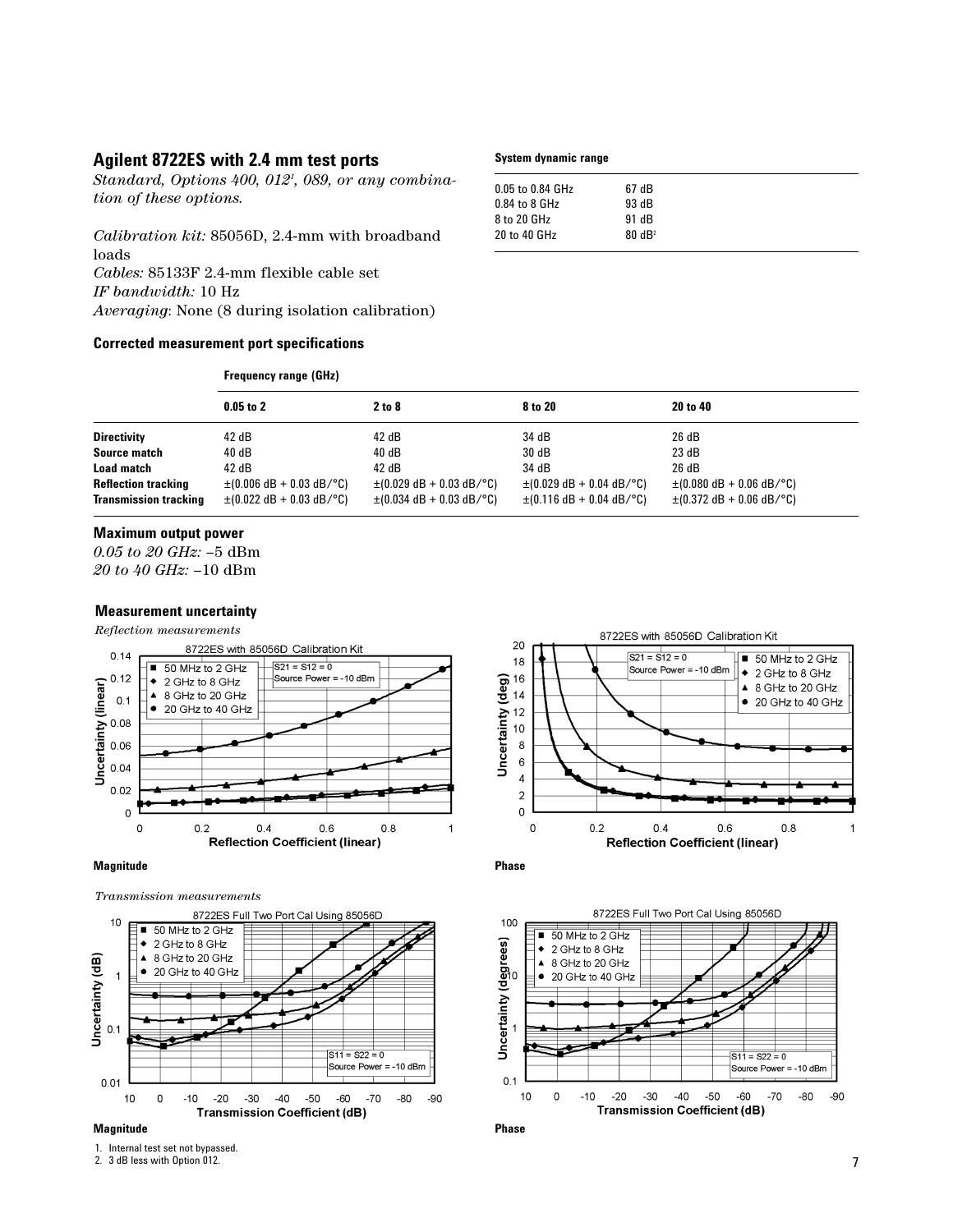# **System performance, continued**

# **Agilent 8719ES Option 400, 8720ES Option 400, and 8722ES Option 400 with 3.5 mm test ports using TRL**

*Includes instruments with Options 0121 and/or 089.* 

*Calibration kit:* 85052C, 3.5-mm for TRL *Cables:* 85131F 3.5-mm flexible cable set *IF bandwidth:* 10 Hz *Averaging:* None (8 during isolation calibration)

#### **Corrected measurement port specifications**

#### **System dynamic range**

| <b>Frequency range</b> | 8719ES/8720ES | 8722ES            |
|------------------------|---------------|-------------------|
| 0.05 to 0.084 GHz      | 77 dB         | 67 dB             |
| 0.084 to 8 GHz         | 100dB         | 93 dB             |
| 8 to 20 GHz            | 100dB         | 91 dB             |
| 20 to 40 GHz           | —             | $80 \text{ dB}^2$ |

#### **Maximum output power**

*8719ES/8720ES:* +5 dBm *8722ES (0.05 to 20 GHz):* –5 dBm *(20 to 40 GHz):* –10 dBm

| <b>Frequency range (GHz)</b>                                                                                               |                                                                                                                            |                                                                                             |                                                                                              |  |
|----------------------------------------------------------------------------------------------------------------------------|----------------------------------------------------------------------------------------------------------------------------|---------------------------------------------------------------------------------------------|----------------------------------------------------------------------------------------------|--|
| $0.05$ to $0.5$                                                                                                            | $0.5$ to $2$                                                                                                               | 2 to 8                                                                                      | 8 to 20                                                                                      |  |
| 48 dB                                                                                                                      | 48 dB                                                                                                                      | 50 dB                                                                                       | 50 dB                                                                                        |  |
| 40 dB                                                                                                                      | 40 dB                                                                                                                      | 50 dB                                                                                       | 50 dB                                                                                        |  |
| 48 dB                                                                                                                      | 48 dB                                                                                                                      | 50 dB                                                                                       | 50 dB                                                                                        |  |
| $\pm (0.006 \text{ dB} + 0.02 \text{ dB}/^{\circ}\text{C})$<br>$\pm (0.013 \text{ dB} + 0.02 \text{ dB}/^{\circ}\text{C})$ | $\pm (0.006 \text{ dB} + 0.03 \text{ dB}/^{\circ}\text{C})$<br>$\pm (0.017 \text{ dB} + 0.03 \text{ dB}/^{\circ}\text{C})$ | $\pm (0.005 \text{ dB} + 0.03 \text{ dB}/^{\circ}\text{C})$<br>$\pm (0.06$ dB + 0.03 dB/°C) | $\pm (0.005 \text{ dB} + 0.04 \text{ dB}/^{\circ}\text{C})$<br>$\pm$ (0.019 dB + 0.04 dB/°C) |  |
|                                                                                                                            |                                                                                                                            |                                                                                             |                                                                                              |  |

**8722ES Option 400 Frequency range (GHz)**

|                              | $0.05$ to $2$                                               | 2 to 8                                                      | 8 to 20                                                     | 20 to 26.5                                                  |
|------------------------------|-------------------------------------------------------------|-------------------------------------------------------------|-------------------------------------------------------------|-------------------------------------------------------------|
| <b>Directivity</b>           | 48 dB                                                       | 50 dB                                                       | 50 dB                                                       | 50 dB                                                       |
| Source match                 | 40dB                                                        | 50 dB                                                       | 50 dB                                                       | 50 dB                                                       |
| <b>Load match</b>            | 48 dB                                                       | 50 dB                                                       | 50 dB                                                       | 50 dB                                                       |
| <b>Reflection tracking</b>   | $\pm (0.006 \text{ dB} + 0.03 \text{ dB}/^{\circ}\text{C})$ | $\pm (0.005 \text{ dB} + 0.03 \text{ dB}/^{\circ}\text{C})$ | $\pm (0.005 \text{ dB} + 0.04 \text{ dB}/^{\circ}\text{C})$ | $\pm (0.005 \text{ dB} + 0.06 \text{ dB}/^{\circ}\text{C})$ |
| <b>Transmission tracking</b> | $\pm (0.017 \text{ dB} + 0.03 \text{ dB}/^{\circ}\text{C})$ | $\pm (0.013 \text{ dB} + 0.03 \text{ dB}/^{\circ}\text{C})$ | $\pm (0.016$ dB + 0.04 dB/°C)                               | $\pm (0.023 \text{ dB} + 0.06 \text{ dB}/^{\circ}\text{C})$ |

#### **Measurement uncertainty**











1. Internal test set not bypassed.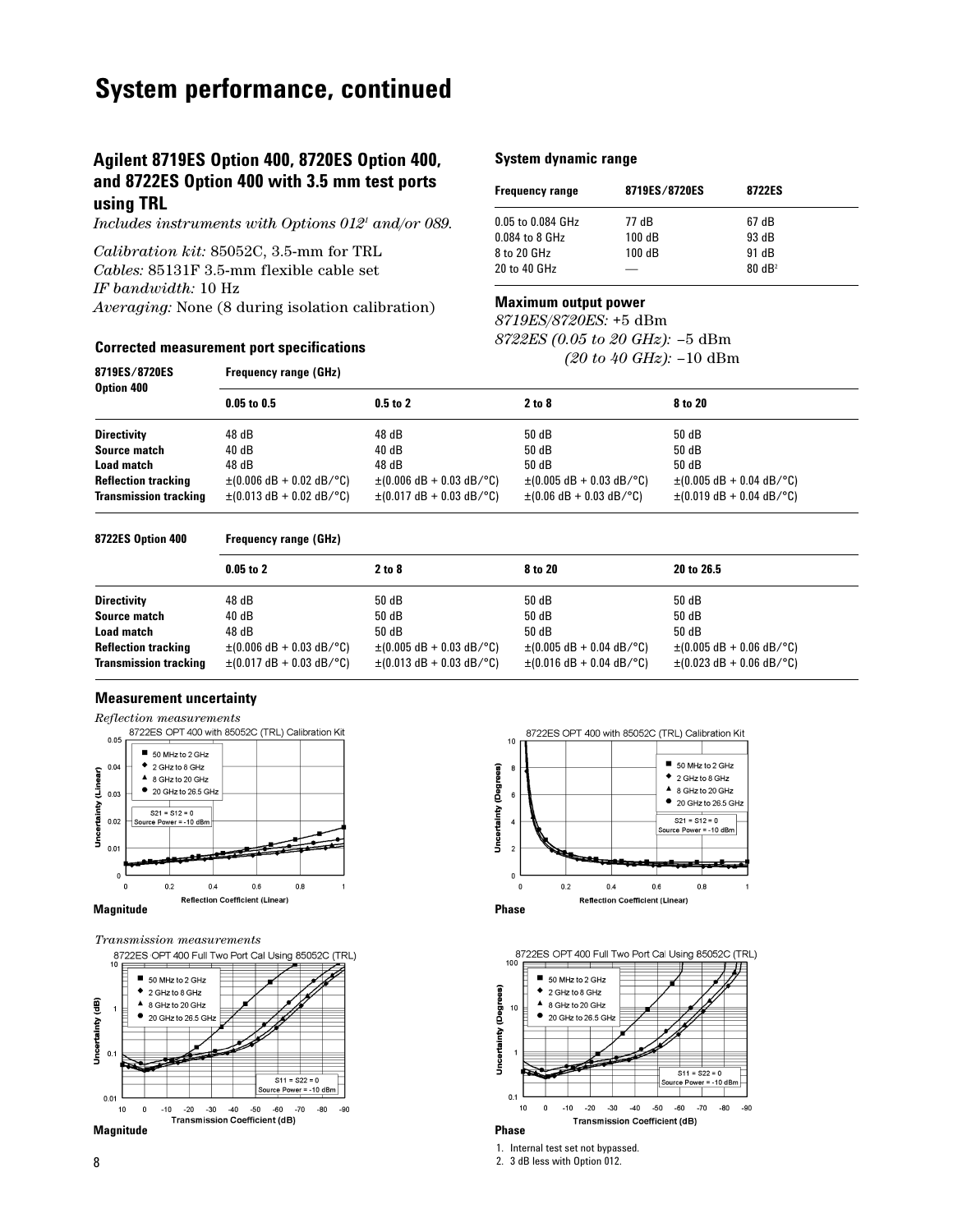# **Agilent 8719ES, 8720ES, and 8722ES Option 007 Agilent 8719ES, 8720ES, and 8722ES Option 085**

*Includes instruments with Options 0121 and/or 089.*

Option 007 replaces the standard solid-state transfer switch with a mechanical switch to provide higher output power.

Option 085 adds internally controlled 0 to 55 dB step attenuators (5 dB steps) in the receiver path of both ports, an RF loop that allows the addition of an amplifier before the transfer switch, and RF loops after the switch that allow insertion of isolators, required for measurements above 1 watt. An internal reference channel switch is added and internal bias tees are deleted. This system is capable of full two-port calibrated measurements to 20 watts. Measurements up to 100 watts may be possible using specific configurations. Option 085 includes direct sampler access (Option 012). Option 085 is not compatible with Option 400.

#### **System dynamic range**

|                                 | Option 007         |       | Option 085 |        |
|---------------------------------|--------------------|-------|------------|--------|
| <b>Frequency</b><br>range (GHz) | 8719ES/20ES 8722ES |       | 8719D/20ES | 8722ES |
| $0.05$ to $0.84$                | 82 dB              | 72 dB | 82 dB      | 72 dB  |
| $0.84$ to $8$                   | 105 dB             | 98 dB | 105 dB     | 98 dB  |
| 8 to 20                         | 105 dB             | 96 dB | 105 dB     | 96 dB  |
| 20 to 40                        |                    | 85 dB |            | 82 dB  |

#### **Maximum output power**

|                                          | Option 007         | Option 085 <sup>2</sup> |  |
|------------------------------------------|--------------------|-------------------------|--|
| 8719ES/8720ES<br>8722ES (0.05 to 20 GHz) | $+10$ dBm<br>0 dBm | +5 dBm<br>$-5$ dBm      |  |
| 8722ES (20 to 40 GHz)                    | $-5$ dBm           | $-10$ dBm               |  |

#### **Supplemental characteristics (Option 085)**

*Maximum R-channel input level:* 0 dBm *Minimum R-channel input level:* –34 dBm *Maximum RF port input:* +43 dBm *Attenuators:* 55 dB maximum, 5 dB steps *Maximum test port power (no isolators):* +30 dBm *Maximum test port power (with high power isolators):* +43 dBm





<sup>1.</sup> Internal test set not bypassed.

2. With jumper cable installed between RF out and RF in ports: that is, no external amplification.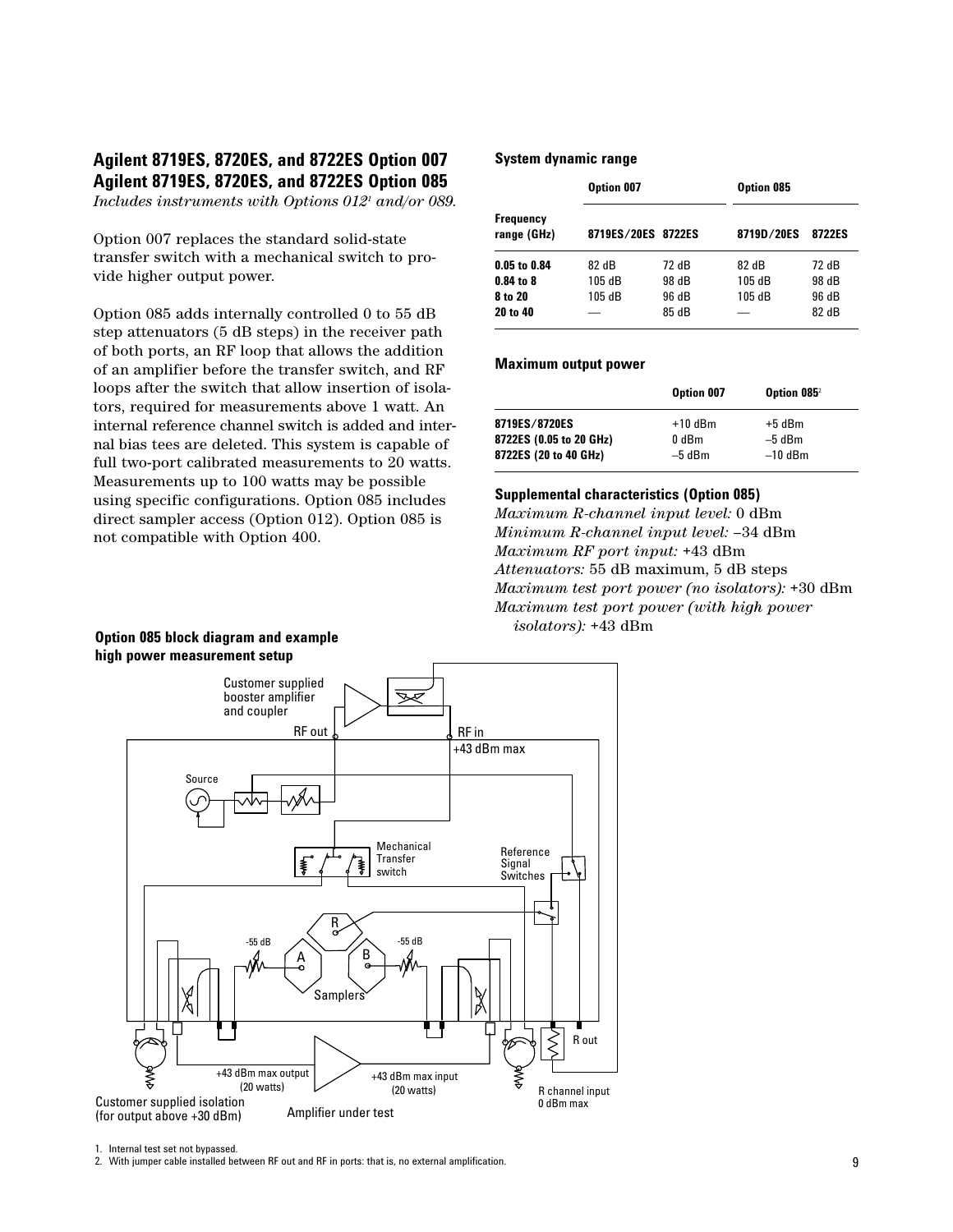# **System performance, continued**

# **Agilent 8719ES or 8720ES with Option 007 or 085**

*Calibration kit:* 85052B 3.5-mm with sliding loads *Cables:* 85131F 3.5-mm flexible cable set *IF bandwidth:* 10 Hz *Averaging:* None (8 during isolation calibration)

#### **Corrected measurement port specifications**

|                                                            | <b>Frequency range (GHz)</b>                                                                |                                                                                                                       |                                                                                             |                                                                                             |  |
|------------------------------------------------------------|---------------------------------------------------------------------------------------------|-----------------------------------------------------------------------------------------------------------------------|---------------------------------------------------------------------------------------------|---------------------------------------------------------------------------------------------|--|
|                                                            | $0.05$ to $0.5$                                                                             | $0.5$ to $2$                                                                                                          | 2 to 8                                                                                      | 8 to 20                                                                                     |  |
| <b>Directivity</b>                                         | 48 dB                                                                                       | 48 dB                                                                                                                 | 44 dB                                                                                       | 44 dB                                                                                       |  |
| Source match                                               | 40 dB                                                                                       | 39 dB                                                                                                                 | 32 dB                                                                                       | 30 dB                                                                                       |  |
| <b>Load match</b>                                          | 48 dB                                                                                       | 48 dB                                                                                                                 | 44 dB                                                                                       | 44 dB                                                                                       |  |
| <b>Reflection tracking</b><br><b>Transmission tracking</b> | $\pm (0.006$ dB + .02 dB/°C)<br>$\pm (0.011 \text{ dB} + 0.02 \text{ dB}/^{\circ}\text{C})$ | $\pm (0.010 \text{ dB} + 0.03 \text{ dB} / \text{°C})$<br>$\pm (0.016 \text{ dB} + 0.03 \text{ dB}/^{\circ}\text{C})$ | $\pm (0.030 \text{ dB} + 0.03 \text{ dB}/^{\circ}\text{C})$<br>$\pm (0.066$ dB + .03 dB/°C) | $\pm (0.031 \text{ dB} + 0.04 \text{ dB}/^{\circ}\text{C})$<br>$\pm (0.108$ dB + .04 dB/°C) |  |

#### **Measurement uncertainty**



#### **Magnitude Phase**

*Transmission measurements*















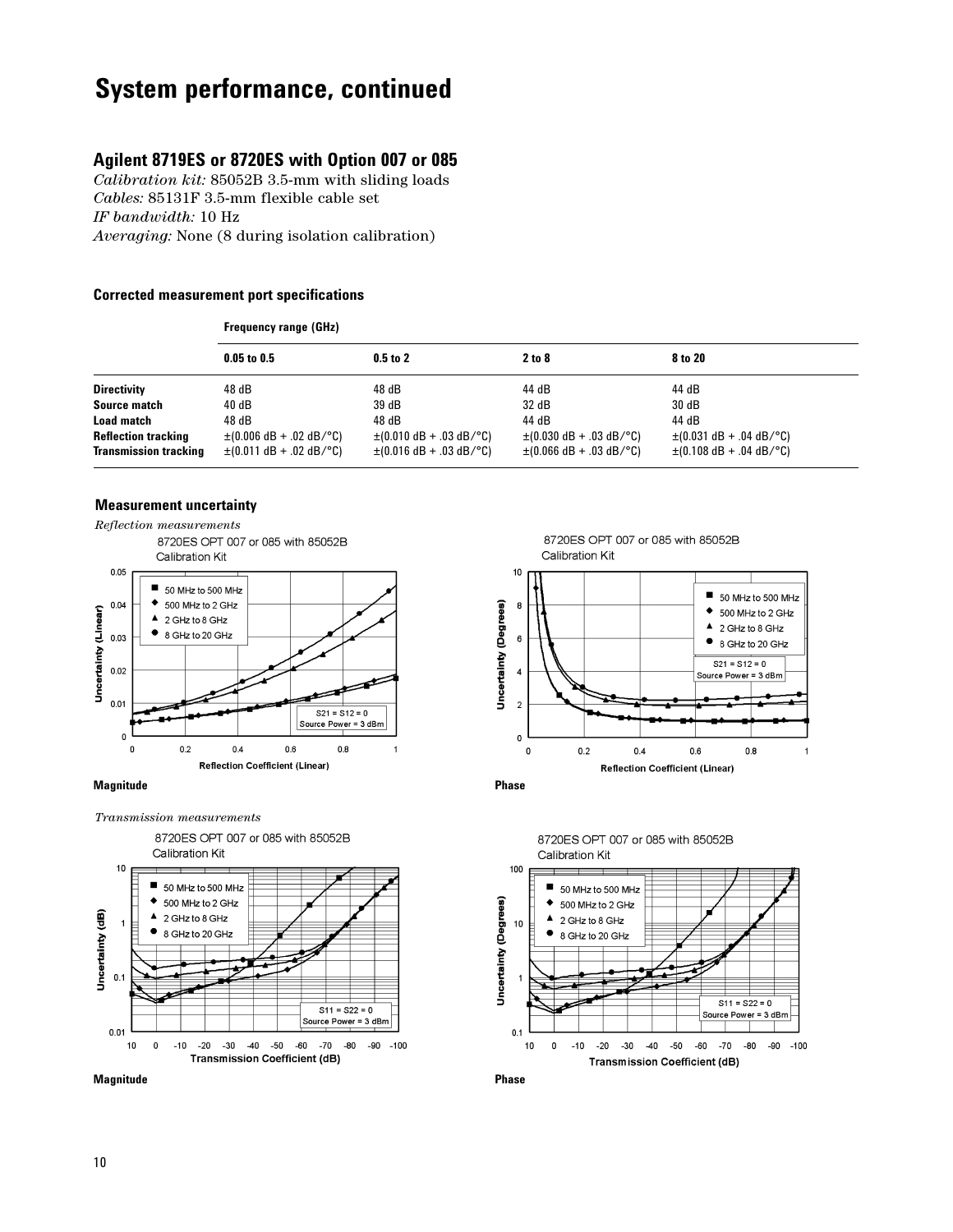# **Agilent 8719ES or 8720ES with Option 007 or 085**

*Calibration kit:* 85052D 3.5-mm with fixed loads *Cables:* 85131F 3.5-mm flexible cable set *IF bandwidth:* 10 Hz *Averaging:* None (8 during isolation calibration)

#### **Corrected measurement port specifications**

|                                                            | <b>Frequency range (GHz)</b>                                 |                                                                                            |                                                                                            |                                                           |  |
|------------------------------------------------------------|--------------------------------------------------------------|--------------------------------------------------------------------------------------------|--------------------------------------------------------------------------------------------|-----------------------------------------------------------|--|
|                                                            | $0.05$ to $0.5$                                              | $0.5$ to $2$                                                                               | 2 to 8                                                                                     | 8 to 20                                                   |  |
| <b>Directivity</b>                                         | 42 dB                                                        | 42 dB                                                                                      | 38 dB                                                                                      | 36 dB                                                     |  |
| Source match                                               | 37 dB                                                        | 37 dB                                                                                      | 30 dB                                                                                      | 28 dB                                                     |  |
| <b>Load match</b>                                          | 42 dB                                                        | 41 dB                                                                                      | 36 dB                                                                                      | 34 dB                                                     |  |
| <b>Reflection tracking</b><br><b>Transmission tracking</b> | $\pm (0.006$ dB + .02 dB/°C)<br>$\pm (0.018$ dB + .02 dB/°C) | $\pm (0.01$ dB + .03 dB/°C)<br>$\pm (0.019 \text{ dB} + 0.03 \text{ dB}/^{\circ}\text{C})$ | $\pm (0.03 \text{ dB} + 0.03 \text{ dB}/^{\circ}\text{C})$<br>$\pm (0.080$ dB + .03 dB/°C) | $\pm$ (0.31dB + .04 dB/°C)<br>$\pm 0.141$ dB + .04 dB/°C) |  |

#### **Measurement uncertainty**

*Reflection measurements*



#### **Magnitude Phase**







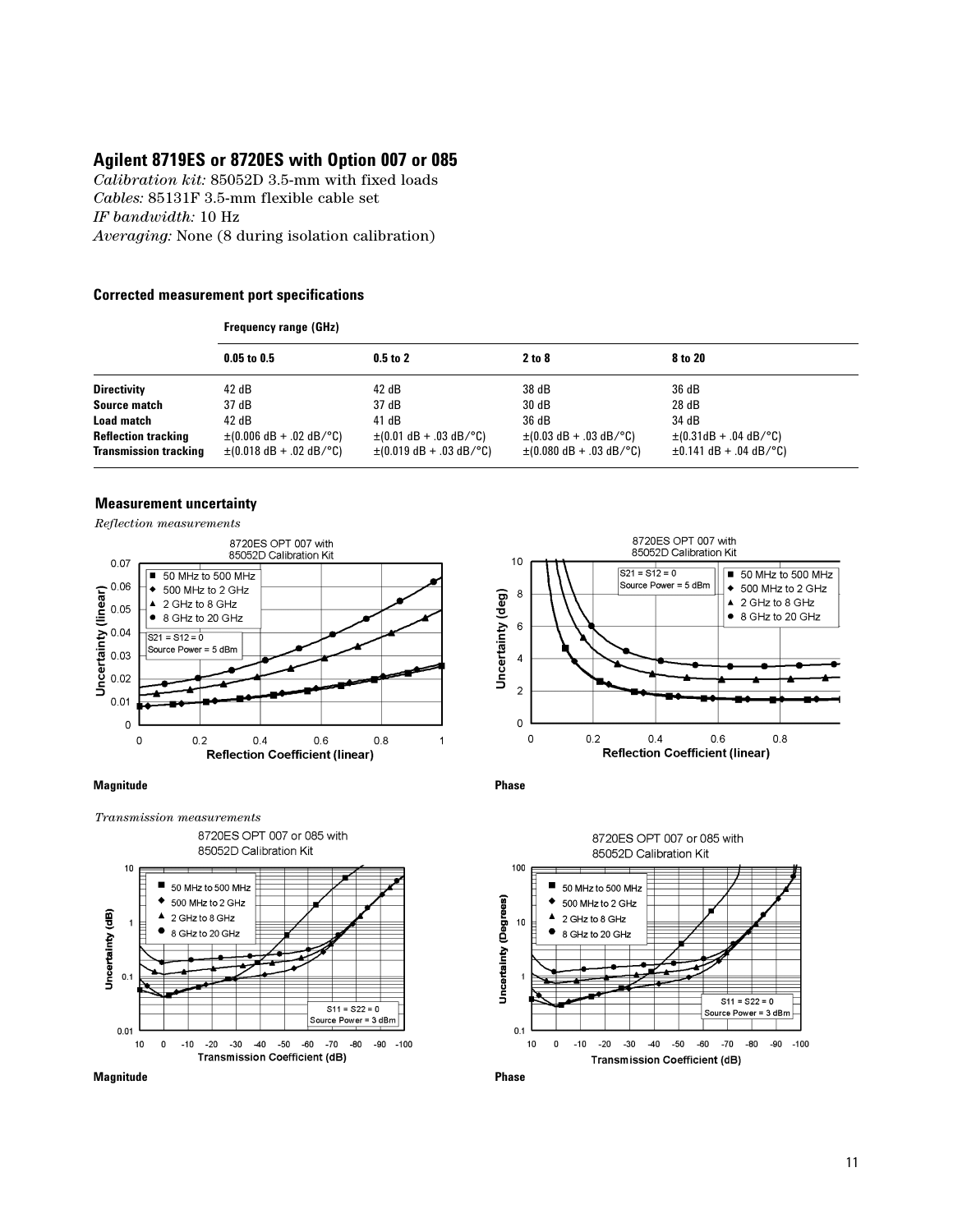# **System performance, continued**

# **Agilent 8722ES with Option 007 or 085**

*Calibration kit:* 85056A 2.4-mm with sliding loads *Cables:* 85133F 2.4-mm flexible cable set *IF bandwidth:* 10 Hz *Averaging:* None (8 during isolation calibration)

#### **Corrected measurement port specifications**

|                                                            | <b>Frequency range (GHz)</b>                                                                                               |                                                                                                                            |                                                                                                                            |                                                                                            |  |
|------------------------------------------------------------|----------------------------------------------------------------------------------------------------------------------------|----------------------------------------------------------------------------------------------------------------------------|----------------------------------------------------------------------------------------------------------------------------|--------------------------------------------------------------------------------------------|--|
|                                                            | $0.05$ to 2                                                                                                                | 2 to 8                                                                                                                     | 8 to 20                                                                                                                    | 20 to 40                                                                                   |  |
| <b>Directivity</b>                                         | 42 dB                                                                                                                      | 42 dB                                                                                                                      | 42 dB                                                                                                                      | 38 dB                                                                                      |  |
| Source match                                               | 40 dB                                                                                                                      | 35 dB                                                                                                                      | 34 dB                                                                                                                      | 31 dB                                                                                      |  |
| <b>Load match</b>                                          | 41 dB                                                                                                                      | 38 dB                                                                                                                      | 37 dB                                                                                                                      | 35 dB                                                                                      |  |
| <b>Reflection tracking</b><br><b>Transmission tracking</b> | $\pm (0.011 \text{ dB} + 0.03 \text{ dB}/^{\circ}\text{C})$<br>$\pm (0.021 \text{ dB} + 0.03 \text{ dB}/^{\circ}\text{C})$ | $\pm (0.037 \text{ dB} + 0.03 \text{ dB}/^{\circ}\text{C})$<br>$\pm (0.054 \text{ dB} + 0.03 \text{ dB}/^{\circ}\text{C})$ | $\pm (0.039 \text{ dB} + 0.04 \text{ dB}/^{\circ}\text{C})$<br>$\pm (0.085 \text{ dB} + 0.04 \text{ dB}/^{\circ}\text{C})$ | $\pm (0.047 \text{ dB} + .06 \text{ dB}/^{\circ}\text{C})$<br>$\pm$ (0.149 dB + .06 dB/°C) |  |

#### **Measurement uncertainty**



#### **Magnitude Phase**

*Transmission measurements* 8722ES OPT 007 or 085 with 85056A Calibration Kit 10 50 MHz to 2 GHz 2 GHz to 8 GHz Uncertainty (dB) 8 GHz to 20 GHz 1 20 GHz to 40 GHz





0.









 $-90$ 

 $-80$ 

10  $\mathbf 0$ 

**Uncertainty (Degrees)**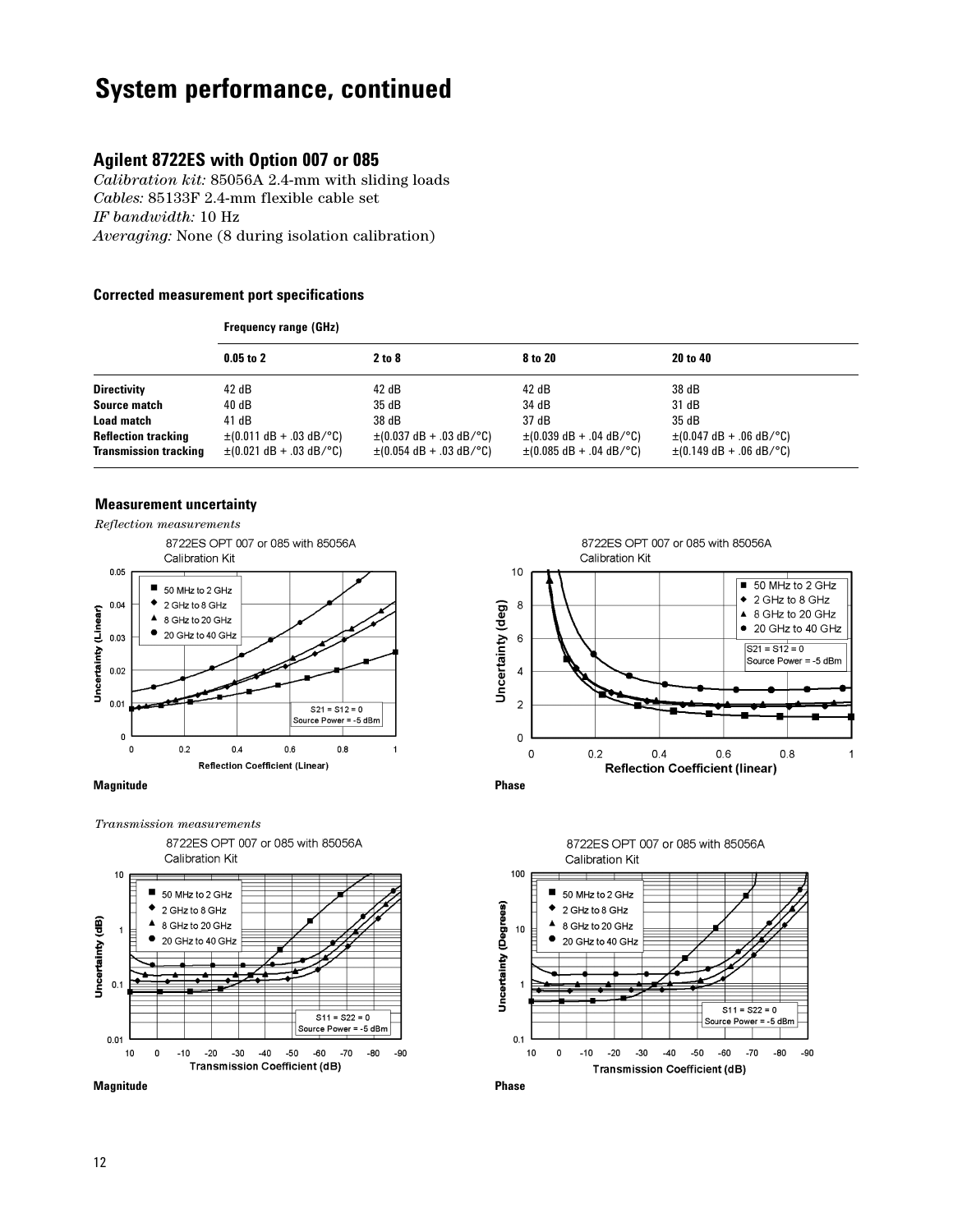# **Agilent 8722ES with Option 007 or 085**

*Calibration kit:* 85056D 2.4-mm with fixed loads *Cables:* 85133F 2.4-mm flexible cable set *IF bandwidth:* 10 Hz *Averaging:* None (8 during isolation calibration)

#### **Corrected measurement port specifications**

|                                                            | <b>Frequency range (GHz)</b>                                                                                               |                                                                                             |                                                              |                                                                                           |  |
|------------------------------------------------------------|----------------------------------------------------------------------------------------------------------------------------|---------------------------------------------------------------------------------------------|--------------------------------------------------------------|-------------------------------------------------------------------------------------------|--|
|                                                            | $0.05$ to 2                                                                                                                | 2 to 8                                                                                      | 8 to 20                                                      | 20 to 40                                                                                  |  |
| <b>Directivity</b>                                         | 42 dB                                                                                                                      | 42 dB                                                                                       | 34 dB                                                        | 26 dB                                                                                     |  |
| Source match                                               | 39 dB                                                                                                                      | 36 dB                                                                                       | 29 dB                                                        | 23 dB                                                                                     |  |
| <b>Load match</b>                                          | 41 dB                                                                                                                      | 38 dB                                                                                       | 33 dB                                                        | 26 dB                                                                                     |  |
| <b>Reflection tracking</b><br><b>Transmission tracking</b> | $\pm (0.011 \text{ dB} + 0.03 \text{ dB}/^{\circ}\text{C})$<br>$\pm (0.022 \text{ dB} + 0.03 \text{ dB}/^{\circ}\text{C})$ | $\pm (0.046$ dB + .03 dB/°C)<br>$\pm (0.053 \text{ dB} + 0.03 \text{ dB}/^{\circ}\text{C})$ | $\pm (0.048$ dB + .04 dB/°C)<br>$\pm$ (0.130 dB + .04 dB/°C) | $\pm (0.090 \text{ dB} + 06 \text{ dB}/^{\circ}\text{C})$<br>$\pm$ (0.367 dB + .06 dB/°C) |  |

#### **Measurement uncertainty**

*Reflection measurements*





*Transmission measurements*







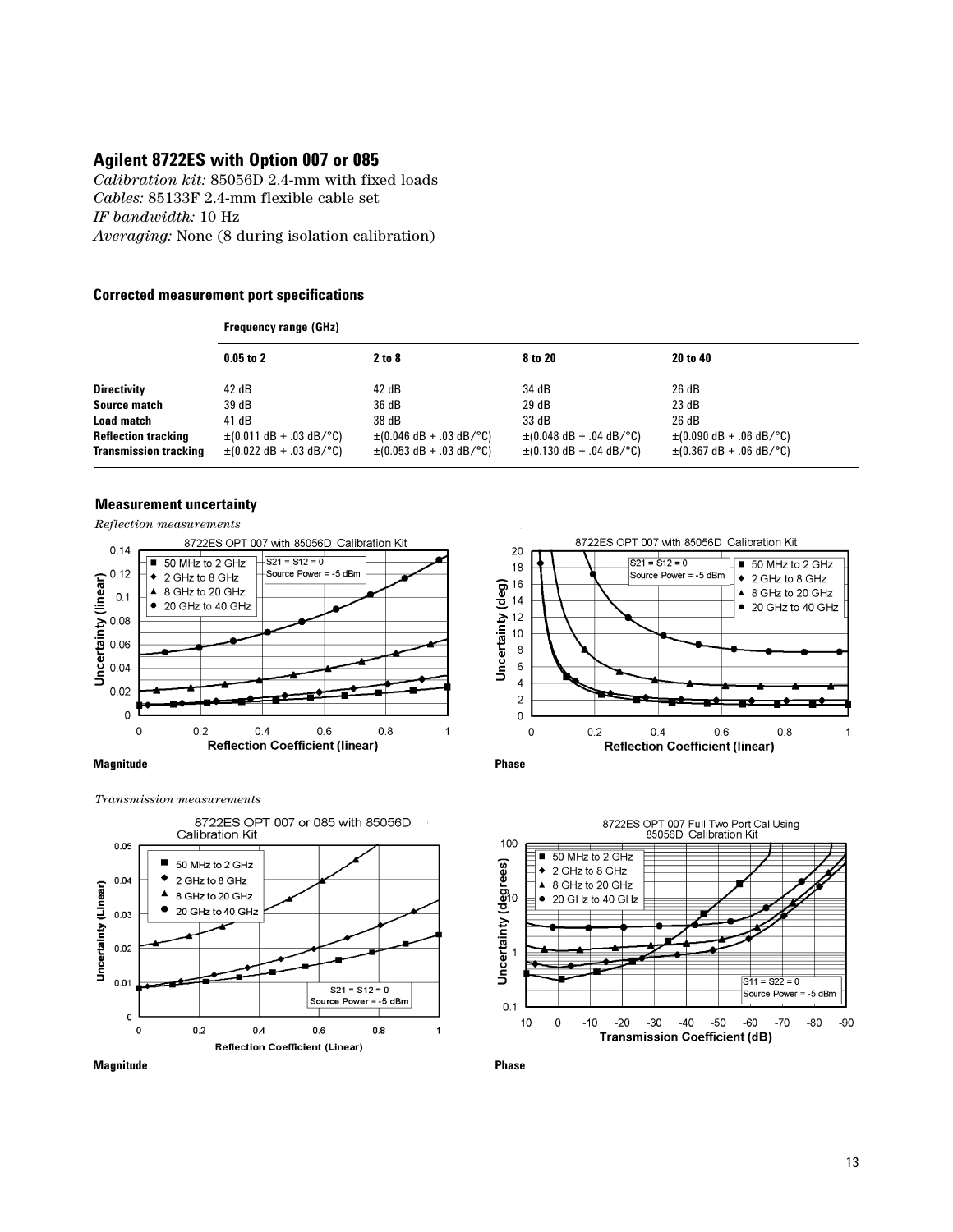# **System performance, continued**

### **Agilent 8719ET and 8720ET**

### **with 3.5 mm test ports**

*Standard or Option 004*

*Calibration kit:* 85052B 3.5-mm with sliding loads *Cables:* 85131F 3.5-mm flexible cable set *IF bandwidth:* 10 Hz *Averaging*: None (8 during isolation calibration)

#### **System dynamic range**

| 0.05 to 0.84 GHz | 102 dB |
|------------------|--------|
| 0.84 to 20 GHz   | 104 dB |

#### **Power range:**

Standard: –10 to +10 dBm Option 004: –65 to +10 dBm

#### **Measurement uncertainty**





**Transmission measurements**<br>8720ET Transmission Response Cal Using<br>85052B Calibration Kit  $10$ Uncertainty (dB)<br> $\frac{1}{2}$ 50 MHz to 500 MHz 500 MHz to 2 GHz 2 GHz to 8 GHz  $511 = 522 = 0.1$ 8 GHz to 20 GHz Source Power = 5 dBm  $0.01$  $10<sub>10</sub>$  $\mathbf 0$  $-10$   $-20$   $-30$   $-40$   $-50$   $-60$ -70 -80 -90 -100 **Magnitude** Transmission Coefficient (dB) **Phase** Phase 8720ET Enhanced Transmission Response Cal Using<br>85052B Calibration Kit  $10$ 50 MHz to 500 MHz Ŧ ۰ 500 MHz to 2 GHz Uncertainty (dB) 2 GHz to 8 GHz 8 GHz to 20 GHz  $\Omega$  $|S11 = S22 = 0.1$ Source Power = 5 dBm  $0.01$  $10$  $\circ$  $-20$ -30 -40 -50 -60 -70 -80  $-90 - 100$  $-10$ **Magnitude** Transmission Coefficient (dB) **Phase** Phase

#### **Corrected measurement port specifications (3.5 mm)**

|                                        | <b>Frequency range (GHz)</b> |                            |                            |                            |  |
|----------------------------------------|------------------------------|----------------------------|----------------------------|----------------------------|--|
|                                        | 0.050 to 0.5                 | 0.5 to 2                   | 2 to 8                     | 8 to 20                    |  |
| Reflection Measurements <sup>1</sup>   |                              |                            |                            |                            |  |
| Directivity                            | 48 dB                        | 48 dB                      | 44 dB                      | 44 dB                      |  |
| Source match                           | 40 dB                        | 40 dB                      | 33 dB                      | 31 dB                      |  |
| Load match                             |                              |                            |                            |                            |  |
| One-port Cal                           | 22 dB                        | 22 dB                      | 22 dB                      | 17 dB                      |  |
| <b>Enhanced Reflection Cal</b>         | 22 dB                        | 22 dB                      | 22 dB                      | 17 dB                      |  |
| <b>Reflection tracking</b>             | $\pm$ (0.006 dB              | $\pm$ (0.006 dB            | $\pm (0.006 \text{ dB})$   | $±(0.008$ dB               |  |
|                                        | $+0.02$ dB/ $^{\circ}$ C)    | $+0.03$ dB/ $^{\circ}$ C)  | $+0.03$ dB/ $^{\circ}$ C)  | $+0.04$ dB/ $^{\circ}$ C)  |  |
| Transmission measurements <sup>2</sup> |                              |                            |                            |                            |  |
| Source match                           |                              |                            |                            |                            |  |
| Enhanced Response Cal 40 dB            |                              | 40 dB                      | 33 dB                      | 31 dB                      |  |
| Response Only Cal                      | 16 dB                        | 20 dB                      | 14 dB                      | 11 dB                      |  |
| <b>Transmission tracking</b>           |                              |                            |                            |                            |  |
| <b>Enhanced Response Cal</b>           | $\pm$ (0.014 dB              | $\pm$ (0.012 dB            | $\pm (0.027 \text{ dB})$   | $\pm$ (0.050 dB            |  |
|                                        | $+0.02$ dB/ $^{\circ}$ C)    | $+0.03$ dB/ $^{\circ}$ C)  | $+0.03$ dB/ $^{\circ}$ C)  | $+0.04$ dB/ $^{\circ}$ C)  |  |
| Response Only Cal                      | $\pm$ (0.109 dB              | $\pm$ (0.069 dB            | $\pm$ (0.137 dB            | $\pm$ (0.339 dB            |  |
|                                        | $+0.02$ dB/°C)               | +0.03 $dB$ <sup>o</sup> C) | +0.03 $dB$ <sup>o</sup> C) | +0.04 $dB$ <sup>o</sup> C) |  |
| Load match                             | 22 dB                        | 22 dB                      | 22 dB                      | 17 dB                      |  |







1. One-port or enhanced-response calibration

2. Enhanced-response or response-only calibration

3. Option 004 may degrade uncorrected source match as much as 2 dB.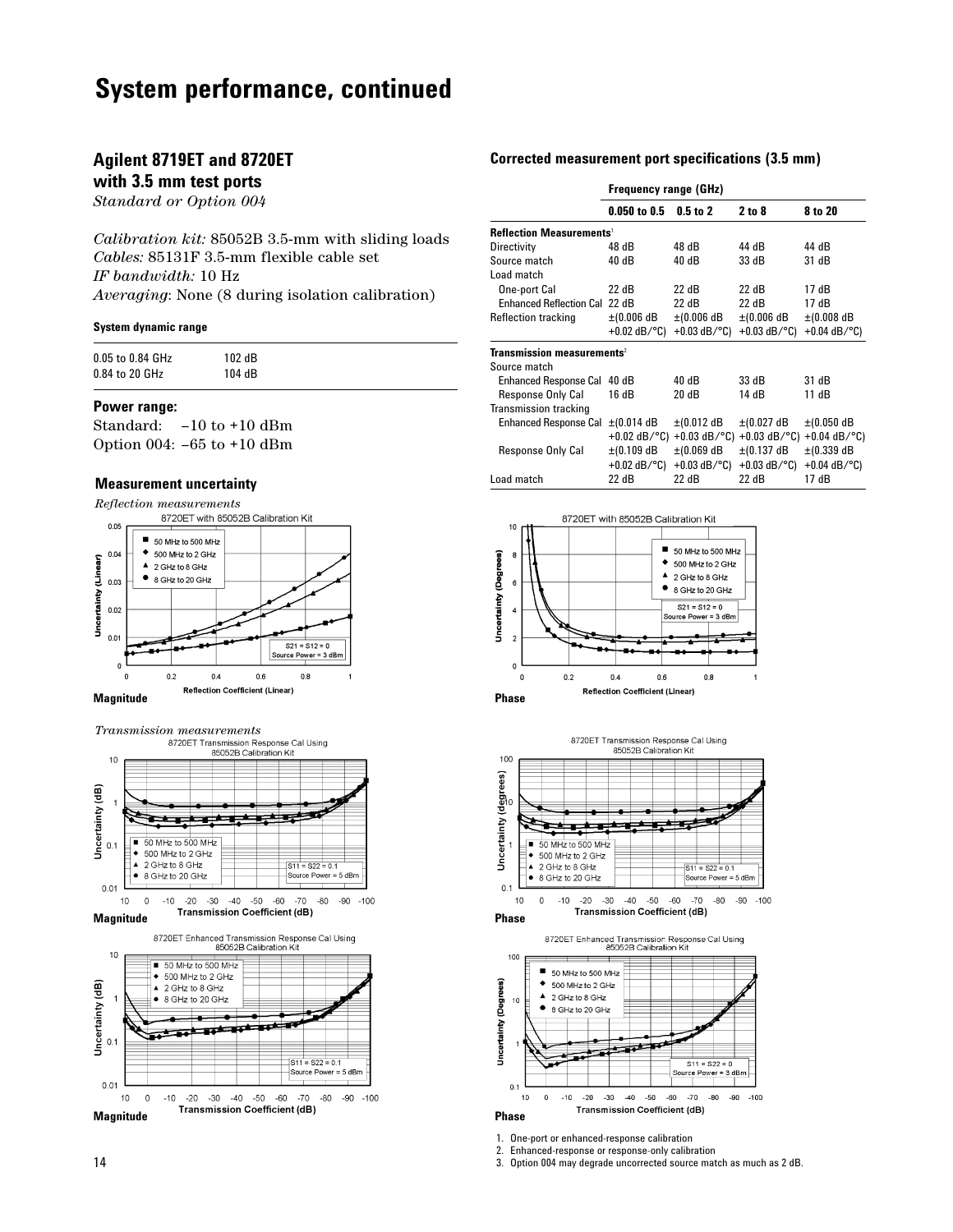### **Agilent 8722ET with 2.4 mm test ports**

*Standard or Option 004*

*Calibration kit:* 85056A 2.4-mm with sliding loads *Cables:* 85133F 2.4-mm flexible cable set *IF bandwidth:* 10 Hz *Averaging:* None (8 during isolation calibration)

#### **System dynamic range**

| 98 dB  |
|--------|
| 102 dB |
| 100 dB |
| 89 dB  |
|        |

#### **Power range**

0.05 to 20 GHz: –15 to 0 dBm 20 to 40 GHz: –15 to –5 dBm *Option 004* 0.05 to 20 GHz: –70 to 0 dBm 20 to 40 GHz: –70 to –5 dBm

#### **Measurement uncertainty**



*Transmission measurements*



#### **Corrected measurement port specifications (2.4 mm)**

|                                              | <b>Frequency range (GHz)</b> |                 |                                                 |                            |  |
|----------------------------------------------|------------------------------|-----------------|-------------------------------------------------|----------------------------|--|
|                                              | $0.050$ to 2                 | 2 to 8          | 8 to 20                                         | 20 to 40                   |  |
| <b>Reflection Measurements<sup>1</sup></b>   |                              |                 |                                                 |                            |  |
| Directivity                                  | 42 dB                        | 42 dB           | 42 dB                                           | 38 dB                      |  |
| Source match                                 | 41 dB                        | 38 dB           | 38 dB                                           | 33 dB                      |  |
| Load match                                   |                              |                 |                                                 |                            |  |
| One-port Cal                                 | 20 dB                        | 20 dB           | 20 dB                                           | 15 dB                      |  |
| Enhanced Reflection Cal 20 dB                |                              | 20 dB           | 20 dB                                           | 15 dB                      |  |
| <b>Reflection tracking</b>                   | $\pm (0.005$ dB              | $\pm$ (0.010 dB | $\pm$ (0.010 dB                                 | $\pm$ (0.021 dB            |  |
|                                              | +0.03 dB/ $^{\circ}$ C)      |                 | +0.03 dB/ $^{\circ}$ C) +0.04 dB/ $^{\circ}$ C) | +0.06 $dB$ <sup>o</sup> C) |  |
| <b>Transmission measurements<sup>2</sup></b> |                              |                 |                                                 |                            |  |
| Source match                                 |                              |                 |                                                 |                            |  |
| Enhanced Response Cal 41 dB                  |                              | 38 dB           | 38 dB                                           | 33 dB                      |  |
| Response Only Cal                            | 16 dB                        | 14 dB           | 11 dB                                           | 10 dB                      |  |
| <b>Transmission tracking</b>                 |                              |                 |                                                 |                            |  |
| <b>Enhanced Response Cal</b>                 | $\pm$ (0.018 dB              | $\pm$ (0.026 dB | $\pm$ (0.031 dB                                 | $\pm$ (0.069 dB            |  |
|                                              | $+0.03$ dB/°C)               |                 | +0.03 dB/ $^{\circ}$ C) +0.04 dB/ $^{\circ}$ C) | +0.06 $dB$ <sup>o</sup> C) |  |
| Response Only Cal                            | $\pm$ (0.109 dB              | $\pm$ (0.172 dB | $\pm$ (0.241 dB                                 | $±$ (0.475 dB              |  |
|                                              | $+0.03$ dB/°C)               |                 | +0.03 dB/ $^{\circ}$ C) +0.04 dB/ $^{\circ}$ C) | +0.06 $dB$ <sup>o</sup> C) |  |
| Load match                                   | 20dB                         | 20dB            | 20 dB                                           | 15 dB                      |  |



8722ET Transmission Response Cal Using 85056A



- 1. One-port or enhanced-response calibration
- 2. Enhanced-response or response-only calibration 3. Option 004 may degrade uncorrected source match as much as 2 dB.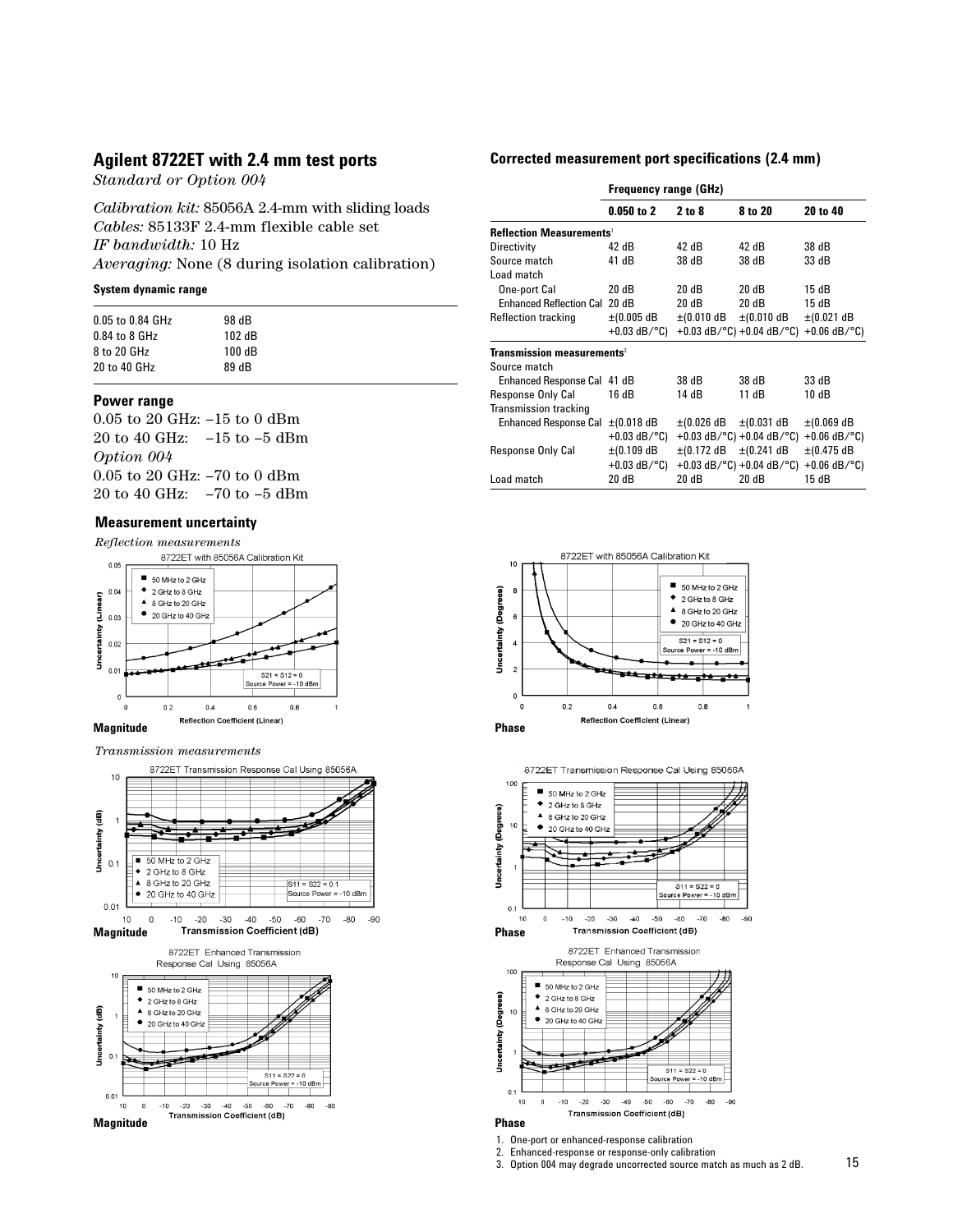# **System performance, continued**

### **Agilent 8719ES, 8720ES, or 8722ES Option 012**

Option 012 adds RF loops that provide direct access to the A and B samplers in the port 1 and port 2 receivers. This allows transmission measurements that bypass the receiver coupler for improved signalto-noise and sensitivity. The system is capable of antenna measurements to –110 dBm at 40 GHz, and filter rejection measurements to 120 dB. Use of multiple antennae provides improved signal-tonoise for free-space transmission and reflection measurements. The RF loops can also be used to integrate components into the test set. Adding a 20 dB attenuator increases the test port 0.1 dB compression level to +30 dBm. With front panel jumpers installed, the system operates as a standard system and meets standard instrument specifications.

#### **Option 012 test set block diagram**







#### **Supplemental characteristics (Option 012)**

|                                                                                                             | <b>Frequency range (GHz)</b>      |        |        |         |                                              |
|-------------------------------------------------------------------------------------------------------------|-----------------------------------|--------|--------|---------|----------------------------------------------|
|                                                                                                             | $0.05$ to 0.5 $0.5$ to 2 $2$ to 8 |        |        | 8 to 20 | 20 to 40                                     |
| Compression <sup>1</sup><br>Test Port <sup>1,2</sup>                                                        | 13 dB                             | 10 dB  | 10 dB  | 10 dB   | 10 dB                                        |
| <b>Compression</b> <sup>1</sup><br><b>Direct Sampler Input</b> $-5$ dBm $-5$ dBm $-5$ dBm $-5$ dBm $-5$ dBm |                                   |        |        |         |                                              |
| Average<br>Noise Floor <sup>2</sup>                                                                         |                                   |        |        |         | -120 dBm -120 dBm -120 dBm -118 dBm -113 dBm |
| <b>Receiver</b><br><b>Dynamic Range</b>                                                                     | 115 dB                            | 115 dB | 115 dB | 113 dB  | 108 dB                                       |

#### **Measure filter rejection to –120 dB**



#### **Measure amplifier output to +43 dBm**



**16 dB more sensitivity for antenna test. Improved signalto-noise for free-space materials test.**



- 1. Input power level that causes 0.1 dB compression in the receiver.
- 2. 10 Hz IF BW.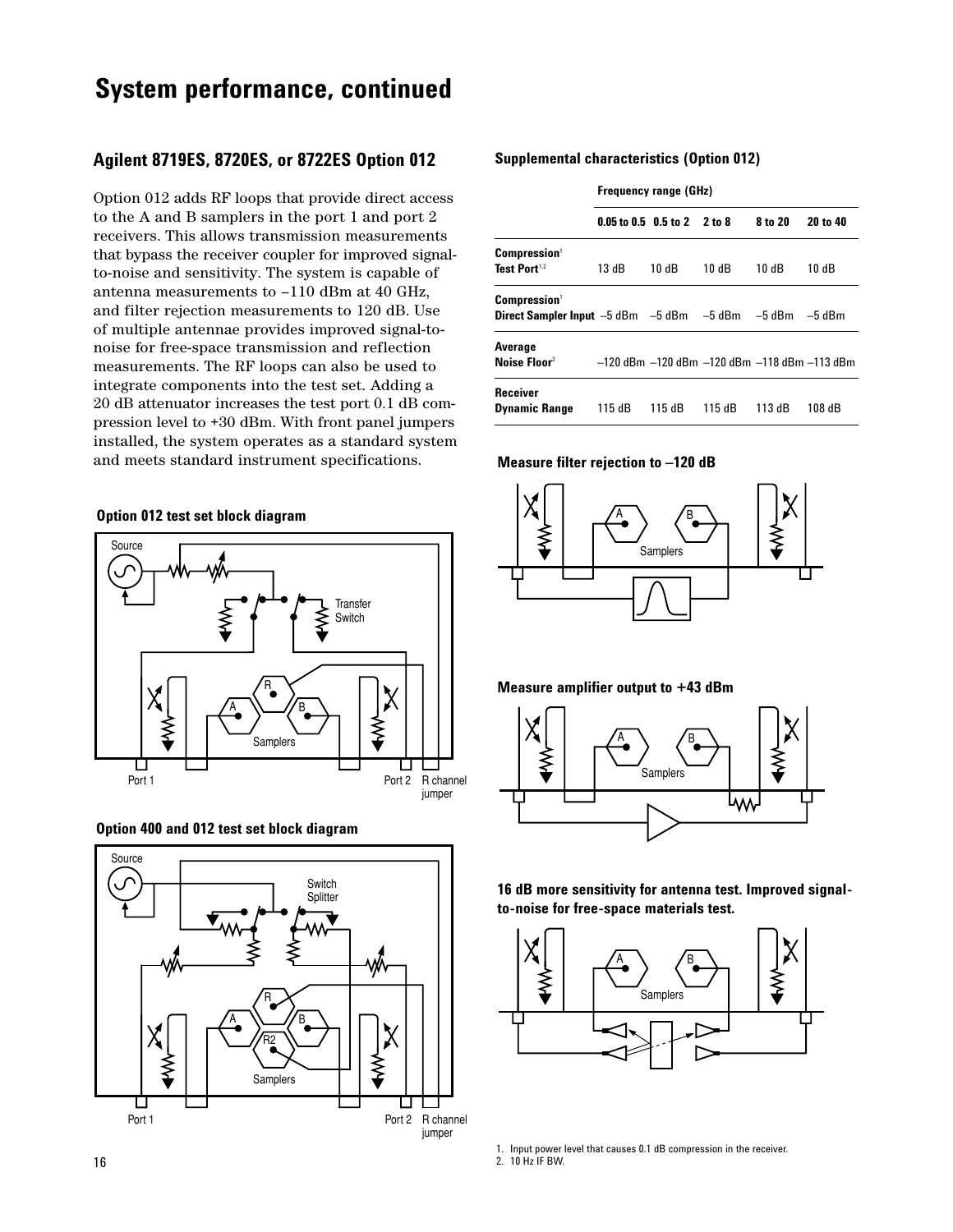# **Agilent 8719ES, 8720ES, and 8722ES Option 089**

Option 089 adds frequency offset mode, allowing the receiver to be offset from the source frequency. This allows direct conversion loss measurement of mixers without need for a reference mixer. RF and IF frequencies must be within the specified operating range of the instrument. This test set modification adds an internal reference channel switch and deletes the reference channel output. Firmware guides the user through the test setup. When not in frequency offset mode, the system operates as a standard system and meets standard instrument specifications.

#### **Supplemental characteristics (Option 089)**

|                                  | 8719ES/8720ES | 8722ES    |
|----------------------------------|---------------|-----------|
| Reference (R) Input Level        |               |           |
| Minimum                          | $-34$ dBm     | $-34$ dBm |
| Maximum (for 0.1 dB compression) | -7 dBm        | $-12$ dBm |
| Maximum (damage level)           | 0 dBm         | 0 dBm     |

Note: To utilize full instrument receiver dynamic range, measure test signal at port 2. This configuration requires a power splitter and reference mixer to provide a phase lock signal to the R channel input.

### **Option 089 test set block diagram**



#### **Analyzer's guided test setup display**

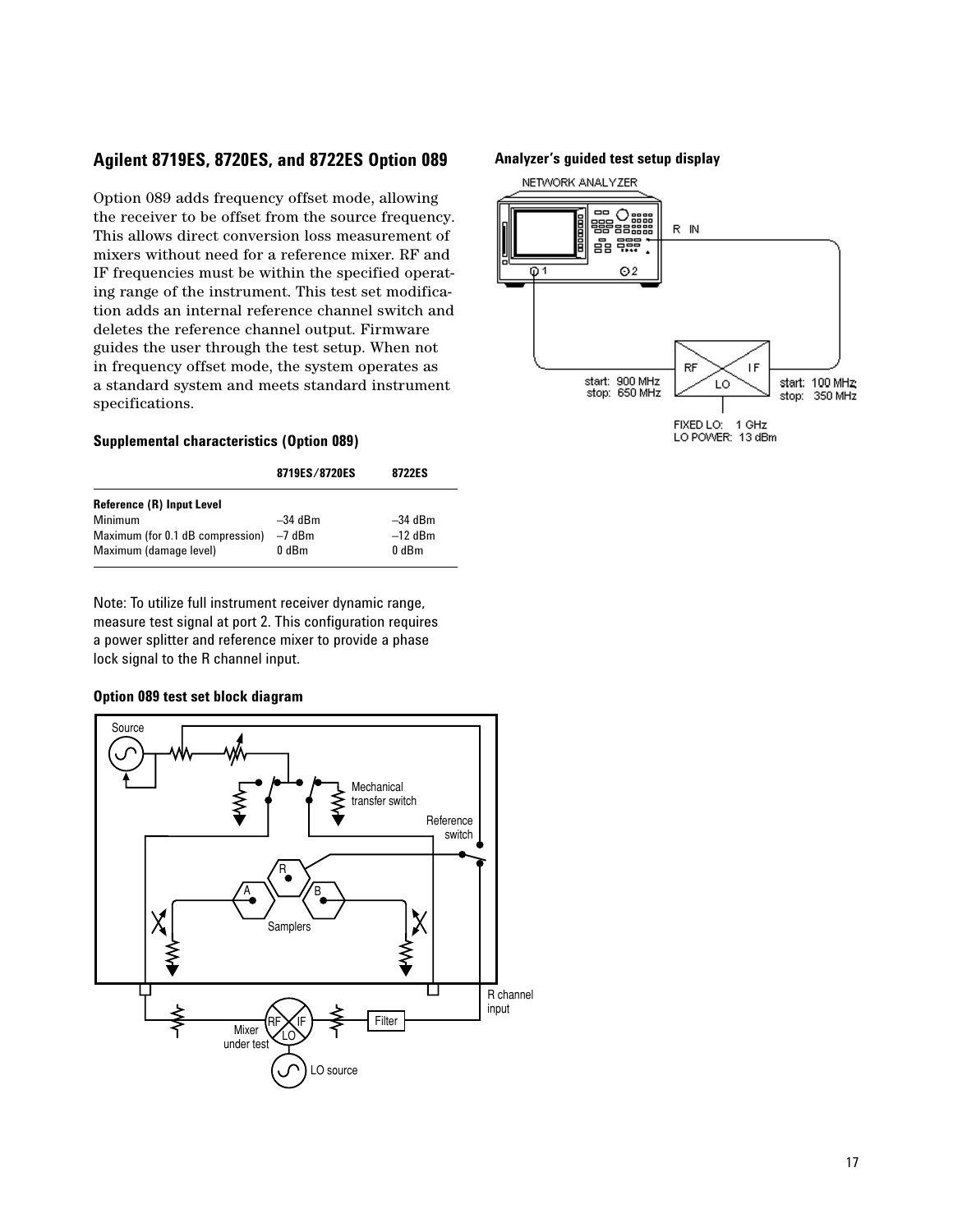# **Specifications and characteristics**

### **Agilent 8719ES, 8720ES, and 8722ES**

| <b>Description</b>                         |                   | Code        |
|--------------------------------------------|-------------------|-------------|
| <b>Frequency</b>                           |                   |             |
| Range                                      |                   |             |
| 8719ES                                     | 0.05 to 13.51 GHz |             |
| 8720ES                                     | 0.05 to 20.05 GHz |             |
| 8722ES                                     | 0.05 to 40.05 GHz | s<br>s<br>s |
| Accuracy (at $23^\circ$ C $\pm 3^\circ$ C) | $±10$ ppm         |             |
| <b>Stability</b>                           |                   |             |
| $0^\circ$ to 55 $^\circ$ C                 | $±7.5$ ppm        | C           |
| Option 1D5                                 | $\pm 0.05$ ppm    | С           |
| Per year (aging)                           | $±3$ ppm          | C           |
| Option 1D5                                 | $±0.5$ ppm        | C           |
| Resolution                                 | 1 H <sub>Z</sub>  | S           |
| System                                     |                   |             |
| Maximum input level                        | 10dBm             | S           |
| Damage level (test port)                   | 30 dBm or 40V dc  | C           |
| Trace noise <sup>1</sup>                   |                   |             |
| Magnitude (RMS of peak-to-peak value)      |                   |             |
| 0.05 to 13.5 GHz                           | $< 0.03$ dB       | С           |
| 13.5 to 20 GHz                             | $< 0.04$ dB       | С           |
| 20 to 40 GHz                               | $< 0.15$ dB       | Ć           |
| Phase (RMS of peak-to-peak value)          |                   |             |
| 0.05 to 13.5 GHz                           | $< 0.3^{\circ}$   | С           |
| 13.5 to 20 GHz                             | $< 0.4$ °         | c<br>C      |
| 20 to 40 GHz                               | $< 1.5^{\circ}$   |             |
| <b>Spectral purity</b>                     |                   |             |
| Harmonics at maximum output level          | $<-15$ dBc        | C           |
| Phase noise                                |                   |             |
| to 60 kHz from carrier at 2 GHz            | $<-55$ dBc        | Т           |
| to 60 kHz from carrier at 20 GHz           | $<-35$ dBc        | т           |
| Nonharmonic spurious signals               |                   |             |
| at 100 kHz offset                          | $<-40$ dBc        | т           |
| at 200 kHz offset                          | $<-45$ dBc        | т           |
| at >200 kHz offset                         | $<-65$ dBc        | т           |

| <b>Description</b>                                                       |                                |                     | Code   |
|--------------------------------------------------------------------------|--------------------------------|---------------------|--------|
| Power                                                                    |                                |                     |        |
| Power range<br>8719ES/8720ES                                             |                                | 75 dB               | C      |
| 8722ES                                                                   |                                |                     |        |
| 0.05 to 20 GHz                                                           |                                | 70 dB               | C<br>C |
| 20 to 40 GHz<br>Maximum output power                                     |                                | 65 dB               |        |
| 8719ES/8720ES (standard, Options 085, 400)                               |                                | $+5$ dBm            | C      |
| 8719ES/8720ES (Option 007)                                               |                                | $+10$ dBm           | C      |
| 8722ES (standard, Options 085, 400)                                      |                                |                     |        |
| 0.05 to 20 GHz                                                           |                                | $-5$ dBm            | C      |
| 20 to 40 GHz                                                             |                                | –10 dBm             | ſ.     |
| 8722ES (Option 007)                                                      |                                |                     |        |
| 0.05 to 20 GHz                                                           |                                | 0 dBm               | C      |
| 20 to 40 GHz                                                             |                                | –5 dBm              | C      |
| Resolution                                                               |                                | $0.01$ dB           | S      |
| Level accuracy (at 5 dB below maximum output power)                      |                                | $±2$ dB             | S      |
| 8719ES/8720ES<br>8722ES                                                  |                                | ±3 dB               | S      |
| Power sweep range                                                        |                                |                     |        |
| 8719ES/8720ES                                                            |                                | 20 dB               | S      |
| 8719ES/8720ES                                                            |                                | 30 dB               | т      |
| 8722ES                                                                   | 0.05 to 20 GHz                 | 15 dB               | S      |
| 8722ES                                                                   | 0.05 to 20 GHz                 | 25 dB               | T      |
| 8722ES                                                                   | 20 to 40 GHz                   | 10dB                | S      |
| 8722ES                                                                   | 20 to 40 GHz                   | 20 dB               | т      |
| Power linearity                                                          |                                |                     |        |
| -5 dB from reference:                                                    |                                |                     |        |
| 8719ES/8720ES                                                            |                                | $\pm 0.35$          | S      |
| 8722ES<br>8722ES                                                         | 0.05 to 20 GHz<br>20 to 40 GHz | $\pm 0.35$<br>±0.60 | S<br>S |
| +5 dB from reference:                                                    |                                |                     |        |
| 8719ES/8720ES                                                            |                                | ±0.35               | S      |
| 8722ES                                                                   | 0.05 to 20 GHz                 | $\pm 0.35$          | S      |
| 8722ES                                                                   | 20 to 40 GHz                   | N/A                 |        |
| -10 dB from reference:                                                   |                                |                     |        |
| 8719ES/8720ES/8722ES                                                     |                                | $\pm 0.60$          | S      |
| +10 dB from reference:                                                   |                                |                     |        |
| 8719ES/8720ES                                                            |                                | ±1.0                | S      |
| 8722ES                                                                   |                                | N/A                 |        |
| Test reference power levels:                                             |                                |                     |        |
| 8719ES/8720ES (standard, Options 085, 400)<br>8719ES/8720ES (Option 007) |                                | $-5$ dBm<br>0 dBm   | S<br>S |
| 8722 ES (standard, Options 085, 400)                                     |                                | –10 dBm             | S      |
| 8722ES (Option 007)                                                      |                                | –5 dBm              | S      |
|                                                                          |                                |                     |        |

#### **Frequency range (GHz)**

| <b>Description</b>                                   | 0.05 to 0.84 | $0.84$ to $2$ | 2 to 8 | 8 to 20 | 20 to 40          | Code   |
|------------------------------------------------------|--------------|---------------|--------|---------|-------------------|--------|
| System                                               |              |               |        |         |                   |        |
| Dynamic range <sup>2</sup>                           |              |               |        |         |                   |        |
| 8719ES/8720ES (standard, Options 085, 400)           | 77 dB        | 100 dB        | 100 dB | 100dB   |                   | c<br>o |
| 8719ES/8720ES (Option 007)                           | 82 dB        | 105dB         | 105dB  | 105dB   |                   | S      |
| 8722ES (standard <sup>3</sup> , Options 085, 400)    | 67 dB        | 93 dB         | 93 dB  | 91 dB   | $80 \text{ dB}^4$ | S      |
| 8722ES (Option 007)                                  | 72 dB        | 98 dB         | 98 dB  | 96 dB   | 85 dB             | S      |
| Receiver 0.1 dB compression input level <sup>5</sup> | 13 dBm       | 10dBm         | 10dBm  | 10dBm   | 10dBm             |        |

#### **Codes**

(S) Specification: warranted performance. Specifications include guardbands to account for expected statistical performance distribution, measurement uncer-tainties, and changes in performance due to environmental conditions.

(C) Characteristic: a performance parameter that the product is expected to meet before it leaves the factory, but that is not verified in the field and is not covered by the warranty. A characteristic includes the same guardbands as a specification.

(T) Typical (typ.): expected performance of an average unit which does not include guardbands. It is not covered by the product warranty.

(N) Nominal (nom.): a general, descriptive term that does not imply a level of performance. It is not covered by the product warranty.

1. Trace noise is defined as variation of a high signal level trace due to noise. The value given represents a noise variation that is the RMS of the peak-to-peak value as measured in a 3 kHz IF bandwidth in the fast sweep mode (STEP SWP OFF).

2. The dynamic range specifications apply to transmission measurements using 10 Hz IF BW and response and isolation correction or full two-port correction. Dynamic range is limited by the maximum test port power and the receiver's noise floor.

3. With 85133E flexible cable on test port. 4. 77 dB for Option 085.

5. For Option 012 direct sampler input compression levels, refer to page 16.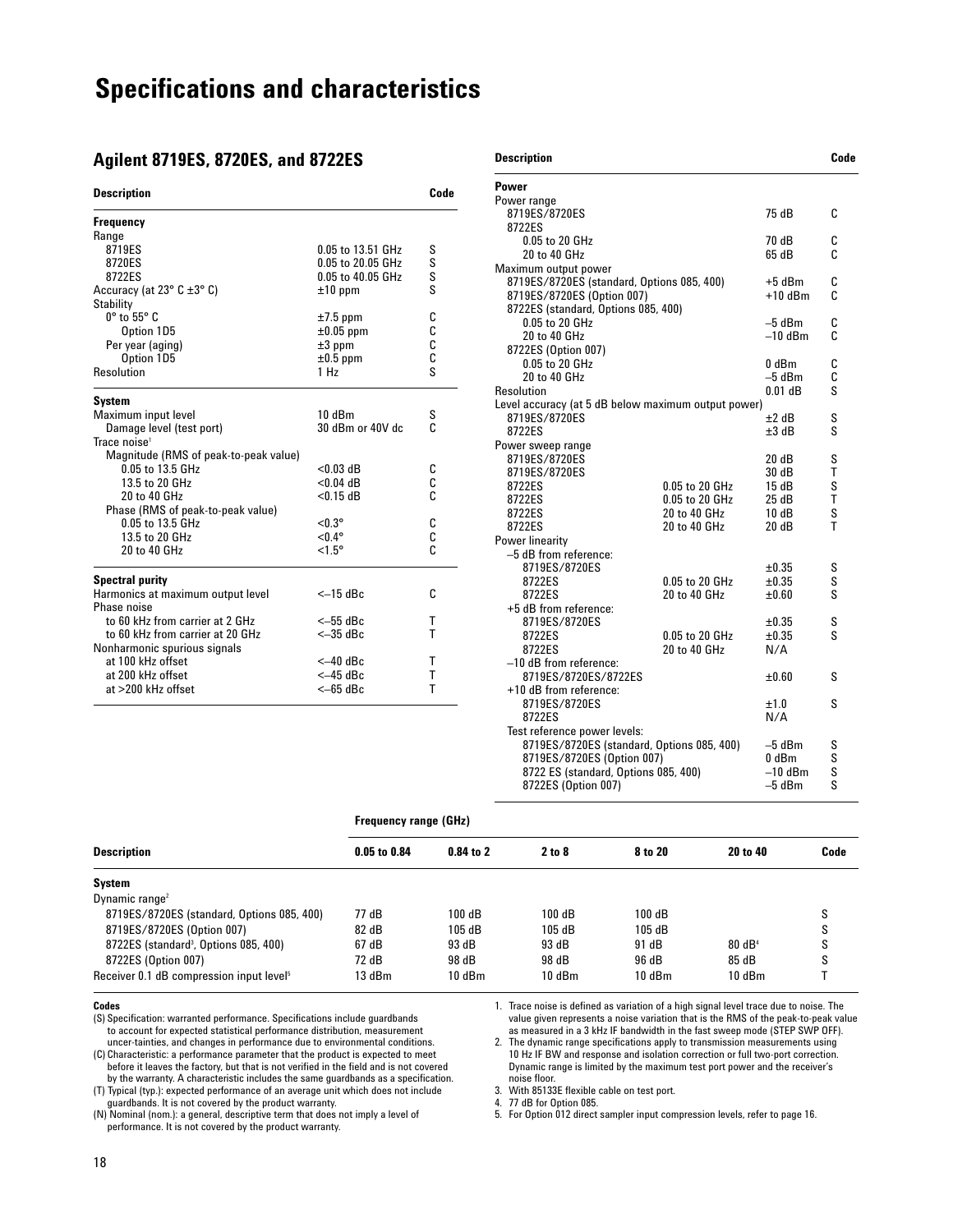# **Agilent 8719ET, 8720ET, and 8722ET**

| <b>Description</b>                         | Code                |    |
|--------------------------------------------|---------------------|----|
| Frequency                                  |                     |    |
| Range                                      |                     |    |
| 8719ET                                     | 0.05 to 13.51 GHz   | S  |
| 8720ET                                     | 0.05 to 20.05 GHz   | S  |
| 8722ET                                     | 0.05 to 40.05 GHz   | S  |
| Accuracy (at $23^\circ$ C $\pm 3^\circ$ C) | $±10$ ppm           | Ś  |
| <b>Stability</b>                           |                     |    |
| $0^\circ$ to $55^\circ$ C                  | $±7.5$ ppm          | C  |
| Option 1D5                                 | $\pm 0.05$ ppm      | C  |
| Per year (aging)                           | $\pm 3$ ppm         | C  |
| Option 1D5                                 | $\pm 0.5$ ppm       | Ċ  |
| Resolution                                 | 1 Hz                | Ś  |
| System                                     |                     |    |
| Maximum input level                        | +5 dBm transmission | S  |
|                                            | +10 dBm reflection  | S  |
| Damage level (test port)                   | 27 dBm or 0V dc     | C  |
| Trace noise $2$                            |                     |    |
| Magnitude (RMS of peak-to-peak value)      |                     |    |
| 0.05 to 13.5 GHz                           | $<$ 0.03 dB         | С  |
| 13.5 to 20 GHz                             | $< 0.04$ dB         | C  |
| 20 to 40 GHz                               | $< 0.15$ dB         | Ċ  |
| Phase (RMS of peak-to-peak value)          |                     |    |
| 0.05 to 13.5 GHz                           | $< 0.3^{\circ}$     | C  |
| 13.5 to 20 GHz                             | $< 0.4$ °           | C  |
| 20 to 40 GHz                               | $< 1.5^{\circ}$     | C  |
| <b>Spectral purity</b>                     |                     |    |
| Harmonics at maximum output level          | $<-15$ dBc          | ſ. |
| Phase noise                                |                     |    |
| to 60 kHz from carrier at 2 GHz            | $<-55$ dBc          | т  |
| to 60 kHz from carrier at 20 GHz           | $<-35$ dBc          | т  |
| Nonharmonic spurious signals               |                     |    |
| at 100 kHz offset                          | $<-40$ dBc          | т  |
| at 200 kHz offset                          | $<-45$ dBc          | T  |
| at >200 kHz offset                         | $<-65$ dBc          | T  |
|                                            |                     |    |

| <b>Power</b>                                        |                |            |        |
|-----------------------------------------------------|----------------|------------|--------|
| Power range                                         |                |            |        |
| 8719ET/8720ET                                       |                | 20dB       | c.     |
| 8722ET                                              |                |            |        |
| 0.05 to 20 GHz                                      |                | 15 dB      | C      |
| 20 to 40 GHz                                        |                | 10dB       | C.     |
| Power range (Option 004)                            |                |            |        |
| 8719ET/8720ET                                       |                | 75 dB      | C      |
| 8722ET                                              |                |            |        |
| 0.05 to 20 GHz                                      |                | 70 dB      | C      |
| 20 to 40 GHz                                        |                | 65 dB      | C      |
| Maximum output power                                |                |            |        |
| 8719ET/8720ET                                       |                | $+10$ dBm  | C      |
| 8722ET                                              |                |            |        |
| 0.05 to 20 GHz                                      |                | $0$ dBm    | C      |
| 20 to 40 GHz                                        |                | $-5$ dBm   | C      |
| Resolution                                          |                | $0.01$ dB  | S      |
| Level accuracy (at 5 dB below maximum output power) |                |            |        |
| 8719ET/8720ET                                       |                | $±2$ dB    |        |
| 8722ET                                              |                | $±3$ dB    |        |
| Power sweep range                                   |                |            |        |
| 8719ET/8720ET                                       |                | 20dB       | S      |
| 8719ET/8720ET                                       |                | 30 dB      | Τ<br>S |
| 8722ET                                              | 0.05 to 20 GHz | 15dB       |        |
| 8722ET                                              | 0.05 to 20 GHz | 25dB       |        |
| 8722ET                                              | 20 to 40 GHz   | 10dB       |        |
| 8722ET                                              | 20 to 40 GHz   | 20 dB      | т      |
| Power linearity                                     |                |            |        |
| -5 dB from reference:                               |                |            |        |
| 8719ET/8720ET                                       |                | ±0.35      | S<br>S |
| 8722ET                                              | 0.05 to 20 GHz | ±0.35      |        |
| 8722ET                                              | 20 to 40 GHz   | ±0.60      |        |
| +5 dB from reference:                               |                |            | S      |
| 8719ET/8720ET                                       |                | $\pm 0.35$ |        |
| 8722ET                                              | 0.05 to 20 GHz | $\pm 0.35$ |        |
| 8722ET                                              | 20 to 40 GHz   | N/A        |        |
| -10 dB from reference:                              |                |            |        |
| 8719ET/8720ET/8722ET                                |                | ±0.60      | S      |
| +10 dB from reference:                              |                |            |        |
| 8719ET/8720ET                                       |                | ±1.0       | S      |
| 8722ET                                              |                | N/A        |        |

**Description Code** 

|                                            |                              |             | 8719ET/8720ET (standard, Option 004)<br>8722 ET (standard, Option 004) |          | $0$ dBm<br>$-5$ dBm | S<br>S |  |  |
|--------------------------------------------|------------------------------|-------------|------------------------------------------------------------------------|----------|---------------------|--------|--|--|
|                                            | <b>Frequency range (GHz)</b> |             |                                                                        |          |                     |        |  |  |
| <b>Description</b>                         | 0.05 to 0.84                 | $0.84$ to 2 | 2 to 8                                                                 | 8 to 20  | 20 to 40            | Code   |  |  |
| System                                     |                              |             |                                                                        |          |                     |        |  |  |
| Dynamic range $3$                          |                              |             |                                                                        |          |                     |        |  |  |
| 8719ET/8720ET (standard, Options 004)      | 102 dB                       | 104 dB      | 104 dB                                                                 | 104 dB   |                     | S      |  |  |
| 8722D (standard <sup>4</sup> , Option 400) | 98 dB                        | 102dB       | 102dB                                                                  | 100 dB   | 89 dB               | S      |  |  |
| Receiver 0.1 dB compression input level    | 13 dBm                       | 10 dBm      | 10dBm                                                                  | $10$ dBm | 10dBm               |        |  |  |

#### **Codes**

(S) Specification: warranted performance. Specifications include guardbands to account for expected statistical performance distribution, measurement uncertainties, and changes in performance due to environmental conditions.

(C) Characteristic: a performance parameter that the product is expected to meet before it leaves the factory, but that is not verified in the field and is not covered by the warranty. A characteristic includes the same guardbands as a specification.

(T) Typical (typ.): expected performance of an average unit which does not include guardbands. It is not covered by the product warranty.

(N)Nominal (nom.): a general, descriptive term that does not imply a level of performance. It is not covered by the product warranty.

1. Does not apply to 8722ET.

Test reference power levels:

2. Trace noise is defined as variation of a high signal level trace due to noise. The value given represents a noise variation that is the RMS of the peak-to-peak value as measured in a 3 kHz IF bandwidth in the fast sweep mode (STEP SWP OFF).

3. The dynamic range specifications apply to transmission measurements using 10 Hz IF BW and response and isolation correction or full two-port correction. Dynamic range is limited by the maximum test port power and the receiver's noise floor.

4. With 85133E flexible cable on test port.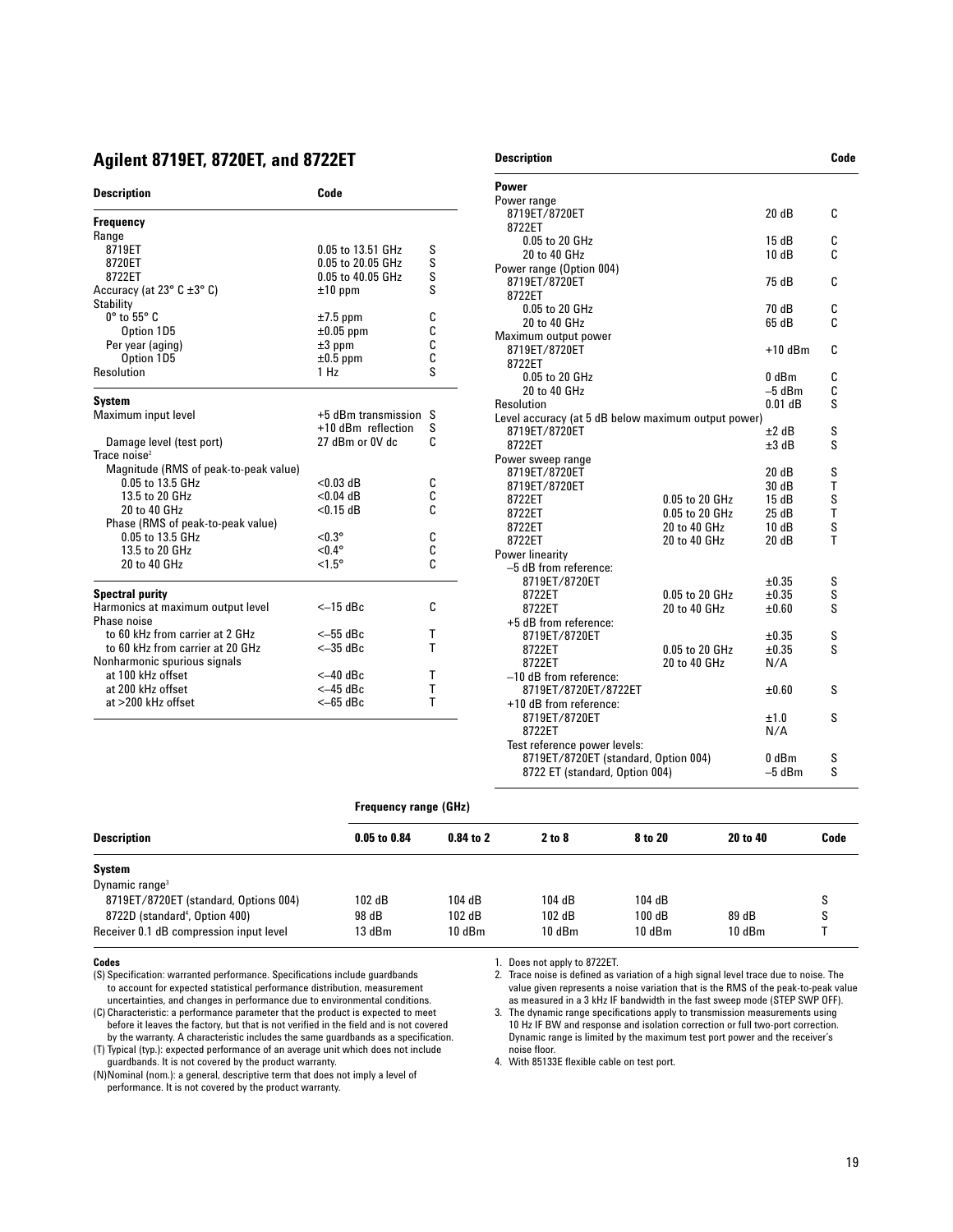# **Measurement throughput summary**

# **Full frequency band sweep time (ms)**<sup>1</sup>

|                                          | <b>Number of Points</b>   |             |             |             |  |  |  |
|------------------------------------------|---------------------------|-------------|-------------|-------------|--|--|--|
| <b>Measurement</b>                       | 51                        | 201         | 401         | 1601        |  |  |  |
|                                          | (Swept mode/Stepped mode) |             |             |             |  |  |  |
| Single band sweep (10 to 12 GHz)         |                           |             |             |             |  |  |  |
| Uncorrected                              | 27/134                    | 65/492      | 116 / 970   | 419 / 3836  |  |  |  |
| One-port calibration <sup>2</sup>        | 27/134                    | 65/492      | 116 / 970   | 419 / 3836  |  |  |  |
| Two-port calibration <sup>3</sup>        | 80 / 492                  | 158 / 1034  | 259 / 2010  | 866 / 7885  |  |  |  |
| 8719E full sweep (0.05 to 13.5 GHz)      |                           |             |             |             |  |  |  |
| Uncorrected                              | 484 / 597                 | 553 / 1014  | 614 / 1490  | 926 / 4336  |  |  |  |
| One-port calibration <sup>2</sup>        | 484 / 597                 | 553 / 1014  | 614 / 1490  | 926 / 4336  |  |  |  |
| Two-port calibration <sup>3</sup>        | 996 / 1222                | 1133 / 2069 | 1259 / 3057 | 1876 / 8892 |  |  |  |
| <b>8720E full sweep</b> (0.05 to 20 GHz) |                           |             |             |             |  |  |  |
| Uncorrected                              | 449 / 581                 | 538 / 1017  | 598 / 1490  | 900 / 4335  |  |  |  |
| One-port calibration <sup>2</sup>        | 449 / 581                 | 538 / 1017  | 598 / 1490  | 900 / 4335  |  |  |  |
| Two-port calibration <sup>3</sup>        | 930 / 1192                | 1106 / 2172 | 1227 3053   | 1826 / 8892 |  |  |  |
| <b>8722E full sweep</b> (0.05 to 40 GHz) |                           |             |             |             |  |  |  |
| Uncorrected                              | 570 / 731                 | 651 / 1162  | 707 / 1690  | 961 / 4519  |  |  |  |
| One-port calibration <sup>2</sup>        | 570 / 731                 | 651 / 1162  | 707 / 1690  | 961 / 4519  |  |  |  |
| Two-port calibration <sup>3</sup>        | 1168 / 1162               | 1333 / 2367 | 1444 / 3439 | 1949 / 9269 |  |  |  |
| Time-domain conversion <sup>4</sup>      | 13                        | 42          | 87          | 380         |  |  |  |
|                                          | 15                        | 41          | 81          | 350         |  |  |  |
| <b>GPIB data transfer<sup>5</sup></b>    |                           |             |             |             |  |  |  |
| Binary (Internal)                        | 35                        | 15          | 20          | 54          |  |  |  |
| <b>IEEE754 floating point format</b>     |                           |             |             |             |  |  |  |
| 32 bit                                   | 11                        | 18          | 26          | 78          |  |  |  |
| 64 bit                                   | 13                        | 24          | 40          | 134         |  |  |  |
| <b>ASCII</b>                             | 33                        | 105         | 203         | 781         |  |  |  |

1. All values are typical.

2. S11 one-port calibration, with a 6 kHz IF bandwidth. Includes system retrace time. time-domain gating is assumed off.

3. S21 measurement with full two-port calibration, using a 6 kHz IF bandwidth. Includes system retrace time and RF switching time. Time-domain gating is assumed off.

4. Option 010 only, gating and error-correction are off. Does not include sweep time.

5. Measured with an HP Omnibook 7100 266 PentiumII computer.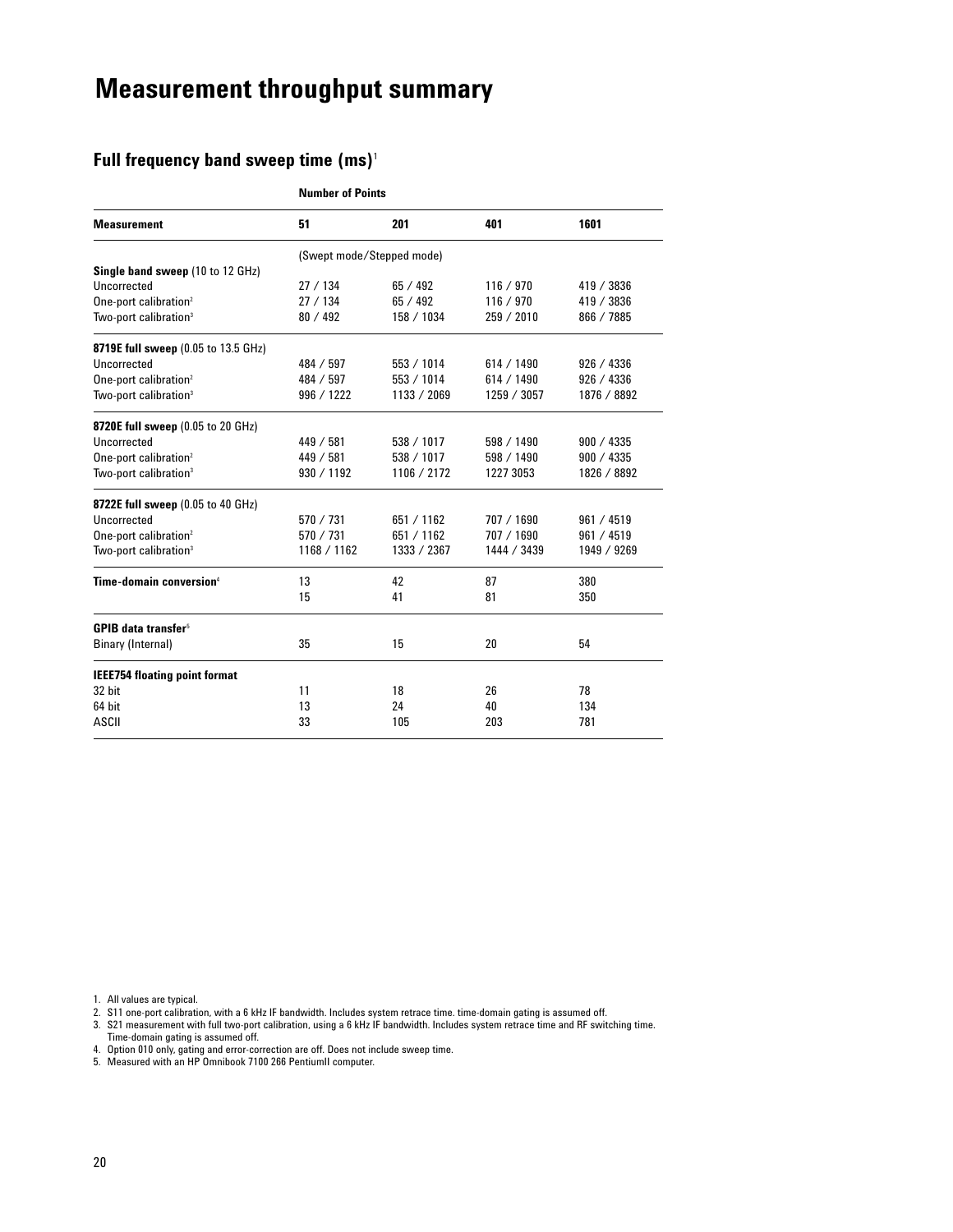# **Options**

# **Agilent 8719ES, 8720ES, and 8722ES Agilent 8719ET, 8720ET, and 8722ET**

# **Time-domain (Option 010)**

With the time-domain option, data from transmission or reflection measurements in the frequency domain are converted to the time domain using a Fourier transformation technique (chirp Z) and presented on the display. The time-domain response shows the measured parameter value versus time. Markers may also be displayed in electrical length (or physical length if the relative propagation velocity is entered).

#### **Time stimulus modes**

Two types of time excitation stimulus waveforms can be simulated during the transformations, a step and an impulse.

#### **Low-pass step**

This stimulus, similar to a traditional time-domain reflectometer (TDR) stimulus waveform, is used to measure low pass devices. The frequency domain data should extend from DC (extrapolated value) to a higher value, the upper limit being defined by the test configuration used. The time-domain response shows the parameter value versus time (multiply by the speed of light, c, to obtain electrical length or by c and  $V_{rel}$  to obtain physical length). The step response is typically used for reflection measurements only.

#### **Low pass impulse**

This stimulus is also used to measure low-pass devices. The frequency domain data should extend from DC (extrapolated value) to a higher value, the maximum frequency determined by the test configuration. The time-domain response shows changes in the parameter value versus time. The impulse response can be used for reflection or transmission measurements.

### **Bandpass impulse**

The bandpass impulse simulates a pulsed RF signal (with an impulse envelope) and is used to measure the time-domain response of band-limited devices. The start and stop frequencies are selectable by the user to any values within the limits of the test set used. The bandpass time-domain response also shows changes in the parameter values versus time. Bandpass time-domain responses are useful for both reflection and transmission measurements.

#### **Time-domain range**

The "alias-free" range over which the display is free of response repetition depends on the frequency span and the number of points. Range, in nanoseconds, is determined by:

 $1/\Delta F$  = (number of points in frequency domain – 1) /frequency span (GHz)

#### **Range resolution**

The time resolution of a time-domain response is related to range as follows: (for example, 0.3 nanoseconds versus 0.307 nanoseconds)

Range – resolution = time span/(number of points  $-1$ )

#### **Distance**

Distance is related to time by the speed of light and relative velocity. In space,  $V_{rel} = 1$ ; for distanceto-response in a reflection measurement, multiply by ½. Distance =  $3 \times 10^8$  m/sec x V<sub>rel</sub> x time

#### **Windows**

The windowing function can be used to modify (filter) the frequency-domain data and thereby reduce overshoot and ringing in the time-domain response. Three types of windows are available minimum, normal, and maximum.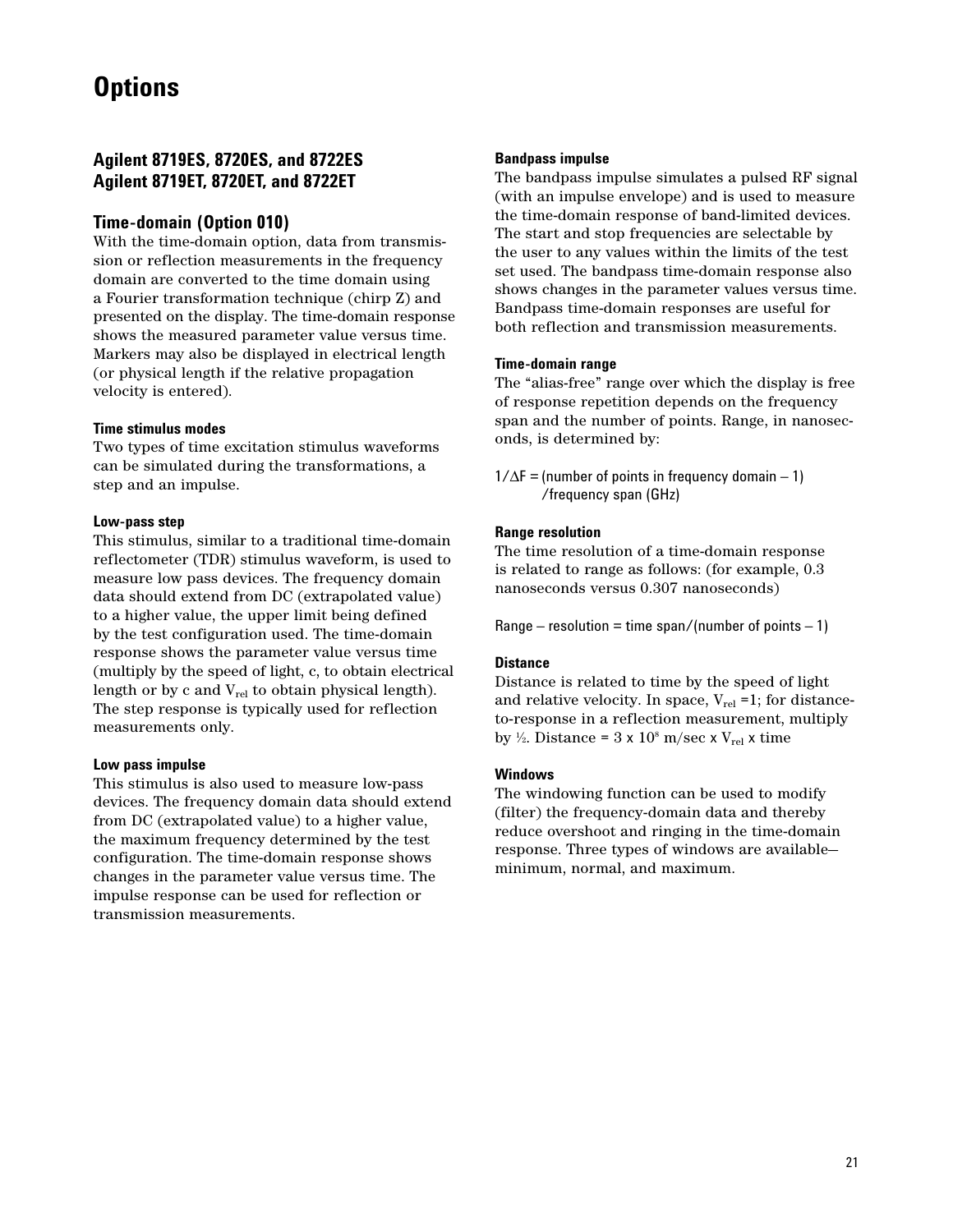# **Options, continued**

### **Gating**

The gating function can be used to selectively remove reflection or transmission time-domain responses. In converting back to the frequency domain, the effects of the responses outside the gate are removed. The location and span of the gate can be controlled by either setting the center position and time span of the gate, or by setting the start and stop time of the gate.

# **High-stability frequency reference (Option 1D5)**

This option provides the analyzer with ±0.05 ppm temperature stability from 0 to 60° C (referenced to 25° C).

# **High-power system (Option 085)**

This option is designed to permit the measurement of high-power amplifiers at RF levels up to 20 watts (+43 dBm), with full two-port calibration. A switch is added to the reference path so that booster amplifier response can be ratioed out. To protect the analyzer from high power levels, this option allows the addition of isolators at both test ports and includes internally controlled step attenuators between couplers and samplers. Bias tees, isolators, and booster amplifiers are not included. Network analyzers with Option 085 can also be configured to operate as standard instruments with degraded power accuracy or as instruments capable of making single-connection multiple measurements. Option 085 includes direct access to the samplers (Option 012).

# **Mechanical transfer switch (Option 007)**

This option replaces the solid-state transfer switch with a mechanical switch in the test set, increasing the test port power and dynamic range. Continuous switching is not available in this configuration.

# **Frequency offset mode (Option 089)**

This option adds the ability to offset the source and receiver frequencies for frequency-translated measurements. This provides the instrument with mixer measurement capability. It also provides a graphical setup that allows easy configuration of your measurement.

# **Direct-access receiver configuration (Option 012)**

This option provides front panel access to the A and B samplers for improved receiver sensitivity. Option 012 improves signal-to-noise in free-space materials measurements. Direct connection of the reflection antennas to the A and B samplers eliminates internal reflections of the transmitted signal in the reflection path, improving the signal to noise ratio. Option 012 also allows you to add attenuators between the couplers and samplers, increasing the power handling capability of the instrument.

# **Fourth sampler and TRL calibration firmware (Option 400)**

This option converts the built-in test set to a foursampler configuration, allowing TRL calibration. This provides the highest accuracy for non-coaxial environments, such as on-wafer probing, and in-fixture or waveguide measurements.

# **Agilent 8719ET, 8720ET, 8722ET**

# **Step attenuator (Option 004)**

Adds a 55 dB step attenuator to extend the minimum source power level by 55 dB.

# **Time-domain (Option 010)**

With the time-domain option, data from transmission or reflection measurements in the frequency domain are converted to the time domain using a Fourier transformation technique (chirp Z) and presented on the display. The time-domain response shows the measured parameter value versus time. Markers may also be displayed in electrical length (or physical length if the relative propagation velocity is entered).

# **High-stability frequency reference (Option lD5)**

This option provides the analyzer with ±0.05 ppm temperature stability from 0 to 60° C (referenced to 25° C).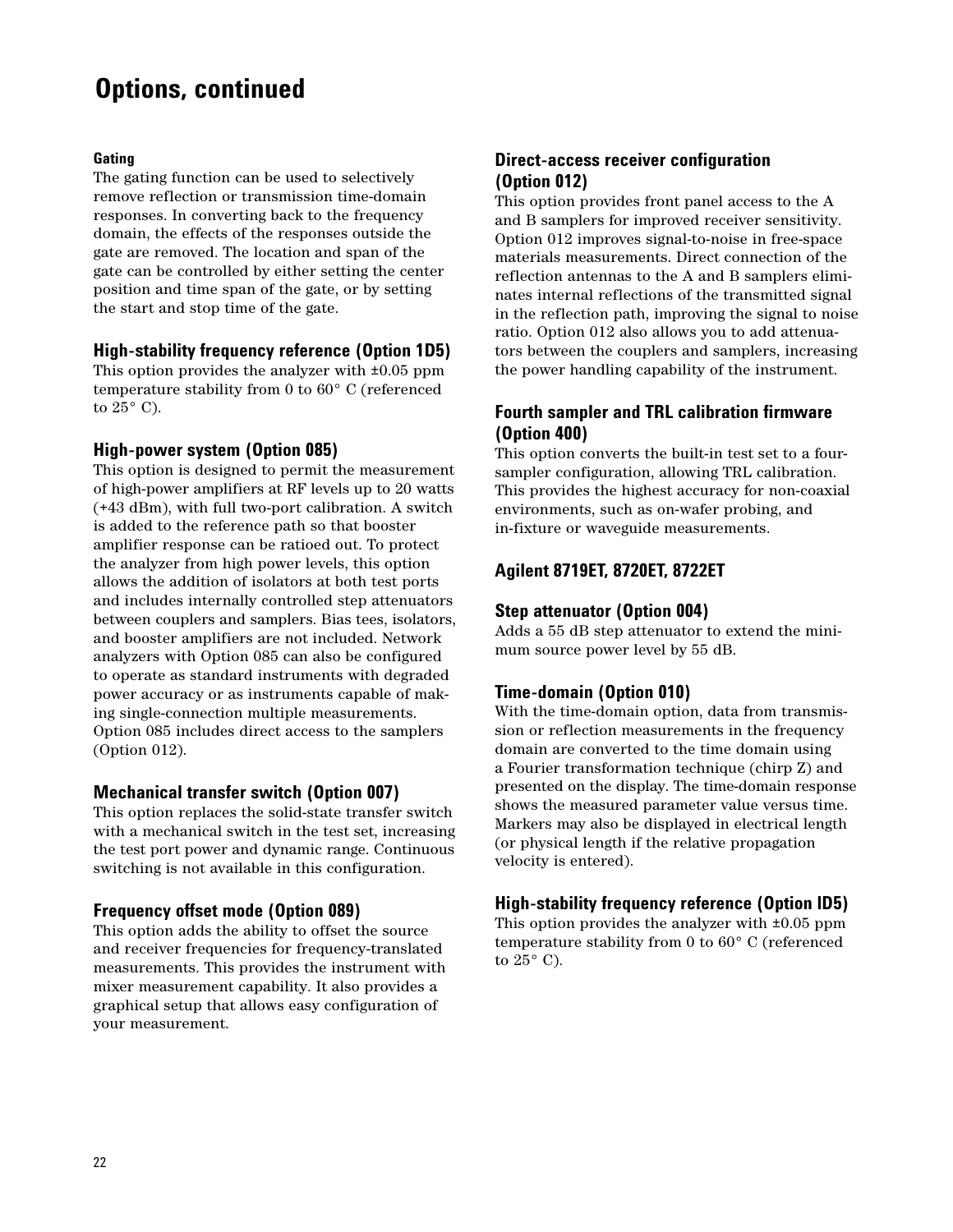# **System capabilities**

### **Measurement capabilities**

**Number of display channels** Four display channels available.

#### **Number of measurement channels**

Two primary (independent) and two auxiliary (dependent) measurement channels available.

### **Parameters**

*S11:* Forward reflection (input match) *S21:* Forward transmission (insertion loss/gain/phase) *S12:* Reverse transmission (reverse isolation) *S22:* Reverse reflection (output match) A, B, R: Receiver signal level A/R, B/R, A/B: Ratioed receiver signals

#### • **Parameter conversion**

- Z Reflection: equivalent parallel impedance
- Y Reflection: equivalent parallel admittance
- Z Transmission: equivalent series impedance
- Y Transmission: equivalent series admittance
- 1/S: complex inverse of S-parameters

#### **Display formats**

- **Cartesian** Log/linear magnitude, phase, group delay, SWR, real, and imaginary.
- **Smith chart** Log/linear magnitude and phase, R+jX, G+jB, or real/imaginary markers.
- **Polar** Linear/log magnitude, phase, or real and imaginary markers.

# **Markers**

### **Data markers**

Each display channel has five independent markers that can be displayed simultaneously. Twenty independent markers can be displayed in the 4-channel display mode when markers are uncoupled.

### **Marker control**

Discrete (actual measurement points) or continuous (linearly interpolated between points, with 1 Hz resolution).

### **Delta markers**

Displays difference in both stimulus (for example, frequency) and response (for example, dB) between active marker and reference marker.

### **Polar format markers**

Linear magnitude and phase; log magnitude (dB) and phase; real and imaginary.

#### **Smith chart format markers**

Linear magnitude and phase; log magnitude (dB) and phase; real and imaginary (R+jI); complex impedance  $(R+jX)$ ; complex admittance  $(G+jB)$ .

#### **Search**

Finds maximum, minimum, or target value.

### **Bandwidth**

Finds and displays center frequency, bandwidth at a user-defined level (for example, –3 dB), Q factor, and shape factor (ratio of 60 dB and 6 dB bandwidths); updates while tuning with tracking enabled.

### **Statistics**

Calculates and displays mean, standard deviation, and peak-to-peak deviation of trace; active between two markers or over entire trace.

#### **Tracking**

Performs new search (min/max/target) continuously or on demand.

#### **Marker-to functions**

Set start, stop, or center to active marker stimulus values; set span to active and delta marker stimulus values; set reference to active marker response value; set electrical delay to active marker phase response value.

### **Group delay characteristics**

Group delay is computed by measuring the phase change within a specified frequency step (determined by the frequency span, and the number of points per sweep).

#### **Aperture**

Selectable. Maximum aperture: 20% of frequency span. Minimum aperture: (frequency span)/ (number of points–1).

### **Range**

The maximum delay is limited to measuring no more than 180° of phase change within the minimum aperture. Range=  $1/(2 \times \text{minimum aperture}).$ 

#### **Accuracy**

In general, the following formula can be used to determine the accuracy, in seconds, of a specific group delay measurement: ±0.003 x phase accuracy (deg))/aperture(Hz).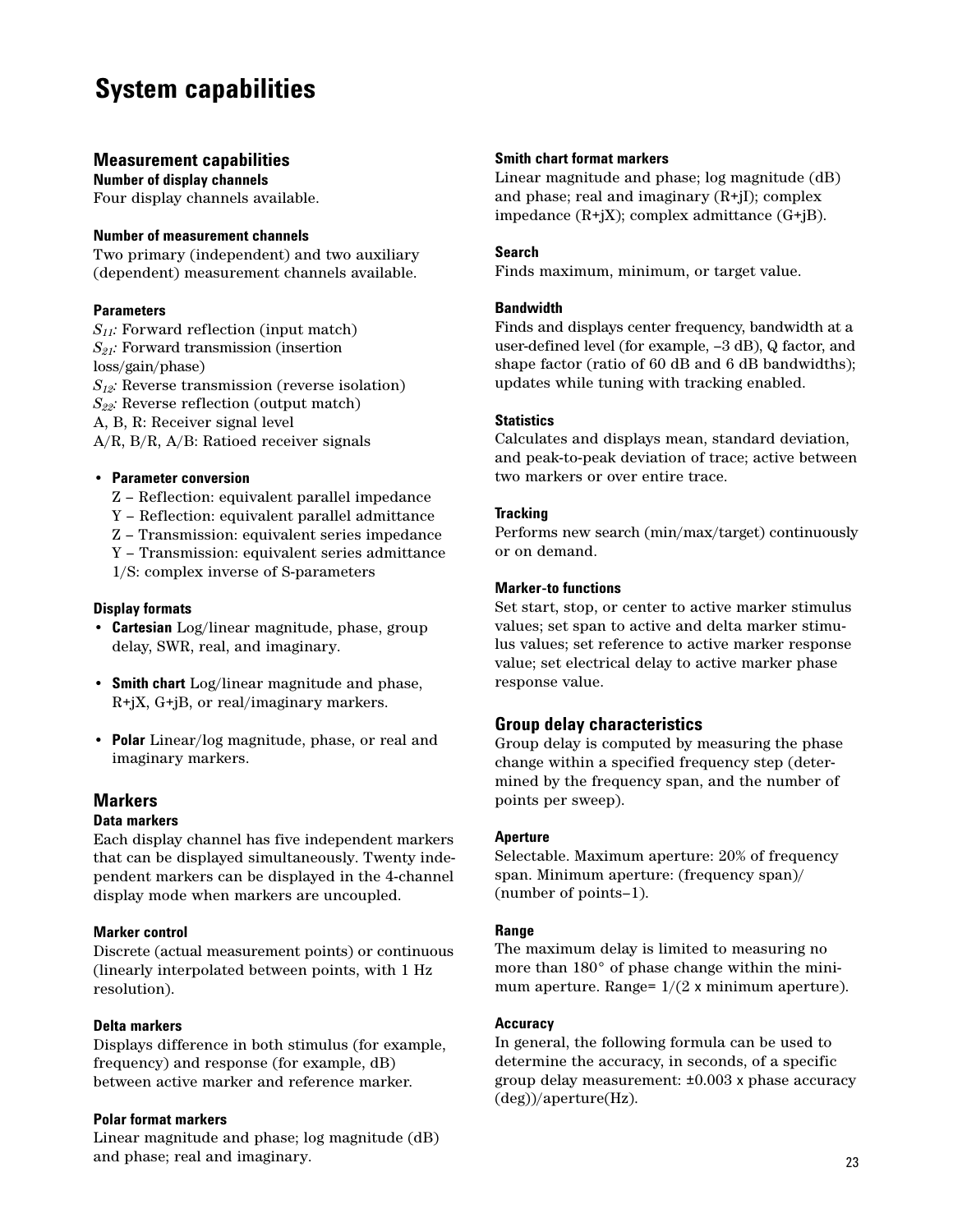# **System capabilities, continued**

# **Internal source control**

#### **Sweep limits**

Set start/stop or center/span of the stimulus parameter (frequency, power, or time) directly through the source control keys and the control knob, the step keys, or the data entry keyboard.

#### **Sweep type**

Set a linear or logarithmic sweep, an arbitrarily defined frequency list, a power sweep, or a CW (single frequency) type of sweep.

#### **Fast swept list**

Define up to 30 different subsweep frequency ranges in any combination of CW, CW-delta F, or start-stop sweep modes. Set test-port power levels and IF bandwidth independently for each segment.

#### **Measured number of points per sweep**

Linear frequency: choose 3, 11, 21, 51, 101, 201, 401, 801, or 1601 points.

#### **Source coupling**

Set a coupled channel sweep (same stimulus conditions on both channels) or an uncoupled channel sweep (independent stimulus conditions).

#### **Chop/alternate sweeps**

Select whether to alternately or simultaneously (chop) measure channels when measuring with two-port calibration. Chop mode is faster, while alternate mode optimizes dynamic range. The default is chop mode.

#### **Sweep time**

Set sweep time in seconds, minutes, or hours. Minimum sweep time is dependent on number of data points per sweep and selected IF bandwidth.

### **Auto sweep time**

Select auto sweep time by entering zero seconds sweep time. The analyzer will sweep at the minimum sweep time for any subsequently selected stimulus conditions. Auto sweep time is the default condition.

### **Sweep trigger**

Set to either continuous, hold, single, group sweep, or external trigger. Set external trigger to take a complete sweep or to measure individual points in a frequency, power, or list sweep.

#### **Power**

Manual or auto source power range selection. Power slope can be set in dBm/GHz.

#### **Power meter calibration**

Select continuous leveling or use a correction table to modify source power. The correction table is created with an initial single sweep. Make single or multiple power meter readings at each frequency.

### **Data accuracy enhancement Measurement calibration**

Measurement calibration significantly reduces measurement uncertainty due to errors caused by system directivity, source and load match, tracking, and crosstalk. Full two-port calibration removes all the systematic errors to obtain the most accurate measurements.

# **Calibration types available Frequency response**

Simultaneous magnitude and phase correction of frequency response errors for either reflection or transmission measurements.

### **Response and isolation**

Compensates for frequency response and directivity (reflection) or frequency response and crosstalk (transmission) errors.

### **Enhanced response calibration**

Corrects for frequency response and source match for transmission measurements, and provides oneport calibration for reflection measurements.

#### **One-port calibration**

Uses test set port 1 or port 2 to correct for directivity, frequency response, and source match errors.

#### **Two-port calibration**

Compensates for directivity, source match, reflection frequency response, load match, transmission frequency response, and crosstalk for an S-parameter test set. Crosstalk calibration can be omitted. Available on 8719ES/20ES/22ES analyzers.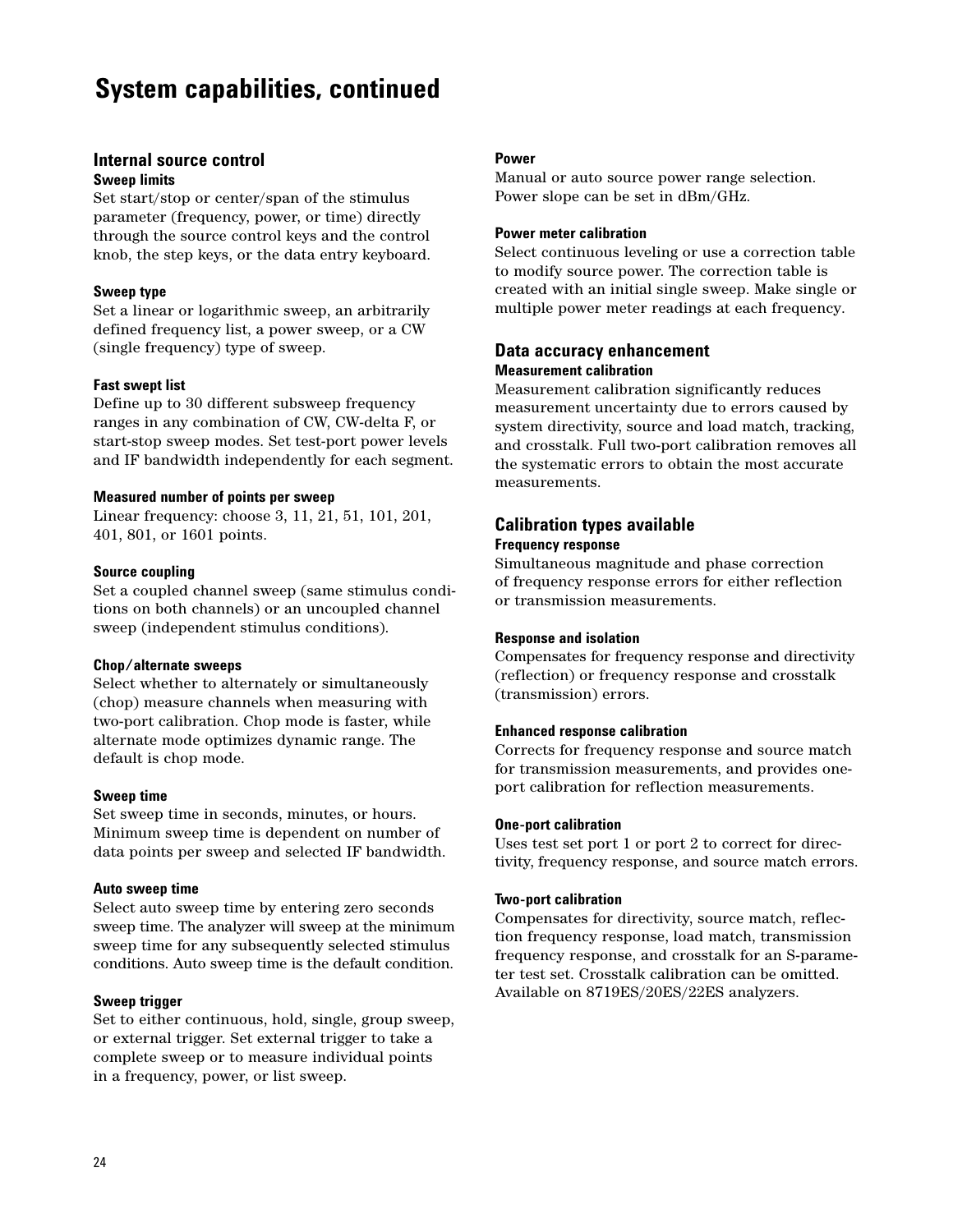#### **TRL\*/LRM\* calibration**

Compensates for directivity, reflection, and transmission frequency response, and crosstalk in both the forward and reverse directions. Especially suitable for calibrating non-coaxial environments, such as in test fixtures. TRL\*/LRM\* is a special implementation of TRL/LRM calibration, modified for the three-sampler receiver in the standard 8719ES/ 8720ES/8722ES analyzers.

#### **TRL/LRM calibration**

With Option 400 (four-sampler receiver), TRL/LRM provides the highest accuracy for non-coaxial test environments such as in-fixture, on-wafer, or inwaveguide. Compensates for directivity, reflection and transmission frequency response, and crosstalk in both forward and reverse directions. Available as an option on 8719ES/20ES/22ES analyzers.

#### **Interpolated error correction**

With any type of accuracy enhancement applied, interpolated mode recalculates the error coefficients when the test frequencies are changed. The number of points can be increased or decreased and the start/stop frequencies can be changed, but the resulting frequency span must be a subset of the original calibration frequency span. System performance is not specified for measurements with interpolated error correction applied.

### **Set Zo**

Redefine the characteristic impedance of a measurement to a value other than 50 ohms.

#### **Velocity factor**

Enter the velocity factor of your propagation medium to convert equivalent electrical length to physical length.

#### **Electrical delay**

Add or subtract delay (linear phase slope), up to +10 µs, similar to "line stretchers," both coax or wave-guide (dispersive) modes. Secondary readout in distance computed from velocity factor.

#### **Reference plane extension**

Redefine the reference plane after calibration. A new reference plane is defined in seconds of delay from the test port and ranges between ±1 seconds. Similar to electrical delay, but applied appropriately to each of four parameters.

#### **Select default calibration kit**

Select from a list of standard calibration kits: 7 mm, 3.5 mm, Type-N 50 ohm, 2.4 mm, 7-16, 2.92 mm, and 3.5 mm TRL. You can also define the standards (for example, open-circuit capacitance coefficients, offset short length, or fixed loads) of a user-defined kit.

#### **Segmented calibration**

Calibration remains valid for any frequency segment (in frequency list mode), after calibrating all segments with a single calibration.

#### **Receiver power calibration**

Adjusts nonratioed receiver inputs to absolute (non-ratioed) power level. Displays absolute power in dBm. Requires reference sweep of known source power.

#### **Data averaging IF bandwidth**

The IF bandwidth is selectable from 6 kHz to 10 Hz to reduce the effective displayed noise floor of the instrument.

#### **Weighted sweep-to-sweep averaging**

This function averages vector data on each successive sweep: where  $A(n)$  is the current average,  $S(n)$ is the current input signal and F is the averaging factor. Averaging factors range from 1 to 999.  $A(n) = S(n)/F + (1-1/F) \times A(N-1)$ 

#### **Trace smoothing**

Similar to video filtering, this function computes the moving average of adjacent data points. The smoothing aperture defines the trace width (number of points) to be averaged, and ranges from 0.25% to 20% of the trace width. This function also sets the aperture for group delay measurements.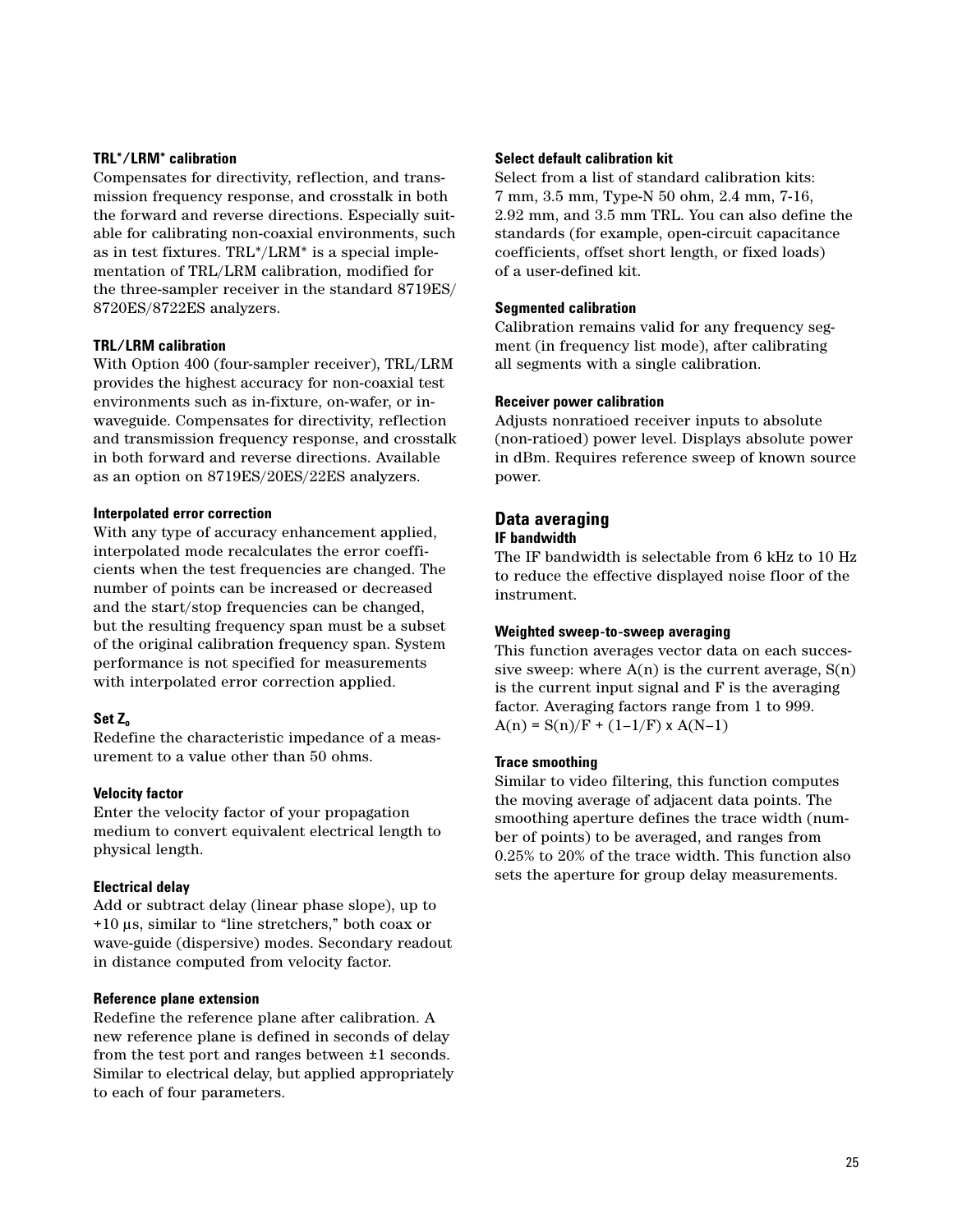# **System capabilities, continued**

# **Display control**

### **Display formats**

Single-channel, dual-channel overlay (both traces on one graticule), dual-channel split (each trace on separate graticules), three-channel split (each trace on separate graticules), three-channel overlay (three traces on one graticule), quad-channel overlay (four traces on one graticule), and quad-channel split (each trace on separate graticules).

#### **Trace functions**

- **Display data** Display current measurement data, memory data, or current measurement and memory data simultaneously.
- **Trace math** Vector division or subtraction of current real and imaginary pairs. Occurs prior to any formatting or port extensions.

#### **Display annotations**

Start/stop, center/span, or CW frequency, source level, scale/div, reference level, marker data, softkey functions, warning and caution messages, trace identification, and pass/fail indication.

#### **Reference position**

Ranges from the 0 (bottom) to 10 (top) graticule position.

#### **Autoscale**

Automatically selects scale resolution and reference value to center the trace on the display graticules for easy viewing.

#### **Electrical delay**

Offsets measured phase or group delay by a defined amount of electrical delay, in seconds. Operates similarly to an electronic line stretcher. Amount of electrical delay can range between ±1 seconds.

#### **Frequency blanking**

Blanks out all frequency information on the display. Requires an instrument preset to re-enable frequency information on the display.

#### **Title**

Add custom titles (49 characters maximum) to the displayed measurement. Titles will be plotted when making hardcopies. Titles can also be used to display operator messages or prompts for a manual adjustment during a test sequence.

#### **Adjust display**

Control the intensity and background intensity values of the display. Also, customize the color, value, and brightness of the data traces, memory traces, reference lines, graticules, text, and warning messages. Default colors can be recalled along with one set of user-defined display values. Control is in % of full range.

#### **Save/recall storage Instrument state**

Up to 31 instrument states can be stored internally and recalled via the SAVE/RECALL menu. Instrument states include all control settings, active limit lines, active list frequency tables, memory trace data, active calibration coefficients, and custom display titles. Storage is in non-volatile memory.

#### **Disk drive**

Data, instrument states, user graphics, data plots, and test sequences can be stored on internal floppy disk in MS-DOS or Agilent's standard LIF formats.

#### **Data hardcopy Data plotting**

Hard copy plots are automatically produced with HP-GL compatible digital plotters. Data plots can also be stored directly to disk. The 8720ET/ES family provides Centronics, RS-232C, and GPIB interfaces.

#### **Data listings**

Printouts of instrument data are directly produced with a printer such as the HP DeskJet or LaserJet. Select black & white or color print. For a list of compatible printers, consult our printer-compatibility guide on the Web at www.agilent.com/find/pcg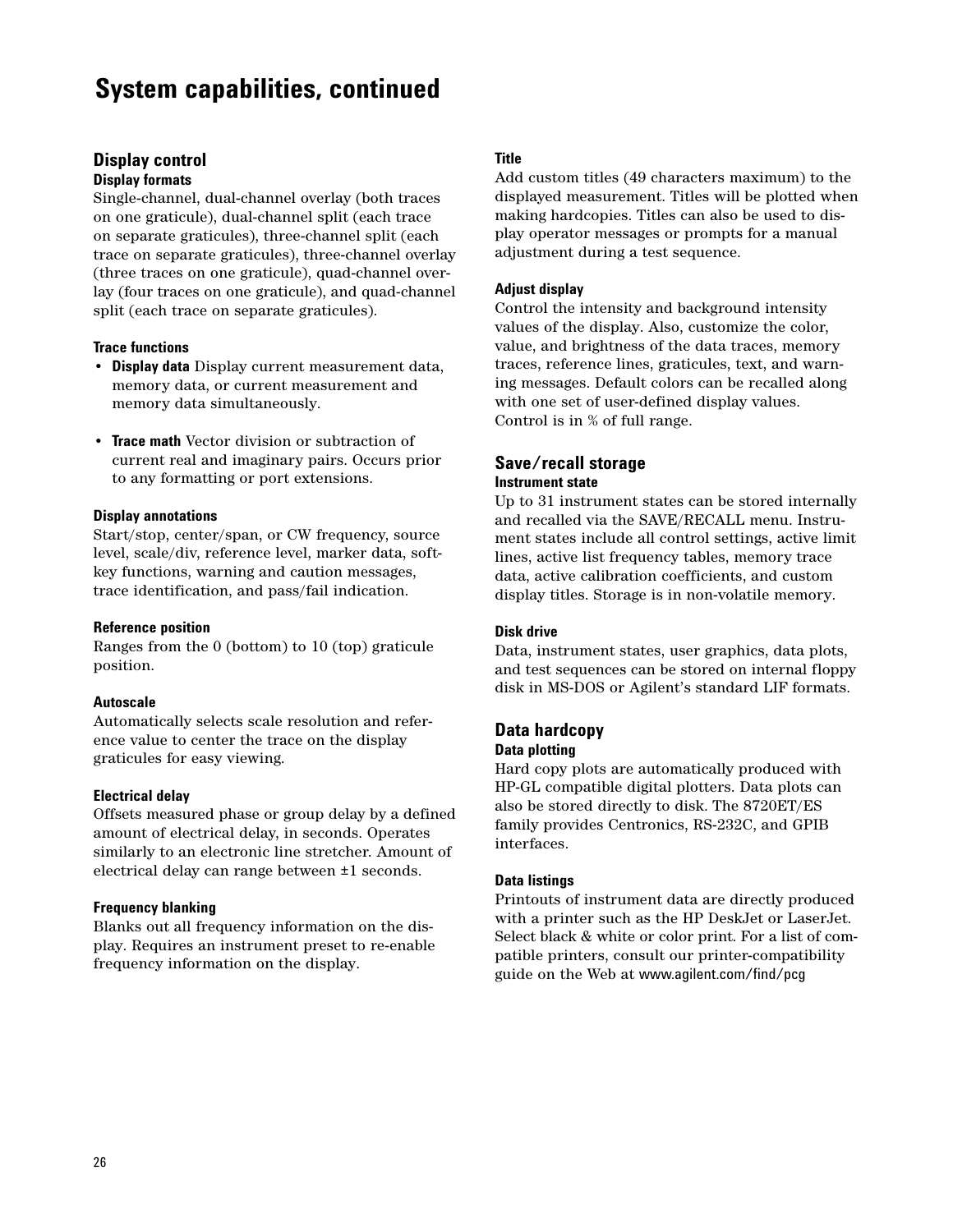#### **Limit lines**

Define test limit lines that appear on the display for go/no go testing. Lines may be any combination of horizontal, sloping lines, or discrete data points. Limit test TTL output available for external control or indication.

#### **Operating parameters**

Display, print or plot current instrument operating parameters.

#### **Transform**

When time-domain (Option 010) is present, this selects the time-domain transform menu.

#### **Instrument mode**

Select network analyzer, tuned receiver, or frequency offset mode (Option 089 required).

#### **Tuned receiver**

Tunes the receiver for a synthesized CW input signal at a precisely specified frequency. The time bases of the external RF source or sources must be tied to the external reference input of the network analyzer (rear panel BNC). The built-in RF source is not used.

### **Frequency offset (Option 089 only)**

Sets the RF source to be swept at a frequency that is offset from the receiver as required in a swept RF/IF, fixed LO, mixer test. The maximum delay between the RF source and the R-channel input is 0.3 microseconds. Frequency offset mode requires RF and IF frequencies to be within the frequency range of the instrument.

### **Service menu**

Select the desired service test, service diagnostic, service, or verification mode.

### **Test sequences Description**

Create, edit, save, or recall a series of front-panel keystrokes to automate a measurement. Each of the six sequence registers can hold approximately 200 instructions. Create or edit a sequence by selecting the sequence menu and then simply performing the front-panel keystrokes that would normally be used to make a manual measurement. Test sequences may contain basic stimulus and measurement functions (frequency, power, parameter, format, scale) advanced operations (time-domain, limit testing, display marker values) and basic logical branching (for example, "IF limit test fails DO sequence 5"). Completed sequences are then saved and can be executed when you are ready to repeat the test.

### **Storage**

Test sequences can be stored internally in RAM, to an internal or external disk drive, or loaded from a computer over the GPIB interface. Sequence 6 is saved in non-volatile storage and can be used as an autostart routine when titled AUTO.

### **Branching**

Branch to another sequence on limit test pass/fail or the loop counter value. Subroutines are also possible via GOSUB.

### **Other GPIB instruments**

Send simple commands to GPIB instruments via the title string.

### **Test sequence BNC output**

Set TTL high or low on the analyzer rear panel output.

### **General purpose input/output**

Read or write bits to the output port to control external devices such as part handlers. Eight output and five input TTL lines are available on the parallel port of the analyzer.

#### **Other functions**

Pause/continue, wait, title sequence, print sequence, duplicate sequence, pause, and select.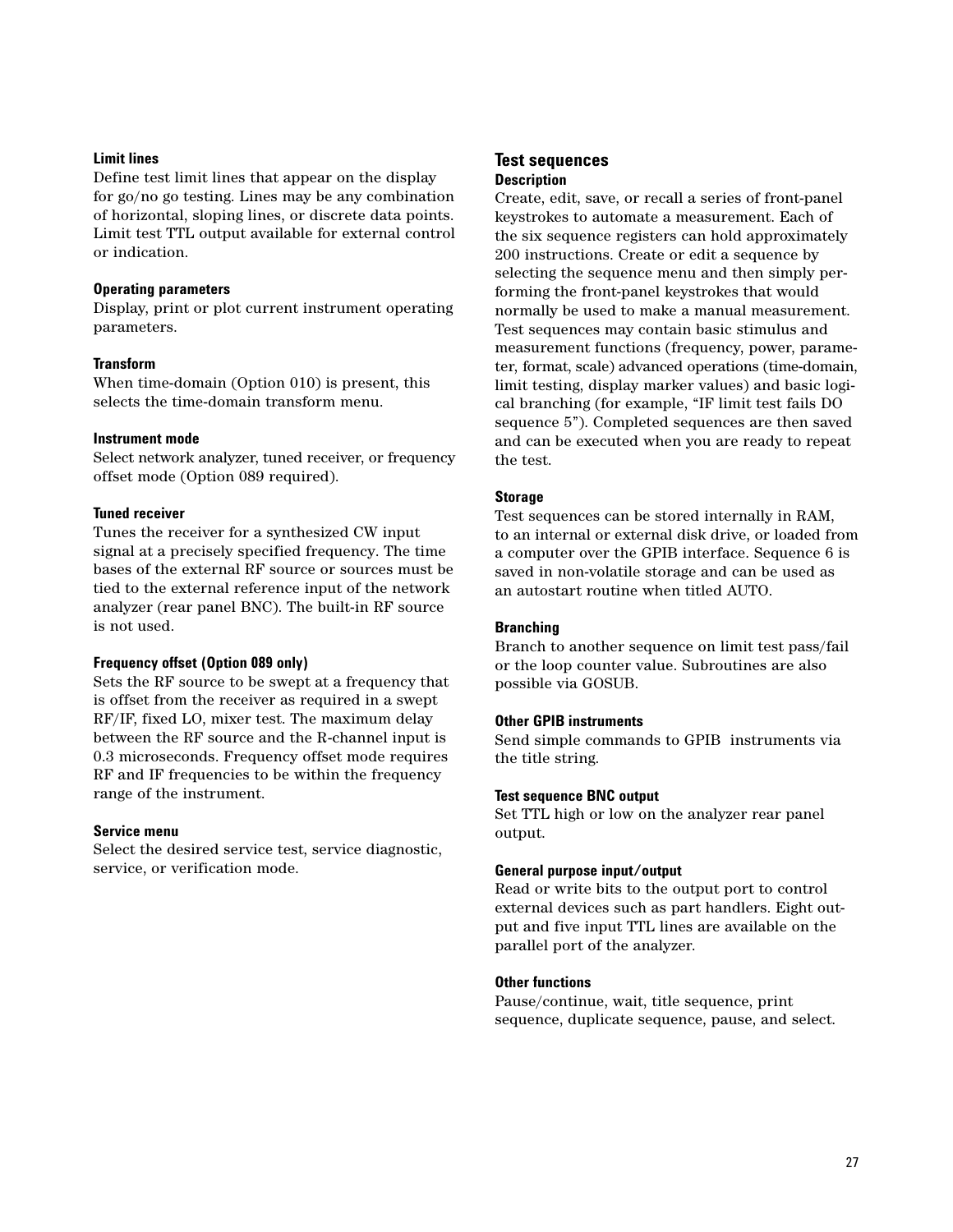# **System capabilities, continued**

# **GPIB (remote) programming**

### **Interface**

GPIB interface operates to IEEE 488-1978 and IEC 625 standards and IEEE 728-1982 recommended practices.

### **Addressing**

The GPIB address of the analyzer can be verified or set from the front panel via the local menu and can range from 0 to 30 decimal (factory set at 16).

### **Pass control**

Allows the analyzer to request control of the GPIB (when an active controller is present) whenever it needs to output to a plotter or printer.

### **System controller**

Allows the analyzer to become a controller on the GPIB to directly control a plotter or a printer.

### **Talker/listener**

Allows the analyzer to become a GPIB talker/ listener when an external controller is present.

#### **Transfer formats**

Binary (internal 48-bit floating point complex format), ASCII, and 32- or 64-bit IEEE 754 floating point format.

### **User-accessible graphics**

Using the HP-GL graphics language, vector or text graphics may be written on the analyzer via GPIB. Up to 5 kbytes of data can be stored at one time (4 bytes per vector, 2 bytes per character).

#### **Interface function codes**

SH1, AH1, T6, L4, SR1, RL1, PPO, DC1, DT1, C1, C2, C3, C10, and E2.

### **Upgrades**

Refer to Configuration Guide.

# **Security**

### **Frequency blank**

Blanks all frequency information from display, including markers; requires FACTORY PRESET to re-enable.

### **Reset memory**

Writes binary zeros to all non-volatile memory registers, erasing all instrument state and calibration data; used with PRESET.

### **General characteristics**

#### **Front panel connectors**

- **Connector type** 8719/20ET, 8719/20ES: 3.5 mm precision 8722ET/ES: 2.4 mm precision
- **Impedance** 50 ohms (nominal)

#### **Rear panel connectors**

- **External reference frequency input (EXT REF INPUT)** Frequency: 1, 2, 5, and 10 MHz (±200 Hz at 10 MHz) Level: –10 dBm to +20 dBm, characteristically Impedance: 50 ohms
- **High-stability frequency reference output (Option 1D5)** Frequency: 10.0000 MHz Frequency stability ( $0^{\circ}$  C to  $55^{\circ}$  C): ±0.05 ppm Daily aging rate (after 30 days): <3 x 10 –9 /day Yearly aging rate: 0.5 ppm/year Output: 0 dBm minimum Nominal output impedance: 50 ohm
- **External auxiliary input (AUX INPUT)** Input voltage limits: –10V to +10V
- **External AM input (EXT AM)** ±1 volt into a 5 k ohm resistor, 1 kHz maximum, resulting in approximately 8 dB/volt amplitude modulation.
- **External trigger (EXT TRIGGER)** Triggers on a negative TTL transition or contact closure to ground.
- **Test sequence output (TEST SEQ)** This connector outputs a TTL signal which can be programmed by the user in a test sequence to be high or low. By default, this output provides an end-of-sweep TTL signal. (For use with part handlers.)
- **Limit test output (LIMIT TEST)** This connector outputs a TTL signal of the limit test results. Pass: TTL high; Fail: TTL low.
- **Test port bias input (except Option 085 and ET models)** Maximum voltage: + 30 Vdc Maximum current (no degradation in RF specifications): ±200 mA Maximum current: ±1A
- **External monitor: VGA video output** This connector drives external VGA monitors.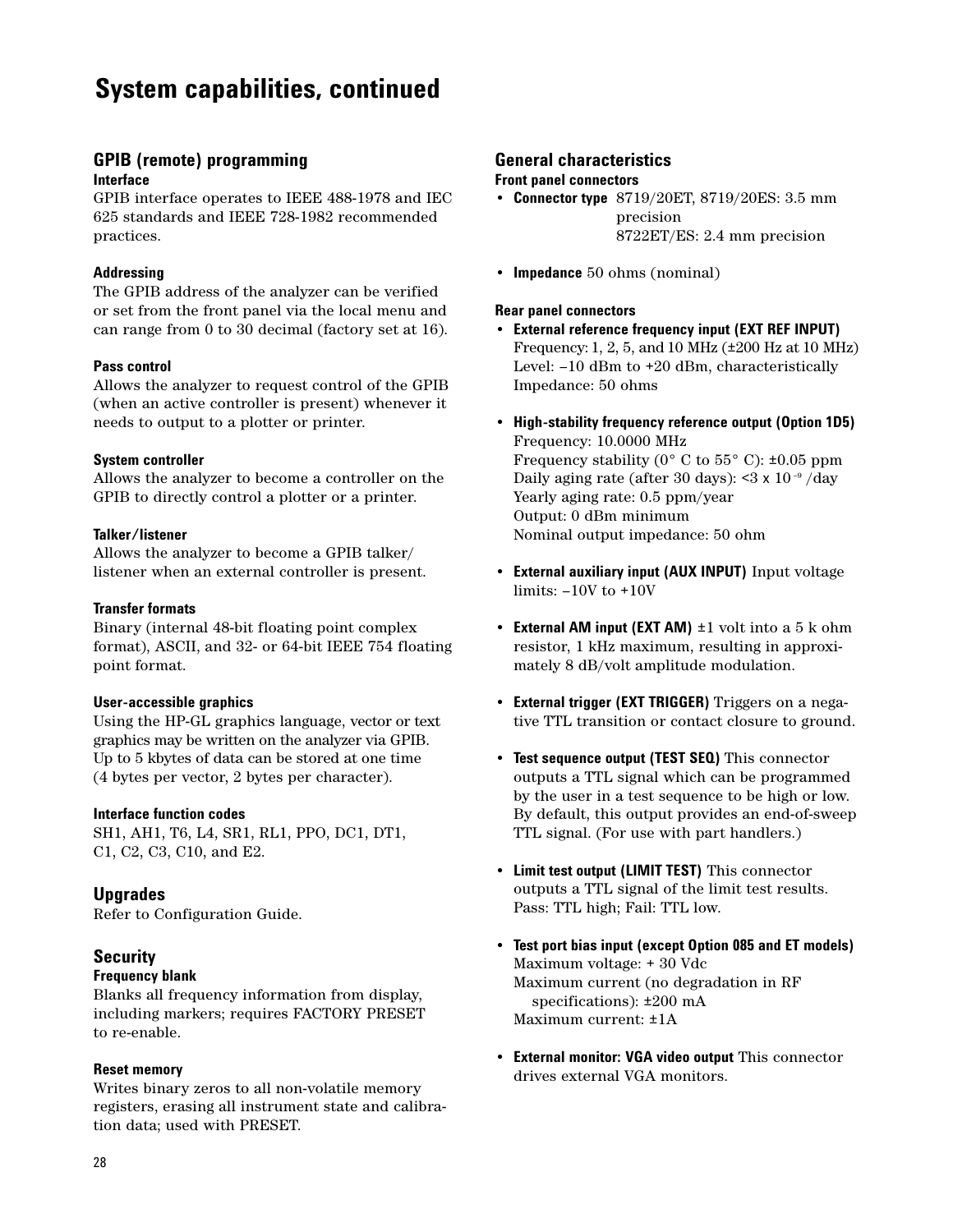#### **Rear panel connectors (continued)**

- **GPIB** This connector allows communication with compatible devices including external controllers, printers, plotters, disk drives, and power meters.
- **Parallel port** This connector is used with parallel (or Centronics interface) peripherals such as printers and plotters. It can also be used as a general purpose I/O port, with control provided by test sequencing functions.
- **RS-232** This connector is used with serial peripherals such as printers and plotters.
- **DIN keyboard** This mini-DIN connector is used for the optional AT compatible keyboard for titles and remote front-panel operation.

#### **Internal memory**

• **Typical data retention time with 3V, 1.2 Ah battery:** At 25° C: 11,904 days (32.6 years) At 40° C: 1,244 days (3.4 years) At 70° C: 250 days (0.68 year)

#### **Line power**

48 to 66 Hz, 115 V nominal (90 V to 132 V) or 230 V nominal (198 V to 264 V), 280 VA max.

### **Weight**

Net: 25 kg (54 lb) Shipping: 28 kg (61 lb)

#### **Cabinet dimensions**

222 mm H x 425 mm W x 457 mm D (8.75 x 16.75 x 18.0 in) (These dimensions exclude front and rear panel protrusions.)

**Ventilation:** Allow 100 mm (4 in.) around rear and sides.

#### **Environmental characteristics General conditions**

- **RFI and EMI susceptibility** Defined by VADE 0730, CISPR Publication 11, and FCC Class B Standards.
- **ESD (electrostatic discharge)** Must be eliminated by use of static-safe work procedures and an anti-static bench mat (such as Agilent 92175T).
- **Dust** The environment should be as dust-free as possible.

#### **Operating conditions**

- **Operating temperature:** 0° to 55° C
- **Error-corrected temperature range:** ±1° C of calibration temperature
- **Humidity:** 5% to 95% at 40° C (noncondensing)
- **Altitude:** 0 to 4,500 meters (15,000 feet)

#### **Non-operating storage conditions**

- **Temperature:**  $-40^{\circ}$  to  $+70^{\circ}$  C
- **Humidity:** 0 to 90% relative at +65° C (noncondensing)
- **Altitude:** 0 to 15,240 meters (50,000 feet)

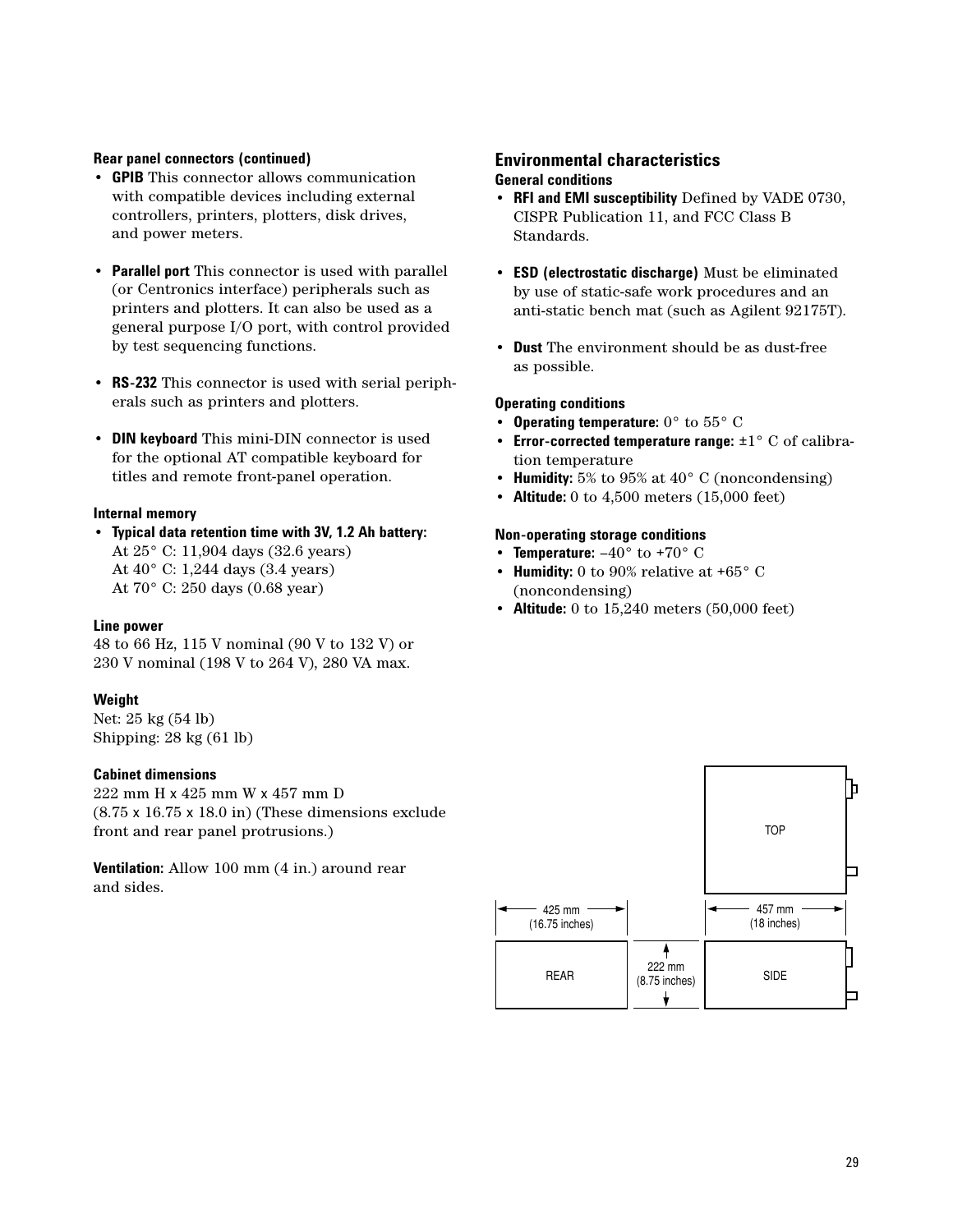# **Software**

# **Agilent 85071C materials measurement software**

# **Description**

The 85071C software uses broadband S-parameter measurements to determine the electromagnetic properties of dielectric and magnetic materials. The software calculates both the complex permittivity  $\varepsilon_r$  (or dielectric constant) and permeability  $\mu_r$ , including loss factors. Depending on the network analyzer and fixtures used, measurements can extend from 100 MHz to 110 GHz. The software offers the choice of four algorithms, each designed to address specific measurement needs.

# **Operating requirements**

**Standard:** requires PC running Windows® 95, 98, or NT® 4.0; >20 MB hard disk space and >4 MB RAM.

**Option 300:** Substitutes BASIC Software for the standard version for operation with Agilent 9000 Series 300 controllers. Requires BASIC 5.0 or higher and 2 MB of RAM.

# **Performance summary**

**Frequency range:** 100 MHz to 110 GHz (characteristically, depending on network analyzer, fixture, and material)

**Format:**  $\varepsilon$ <sub>r</sub>',  $\varepsilon$ <sub>r</sub>",  $\mu$ <sub>r</sub>',  $\mu$ <sub>r</sub>",  $\tan \delta$ , or  $\tan \delta$ <sub>m</sub>, or Cole-Cole plots; tabular listings of data.

**Stimulus control:** Frequency range, number-of-points, and linear or log sweep.

**Calibration:** The software can use any calibration including a calibrated response gated in the time-domain.

**Accuracy:** 1 to 2%

**Fixture:** The software works with simple transmission lines: coaxial airlines, or rectangular waveguide containing a cross-sectional sample of the material-under-test.

**Data display:** Displays current measurement data, and can save/display 3 memory traces for comparison.

**Data storage:** Save/recall/export data via disk in Windows®-compatible format.

# **Agilent 85070C dielectric probe kit**

### **Description**

The 85070C dielectric probe kit allows convenient non-destructive testing of materials using the openended coaxial probe method. The probe, together with its own dedicated software, determines the complex permittivity of a wide variety of liquids, semi-solids, and solids. Since the probe kit measures only permittivity, only non-magnetic materials should be measured. Measurements are efficient and costeffective because the testing is non-destructive and there is no need for sample preparation or special fixtures.

# **Operating requirements**

**Standard:** requires PC running Windows® 95, 98, or NT® 4.0; >20 MB hard disk space and >4 MB RAM.

**Option 300:** substitutes BASIC software for the standard version for operation with Agilent 9000 Series 300 controllers. Requires BASIC 5.0 or higher and 2 Mbytes of RAM.

### **Performance summary**

**Frequency range:** 200 MHz to 20 GHz (typical, depending on network analyzer, fixture, and material).

# **Probe Temperature**

**Range:** –40° C to +200° C **Rate:** <10° C per minute

**Format:**  $\varepsilon_r$ ,  $\varepsilon_r$ ,  $\epsilon_r$ ,  $\tan \delta$ , or Cole-Cole diagram in linear format.

**Stimulus control:** Frequency range, number-of-points, and linear or log sweep.

**Calibration:** Guided, using open, short (included), and deionized water. Supports user-defined standards.

### **Accuracy**

Dielectric constant,  $\varepsilon$ <sup>r</sup>: ±5% Loss tangent, tan  $\delta$ ,  $\varepsilon_r$ "/ $\varepsilon_r$ ": ±0.05

**Data display:** Displays current measurement data, and can save/display up to three memory traces for comparison.

**Data storage:** Save/recall/export data via disk in Windows® format.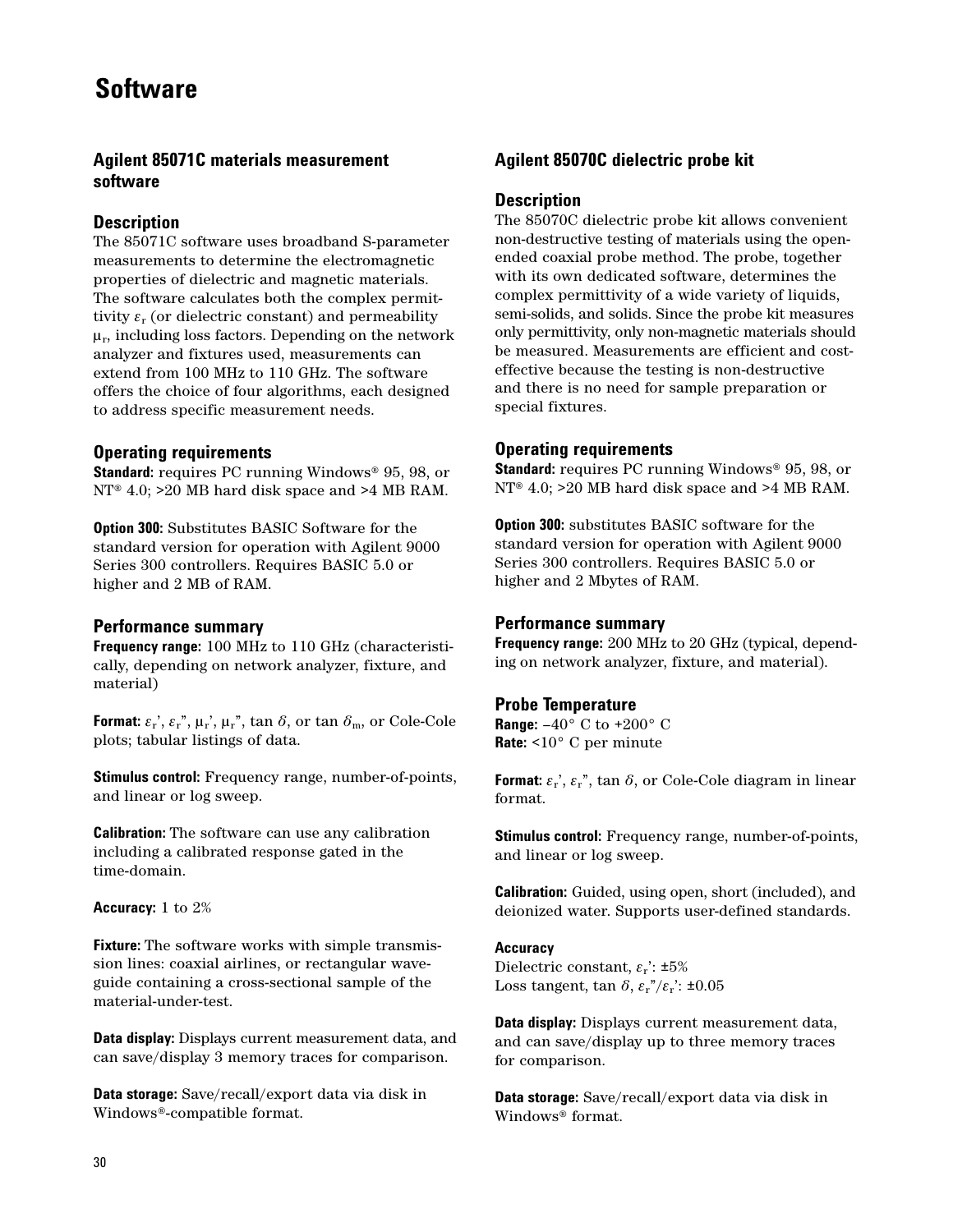# **Accessories**

A wide range of accessories support the Agilent 8720E family of network analyzers, including calibration kits, verification kits, cables, and adapters in 7 mm, 3.5 mm, 7-16, Type-N, and 2.4 mm coax and in the standard waveguide bands. The standards used in the 3.5 mm, Type-N, and 2.4 mm calibration and verification kits use precision slotless connectors (PSC-3.5, PSC-N, and PSC-2.4).

### **Calibration kits**

Vector accuracy enhancement procedures require that the systematic errors of the measurement system be characterized by measuring known devices (standards) on the system over the frequency range of interest. Agilent offers the following types of calibration kits:

#### **Standard calibration kits**

Standard kits contain open circuits, short circuits, and both fixed and sliding terminations in both sexes for all connector types (except 7 mm, a sexless connector), connector gauges are included in these kits for maintaining each standard's connector interface. Standard calibration kits that include RTL adapters and devices are also available in 7-mm and 3.5-mm connectors.

#### **Precision calibration kits**

Precision kits have precision 50  $\Omega$  airline(s) for performing the Thru-Reflect-Line (TRL) calibration. These kits also contain the open circuit, short circuit, and fixed terminations used for traditional open-short-load calibration techniques.

#### **Calibration kits**

| <b>Cal kit type</b><br>and name | <b>Frequency</b><br>range (GHz)<br>$f_{min} - f_{max}$ | <b>Connector</b><br>type | Return loss,<br>fixed load | Return loss.<br>sliding load | Return<br>loss, airline<br>at $f_{\text{max}}$ | <b>Residual</b><br>directivity <sup>2</sup><br>at $f_{\text{max}}$ | <b>Residual</b><br>source match <sup>2</sup><br>at $f_{\text{max}}$ |
|---------------------------------|--------------------------------------------------------|--------------------------|----------------------------|------------------------------|------------------------------------------------|--------------------------------------------------------------------|---------------------------------------------------------------------|
| <b>Precision</b>                |                                                        |                          |                            |                              |                                                |                                                                    |                                                                     |
| 85052C                          | 0.045 to 26.5                                          | $3.5 \text{ mm}$         | $\geq$ 46 dB. DC to 2 GHz  |                              | 50 dB                                          | 50 dB                                                              | 50 dB                                                               |
| <b>Standard</b>                 |                                                        |                          |                            |                              |                                                |                                                                    |                                                                     |
| 85050B                          | 0.045 to 18                                            | $7 \text{ mm}$           | $\geq$ 52 dB. DC to 2 GHz  | ≥52 dB. 2 to 18 GHz          |                                                | 45 dB                                                              | 30 dB                                                               |
| 85052B                          | 0.045 to 26.5                                          | $3.5 \text{ mm}$         | $\geq$ 44 dB, DC to 3 GHz  | ≥44 dB, 3 to 26.5 GHz        | —                                              | 44 dB                                                              | 30 dB                                                               |
| 85054B                          | 0.045 to 18                                            | Type-N                   | $\geq$ 48 dB, DC to 2 GHz  | ≥42 dB, 2 to 18 GHz          |                                                | 42 dB                                                              | 30 dB                                                               |
| 85056A                          | 0.045 to 50                                            | 2.4 mm                   | $\geq$ 42 dB, DC to 4 GHz  | $\geq$ 36 dB at 50 GHz       | $\overline{\phantom{0}}$                       | 38 dB                                                              | 31 dB                                                               |
| <b>Economy</b>                  |                                                        |                          |                            |                              |                                                |                                                                    |                                                                     |
| 85050D                          | 0.045 to 18                                            | $7 \text{ mm}$           | $\geq$ 38 dB, DC to 18 GHz |                              |                                                | 36 dB                                                              | 30 dB                                                               |
| 85052D                          | 0.045 to 26.5                                          | $3.5 \text{ mm}$         | $\geq$ 30 dB at 26.5 GHz   |                              |                                                | 36 dB                                                              | 29 dB                                                               |
| 85054D                          | 0.045 to 18                                            | Type-N                   | $\geq$ 34 dB at 18 GHz     |                              |                                                | 34 dB                                                              | 28 dB                                                               |
| 85056D                          | 0.045 to 50                                            | $2.4 \text{ mm}$         | $\geq$ 26 dB at 50 GHz     |                              |                                                | 26 dB                                                              | 23 dB                                                               |
| 85056K                          | 0.045 to 40                                            | 2.92 mm                  | $\geq$ 26 dB at 40 GHz     |                              |                                                | 25 dB                                                              | 22 dB                                                               |
| Waveguide                       |                                                        |                          |                            |                              |                                                |                                                                    |                                                                     |
| X11644A1                        | 8.2 to 12.4                                            | <b>WR-90</b>             | ≥42 dB, 8.2 to 12.4 GHz    | 50 dB                        | 40 dB                                          | 30 dB                                                              |                                                                     |
| P11644A1                        | 12.4 to 18                                             | <b>WR-62</b>             | ≥42 dB.12.4 to 18 GHz      |                              | 50 dB                                          | 40 dB                                                              | 30 dB                                                               |
| K11644A1                        | 18 to 26.5                                             | <b>WR-42</b>             | ≥42 dB,18 to 26.5 GHz      |                              | 50 dB                                          | 40 dB                                                              | 30 dB                                                               |
| R11644A                         | 26.5 to 40                                             | <b>WR-28</b>             |                            | 46 dB                        | 50 dB                                          | 40 dB                                                              | 30 dB                                                               |
| <b>Electronic</b>               |                                                        |                          |                            |                              |                                                |                                                                    |                                                                     |
| 85060B <sup>3</sup>             | 1 to 18                                                | $7 \text{ mm}$           |                            |                              |                                                | 46 dB                                                              | 40 dB                                                               |
| Option 001                      | 30 kHz to 9                                            | $7 \text{ mm}$           |                            |                              |                                                | 45 dB                                                              | 34 dB                                                               |
| 85062B <sup>3</sup>             | 1 to 26.5                                              | $3.5 \text{ mm}$         | —                          |                              |                                                | 44 dB                                                              | 37 dB                                                               |
| Option 001                      | 30 kHz to 9                                            | $3.5 \text{ mm}$         |                            |                              |                                                | 45 dB                                                              | 34 dB                                                               |
| 85064B <sup>3</sup>             | 1 to 26.5                                              | Type-N                   | -                          |                              |                                                | 46 dB                                                              | 40 dB                                                               |
| Option 001                      | 30 kHz to 9                                            | Type-N                   |                            |                              |                                                | 47 dB                                                              | 34 dB                                                               |

1. Airline return loss, directivity, and source match are typical values for these calibration kits.

2. Residuals based on 8720E at  $f_{max}$  = 20 GHz for 3.5 mm kits or on 8722E at  $f_{max}$  = 40 GHz for 2.4 mm kits.

3. Requires an 85097A ECal interface unit.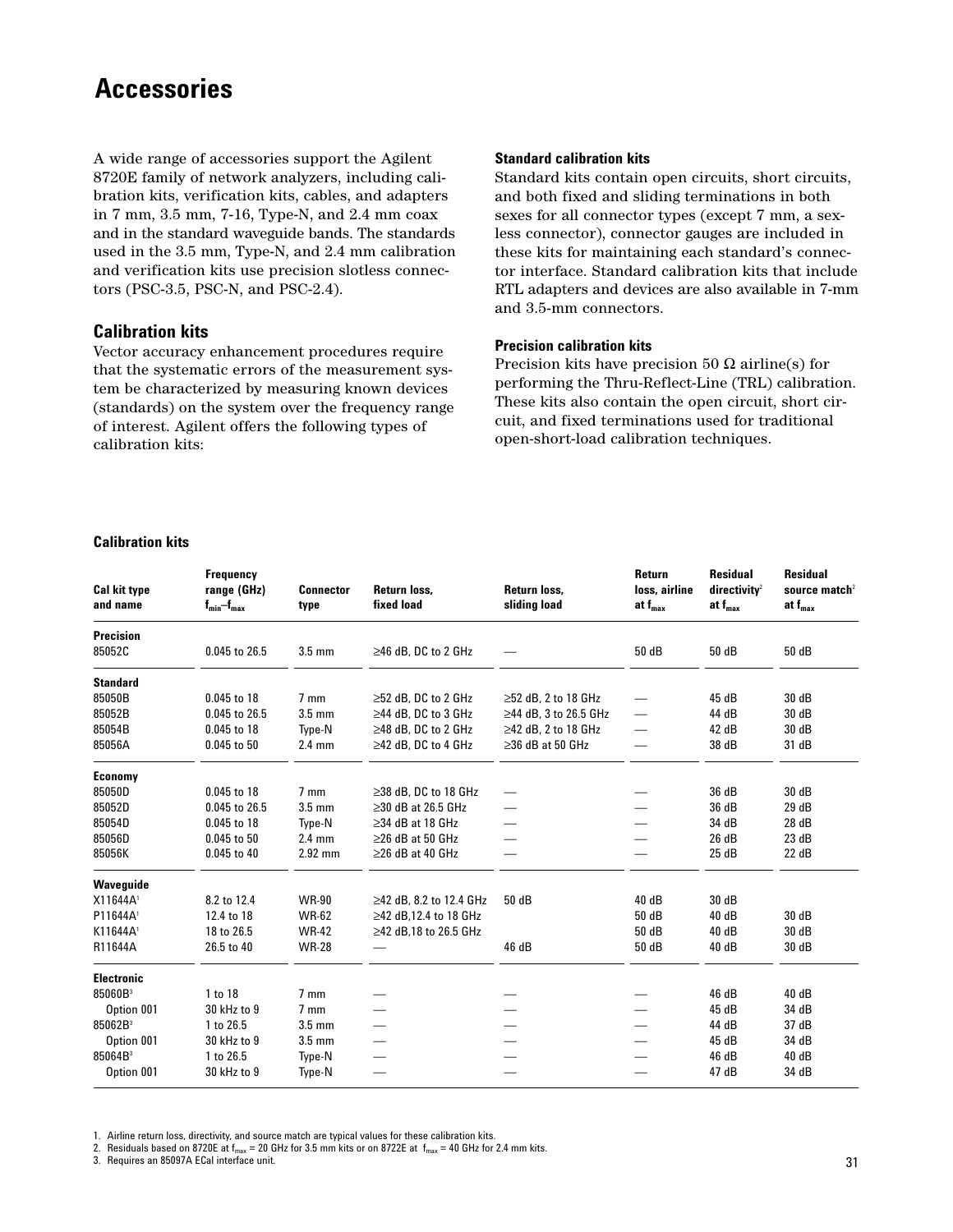# **Accessories, continued**

#### **Economy calibration kits**

Include the open circuit, short circuit, and fixed termination standards but not sliding terminations or gauges. Gauges can be ordered separately.

#### **Waveguide calibration kits**

Contain two coax-to-waveguide adapters with precision flanges, a flush short circuit, a precision waveguide line section, and either sliding or fixed terminations. They support calibration based on TRL/TRL\*, offset load, or short/offset-short/load/ thru methods.

#### **Agilent 85060 series electronic calibration system**

Electronic calibration (ECal) replaces the usual calibration kit standards with a solid-state calibration module. The module is controlled by analyzer firmware via an interface kit to present different impedances to the test ports. A full two-port calibration can be done with a single connection in just a few minutes, with less chance for error and less wear on connectors. An ECal system requires an 85097A interface kit and an 85060 series calibration module. The 85097A includes software for Windows® 95, 98 and NT® 4.0 systems, and is compatible with the 8720C/D/E families. A PC is not needed when using the ECal system with an 8720D/E family analyzer.

# **Verification kits**

Measuring known devices, other than the standards used in calibration, is an easy way to verify the correct operation of an 8720E family network analyzer system. Agilent offers the following verification kits, which contain precision devices with data traceable to NIST, to verify the analyzer's error-corrected measurement performance:

- 85051B 7-mm verification kit; 0.045 to 18 GHz
- 85055A type-N verification kit; 0.045 to 18 GHz
- 85053B 3.5-mm verification kit; 0.045 to 26.5 GHz
- 85057B 2.4-mm verification kit; 0.045 to 50 GHz

### **Test-port return cables**

Test-port cables are available in the 7-mm, 3.5-mm, type-N, and 2.4-mm connectors types. All cables connect directly to the special ruggedized test port of the network analyzer test port (NMD connector). Agilent offers the following cable choices:

- Semi-rigid and flexible single cables
- Semi-rigid and flexible cable sets

A single long cable with an appropriate test port adapter is best for applications where the test device requires a connection next to the test port for mechanical rigidity. A set of cables offers the flexibility required to position the test devices away from the test set.

Semi-rigid cables offer excellent performance and are suitable for applications where the connectors of the test device are "in-line" or parallel. Flexible cables are ideal for manufacturing environments, since they are more rugged and have a tighter bending radius than semi-rigid cables. Semi-rigid cables are warranted for 90 days; flexible cables are warranted for 1 year.

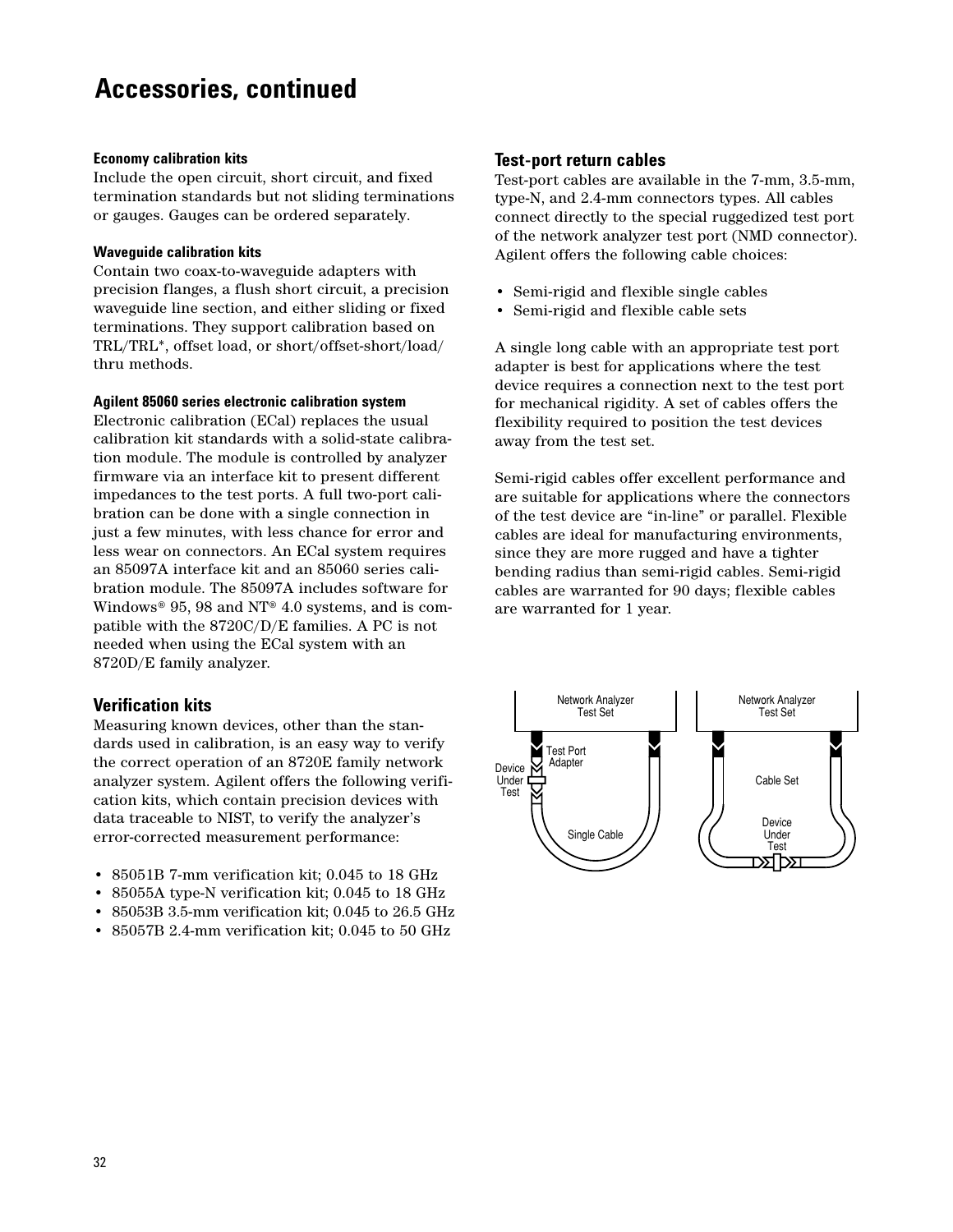### **Test port return cable specifications**

|                                             | <b>Connector Ttpe</b><br>(Test port to device) (GHz)                             | <b>Frequency</b> | Length <sup>2</sup><br>cm (inch) | Return<br>loss | <b>Insertion loss</b><br>$(dB)$ (f in GHz)              | Stabillty <sup>1,2</sup><br>$\pm$ magnitude | $\pm$ Phase<br>(degrees) |
|---------------------------------------------|----------------------------------------------------------------------------------|------------------|----------------------------------|----------------|---------------------------------------------------------|---------------------------------------------|--------------------------|
| Single cables for<br>8719 and 8720 (3.5 mm) |                                                                                  |                  |                                  |                |                                                         |                                             |                          |
| 85131C semi-rigid cable                     | $3.5 \text{ mm}^3$ to<br>PSC-3.5 mm (f)                                          | DC to 26.5       | 81 (32)                          | $\geq$ 17 dB   | $0.43 \sqrt{f} + 0.3$<br>$(2.5$ dB at $f_{max}$ )       | $< 0.06$ dB                                 | $0.16(f) + 0.5$          |
| 85131E flexible cable                       | $3.5 \text{ mm}^3$ to<br>PSC-3.5 mm (f)                                          | DC to 26.5       | 96.5 (38)                        | $\geq$ 16 dB   | $0.35 \sqrt{f} + 0.3$<br>$(2.1$ dB at $f_{max}$ )       | $<$ 0.22 dB                                 | $0.16$ (f) $+0.8$        |
| 85132C semi-rigid cable                     | $3.5$ mm <sup>3</sup> to 7 mm                                                    | DC to 18         | 81 (32)                          | $\geq$ 17 dB   | $0.35 \sqrt{f} + 0.3$<br>$(1.8$ dB at $f_{max}$ )       | $< 0.06$ dB                                 | $0.16(f) + 0.5$          |
| 85132E flexible cable                       | $3.5$ mm <sup>3</sup> to 7 mm                                                    | DC to 18         | 97.2 (38.25)                     | $\geq$ 17 dB   | 0 35 $\sqrt{f}$ +0.3<br>$(1.8$ dB at $f_{max}$ )        | $<$ 0.22 dB                                 | $0.16$ (f) $+0.8$        |
| <b>Cable sets for</b>                       |                                                                                  |                  |                                  |                |                                                         |                                             |                          |
| 8719 and 8720 (3.5 mm)                      |                                                                                  |                  |                                  |                |                                                         |                                             |                          |
| 85131D semi-rigid cable set                 | $3.5$ mm $3$ to<br>PSC-3.5 mm (f) or<br>$3.5$ mm (m)                             | DC to 26.5       | 53 (21)                          | $\geq$ 16 dB   | $0.30 \sqrt{f} + 0.2$<br>$(1.8$ dB at $f_{max}$ )       | $< 0.06$ dB                                 | $0.16(f) + 0.5$          |
| 85131F flexible cable set                   | $3.5 \text{ mm}^3$ to<br>PSC-3.5 mm (f) or<br>$3.5$ mm (m)                       | DC to 26.5       | 53 (21)                          | $\geq$ 16 dB   | $0.25 \sqrt{f} + 0.2$<br>$(1.5$ dB at $f_{max}$ )       | $<$ 0.12 dB                                 | $0.13(f) + 0.5$          |
| 85132D semi-rigid cable set                 | $3.5$ mm <sup>3</sup> to 7 mm                                                    | DC to 18         | 53(21)                           | $\geq$ 17 dB   | $0.25 \sqrt{f} + 0.2$<br>$(1.3$ dB at $f_{max}$ )       | $< 0.06$ dB                                 | $0.16$ (f) $+0.5$        |
| 85132F flexible cable set                   | $3.5$ mm <sup>3</sup> to 7 mm                                                    | DC to 18         | 53 (21)                          | ≥17 dB         | $0.25 \sqrt{f} + 0.2$<br>$(1.3$ dB at $f_{max}$ )       | $<$ 0.12 dB                                 | $0.13(f) + 0.5$          |
| Single cables for<br>8722 (2.4 mm)          |                                                                                  |                  |                                  |                |                                                         |                                             |                          |
| 85133C semi-rigid cable                     | $2.4 \text{ mm}^3$ to<br>PSC-2.4 mm (f)                                          | DC to 50         | 81 (32)                          | $\geq$ 15 dB   | $0.84 \sqrt{f} + 0.3$<br>$(5.6$ dB at $f_{max}$ )       | $< 0.06$ dB                                 | 0.18(f)                  |
| 85133E flexible cable                       | $2.4 \text{ mm}^3$ to<br>$PSC-2.4$ mm $(f)$                                      | DC to 50         | 113 (44)                         | $\geq$ 12.5 dB | $0.58 \sqrt{f} + 0.35$<br>$(4.45$ dB at $f_{max}$ )     | $<$ 0.25 dB                                 | $0.8 + 0.16$ (f)         |
| 85134C semi-rigid cable                     | $2.4 \text{ mm}^3$ to<br>PSC-3.5 mm (f)                                          | DC to 26.5       | 81 (32)                          | $\geq$ 16 dB   | $0.46 \sqrt{f} + 0.3$<br>$(2.7$ dB at $f_{max}$ )       | $< 0.06$ dB                                 | 0.18(f)                  |
| 85134E flexible cable                       | $2.4 \text{ mm}^3$ to<br>PSC-3.5 mm (f)                                          | DC to 26.5       | 97.2 (38.25)                     | $\geq$ 16 dB   | $0.46 \sqrt{f} + 0.3$<br>$(2.7 dB at f_{max})$          | $<$ 0.22 dB                                 | $0.16(f) + 0.8$          |
| 85135C semi-rigid cable                     | $2.4 \text{ mm}^3$ to 7 mm                                                       | DC to 18         | 81 (32)                          | $\geq$ 17 dB   | $0.46 \sqrt{f} + 0.3$<br>$(2.25$ dB at $f_{max}$ )      | $< 0.06$ dB                                 | 0.18(f)                  |
| 85135E flexible cable                       | $2.4 \text{ mm}^3$ to 7 mm                                                       | DC to 18         | 97.2 (38.25)                     | $\geq$ 17 dB   | $0.46 \sqrt{f} + 0.3$<br>$(2.25$ dB at $f_{max}$ )      | $<$ 0.22 dB                                 | $0.16$ (f) $+0.8$        |
| <b>Cable sets for</b><br>8722D (2.4 mm)     |                                                                                  |                  |                                  |                |                                                         |                                             |                          |
| 85133D semi-rigid cable set                 | $2.4 \text{ mm}^3$ to<br>$PSC-2.4$ mm (f) or<br>$2.4$ mm (m)                     | DC to 50         | 53 (21)                          | $\geq$ 15 dB   | $0.55 \sqrt{f} + 0.2$<br>$(4.09$ dB at $f_{max}$ )      | $<$ 0.06 dB                                 | 0.16(f)                  |
| 85133F flexible cable set                   | $2.4 \text{ mm}^3$ to<br>PSC-2.4 mm (f) or<br>$2.4 \, \text{mm} \, (\text{m})$   | DC to 50         | 72 (28)                          | $\geq$ 12.5 dB | $0.48 \sqrt{f} + 0.25$<br>$(3.64$ dB at $f_{max}$ )     | $<$ 0.17 dB                                 | $0.8 + 0.16$ (f)         |
| 85134D semi-rigid cable set                 | $2.4 \text{ mm}^3$ to<br>PSC-3.5 mm (f) or<br>$3.5$ mm (m)                       | DC to 26.5       | 53 (21)                          | $\geq$ 16 dB   | $0.31 \sqrt{f} + 0.2$<br>$(1.8$ dB at $f_{max}$ )       | $<$ 0.06 dB                                 | 0.18(f)                  |
| 85134F flexible cable set                   | $2.4 \text{ mm}^3$ to<br>$PSC-3.5$ mm (f) or<br>$3.5 \, \text{mm} \, \text{(m)}$ | DC to 26.5       | 53 (21)                          | $\geq$ 16 dB   | $0.31 \sqrt{f} + 0.2$<br>$(1.8B dB at f_{max})$         | $<$ 0.12 dB                                 | $0.13(f) + 0.5$          |
| 85135D semi-rigid cable set                 | 2.4 mm <sup>3</sup> to 7mm                                                       | DC to 18         | 53 (21)                          | $\geq$ 17 dB   | $0.31 \sqrt{f} + 0.2$<br>$(1.5$ dB at $f_{\text{max}})$ | $<$ 0.06 dB                                 | 0.18(f)                  |
| 85135F flexible cable set                   | $2.4 \text{ mm}^3$ to 7 mm                                                       | DC to 18         | 62.9 (24.75)                     | $\geq$ 17 dB   | $0.31 \sqrt{f} + 0.2$<br>$(1.5$ dB at $f_{max}$ )       | $<$ 0.12 dB                                 | $0.13(f) + 0.5$          |

1. Phase stability of semi-rigid/flexible cables is specified with a 90-degree bend and a 4"/3" radius.

2. Cable length and stability are supplemental characteristics.

3. Special rugged female connector specifically for connecting to the network analyzer test port. Does not mate with a standard male connector.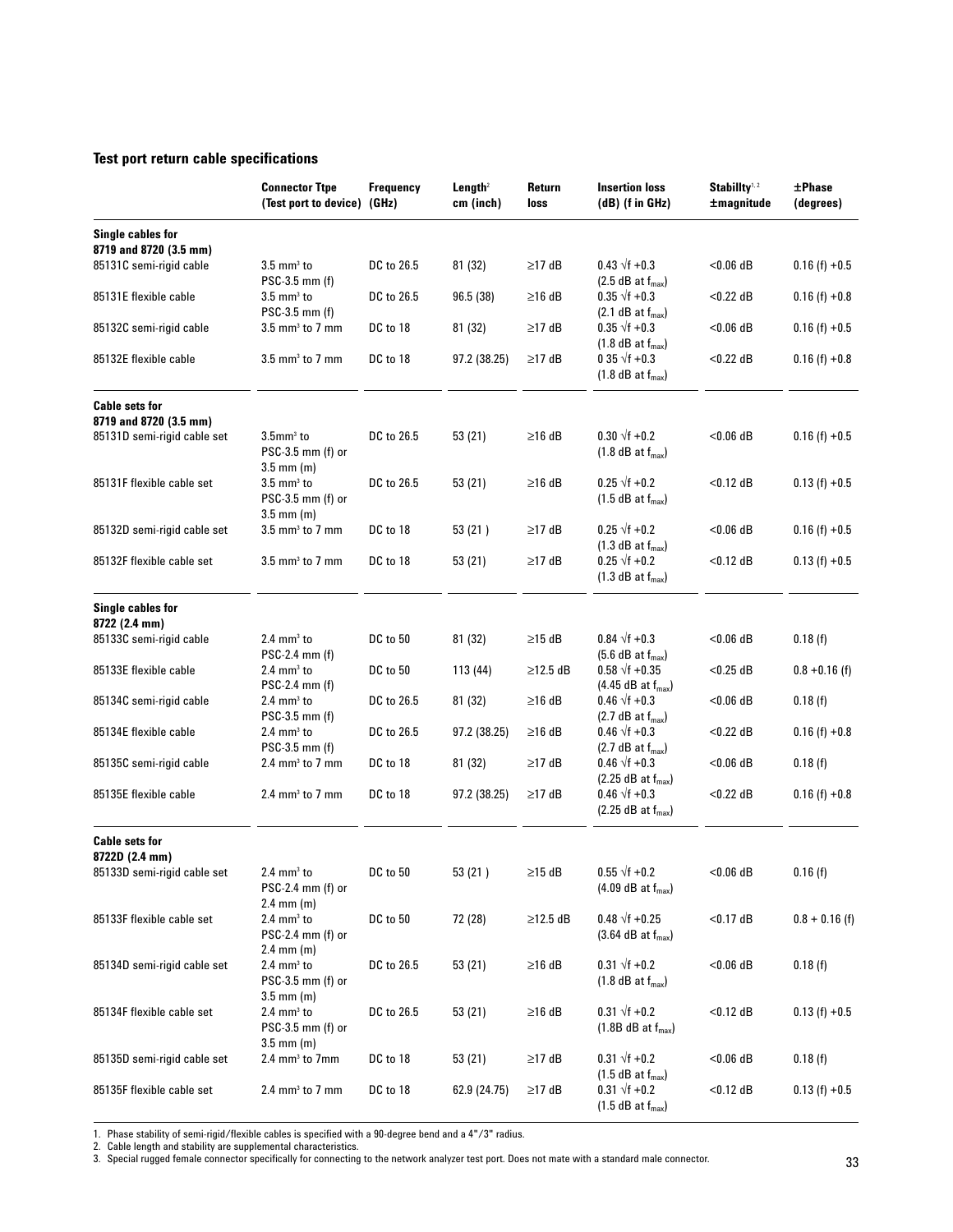# **Accessories, continued**

#### **Test port adapter sets**

The Agilent 85130 series test port adapter sets protect the test set port when connecting devices to the test port. These adapters, listed below with the single cables, convert the ruggedized test set port to a connection mateable with the device under test. Each set contains a male and a female adapter.

#### **Adapter sets**

| Adapter<br>set | <b>Connector type</b><br>(Test port to device)                                | <b>Frequency</b><br>$(DC-f_{max})$ | <b>Return loss</b><br>at $f_{\rm max}$ |
|----------------|-------------------------------------------------------------------------------|------------------------------------|----------------------------------------|
| 85130C         | $3.5$ mm <sup>1</sup> to type-N                                               | DC to 18 GHz                       | $\geq$ 28 dB                           |
| 85130D         | $3.5$ mm <sup>1</sup> to PSC-3.5 mm (f)<br>or $3.5$ mm $(m)$                  | DC to 26.5 GHz                     | $\geq$ 28 dB                           |
| 85130E         | $2.4$ mm <sup><math>1</math></sup> to $7$ mm                                  | DC to 18 GHz                       | $>26$ dB                               |
| 85130F         | 2.4 mm <sup>1</sup> to PSC-3.5 mm (f)<br>or $3.5 \text{ mm}$ (m)              | DC to 26.5 GHz                     | $>26$ dB                               |
| 85130G         | 2.4 mm <sup><math>1</math></sup> to PSC-2.4 mm (f)<br>or $2.4 \text{ mm}$ (m) | DC to 50 GHz                       | $\geq$ 23 dB                           |

### **Equipment rack systems Agilent 1181B system testmobile**

The 1181B System Testmobile is a unit that provides mobility for instruments, test systems, and workstations. It holds units up to 610 mm (24 inches) deep. The load capacity is up to 90 kg (200 lbs) on the tilt tray and 227 kg (500 lb) total. The following accessories are available for the test mobile:

- 35181E anti-static work mat
- 92199B power strip for US and Canada
- 92199E international power strip (IEC-320)